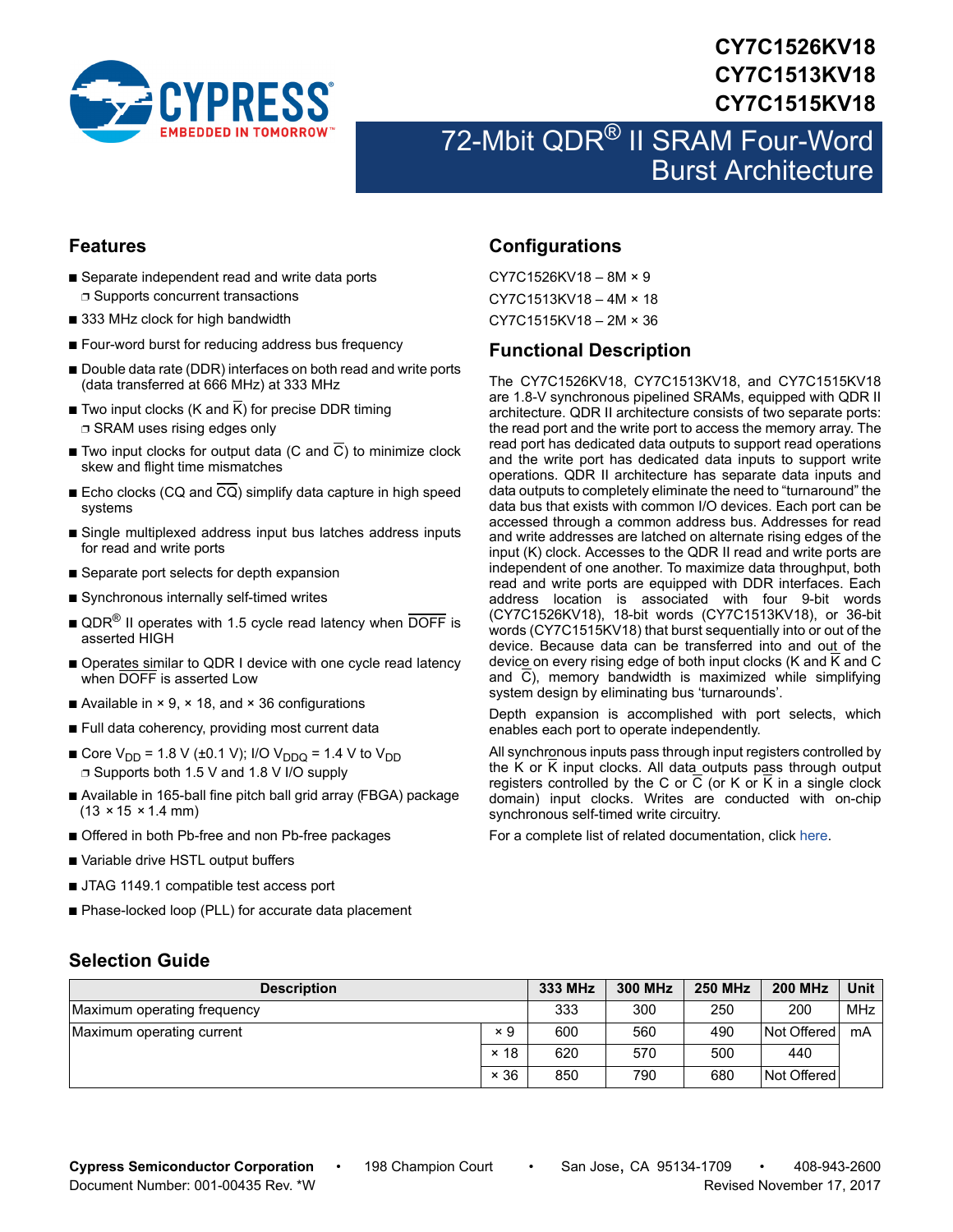

# **Logic Block Diagram – CY7C1526KV18**

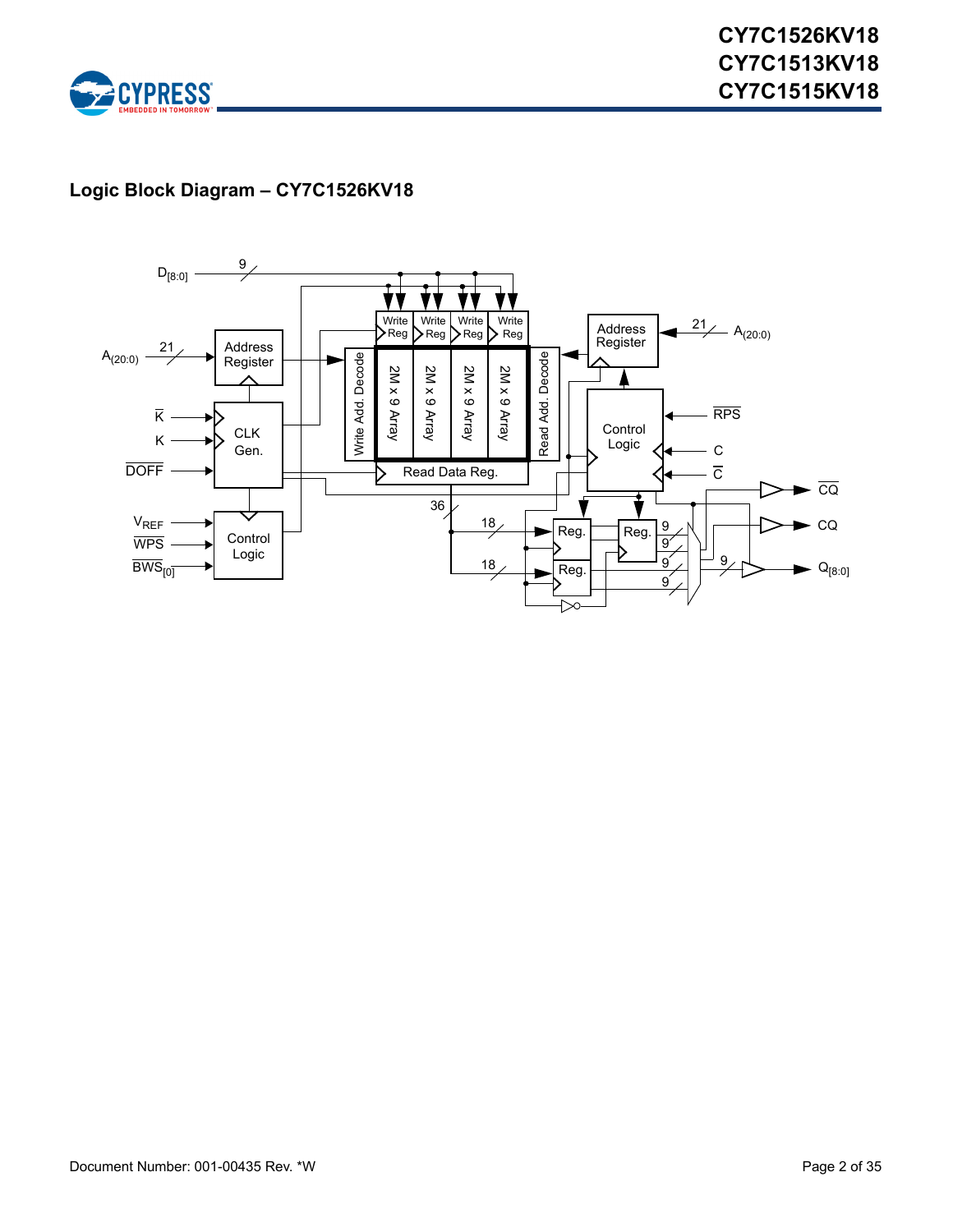

# **Logic Block Diagram – CY7C1513KV18**

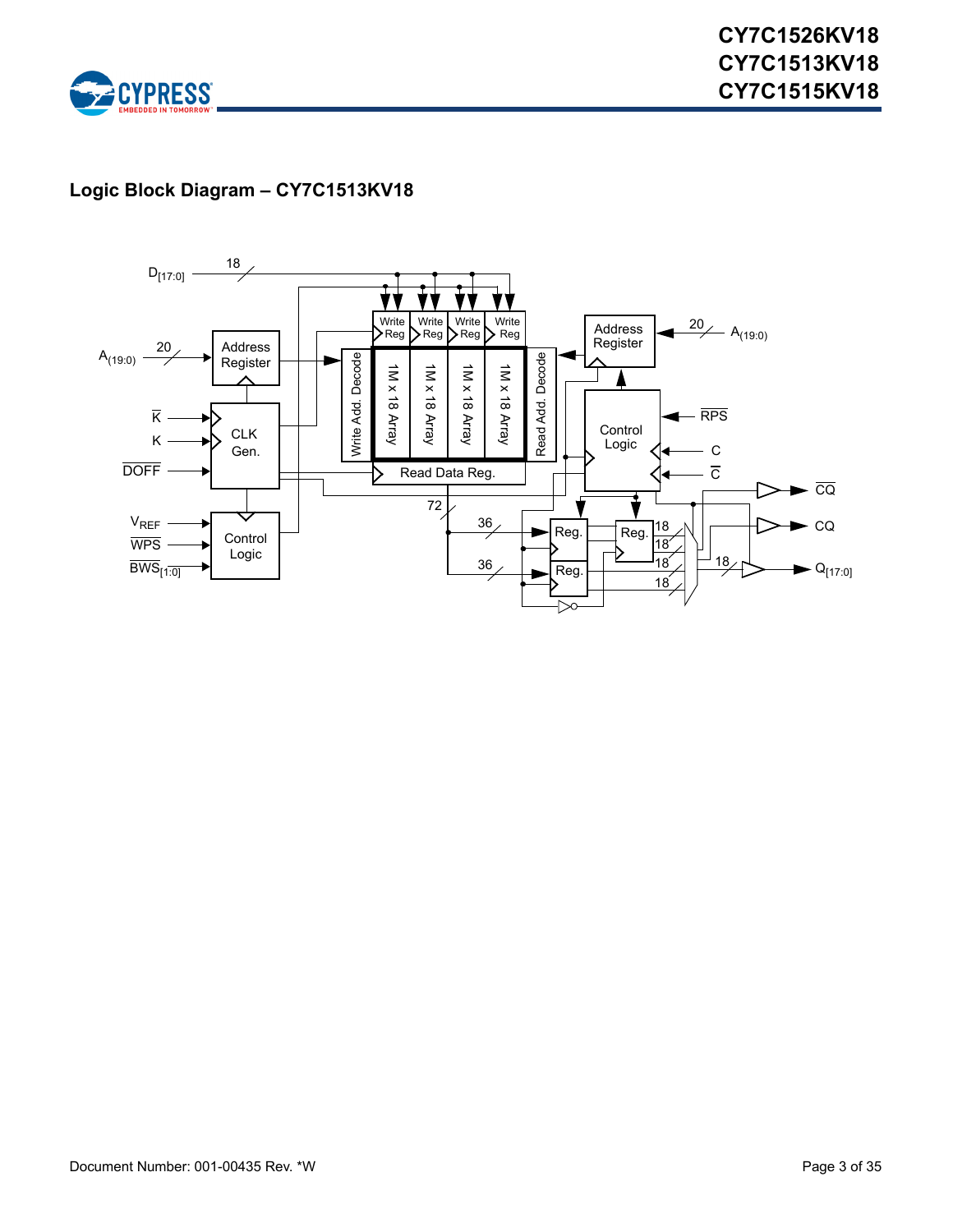

# **Logic Block Diagram – CY7C1515KV18**

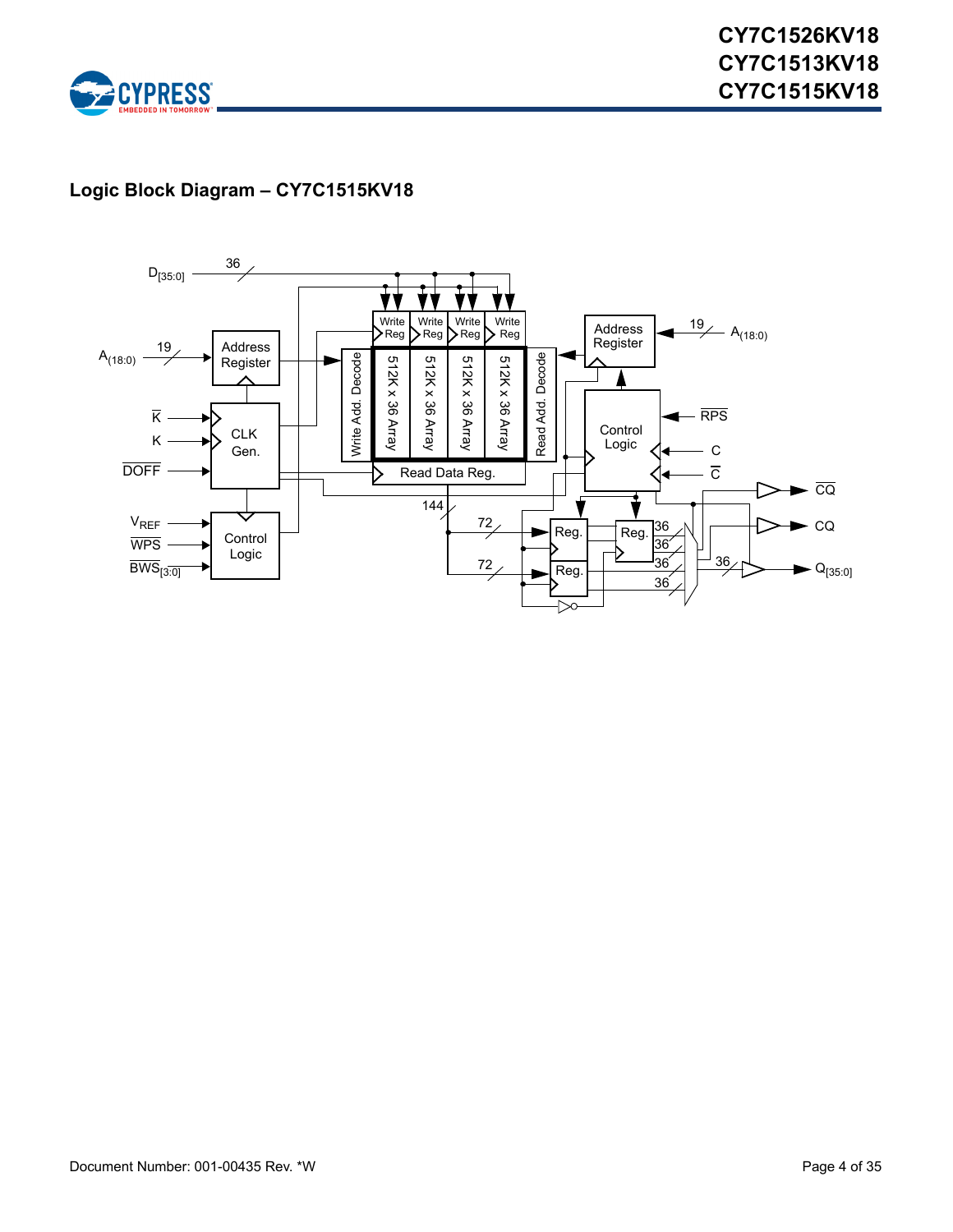

# **CY7C1526KV18 CY7C1513KV18 CY7C1515KV18**

# **Contents**

| IEEE 1149.1 Serial Boundary Scan (JTAG)  14 |  |
|---------------------------------------------|--|
|                                             |  |
|                                             |  |
|                                             |  |
|                                             |  |
|                                             |  |
|                                             |  |
|                                             |  |
|                                             |  |
| TAP AC Switching Characteristics  18        |  |
| TAP Timing and Test Conditions  19          |  |
| Identification Register Definitions  20     |  |
|                                             |  |

| Power-Up Sequence in QDR II SRAM  22        |  |
|---------------------------------------------|--|
|                                             |  |
|                                             |  |
|                                             |  |
|                                             |  |
|                                             |  |
|                                             |  |
|                                             |  |
|                                             |  |
|                                             |  |
|                                             |  |
|                                             |  |
|                                             |  |
|                                             |  |
|                                             |  |
|                                             |  |
|                                             |  |
|                                             |  |
|                                             |  |
|                                             |  |
|                                             |  |
| Sales, Solutions, and Legal Information  35 |  |
| Worldwide Sales and Design Support  35      |  |
|                                             |  |
|                                             |  |
| Cypress Developer Community  35             |  |
|                                             |  |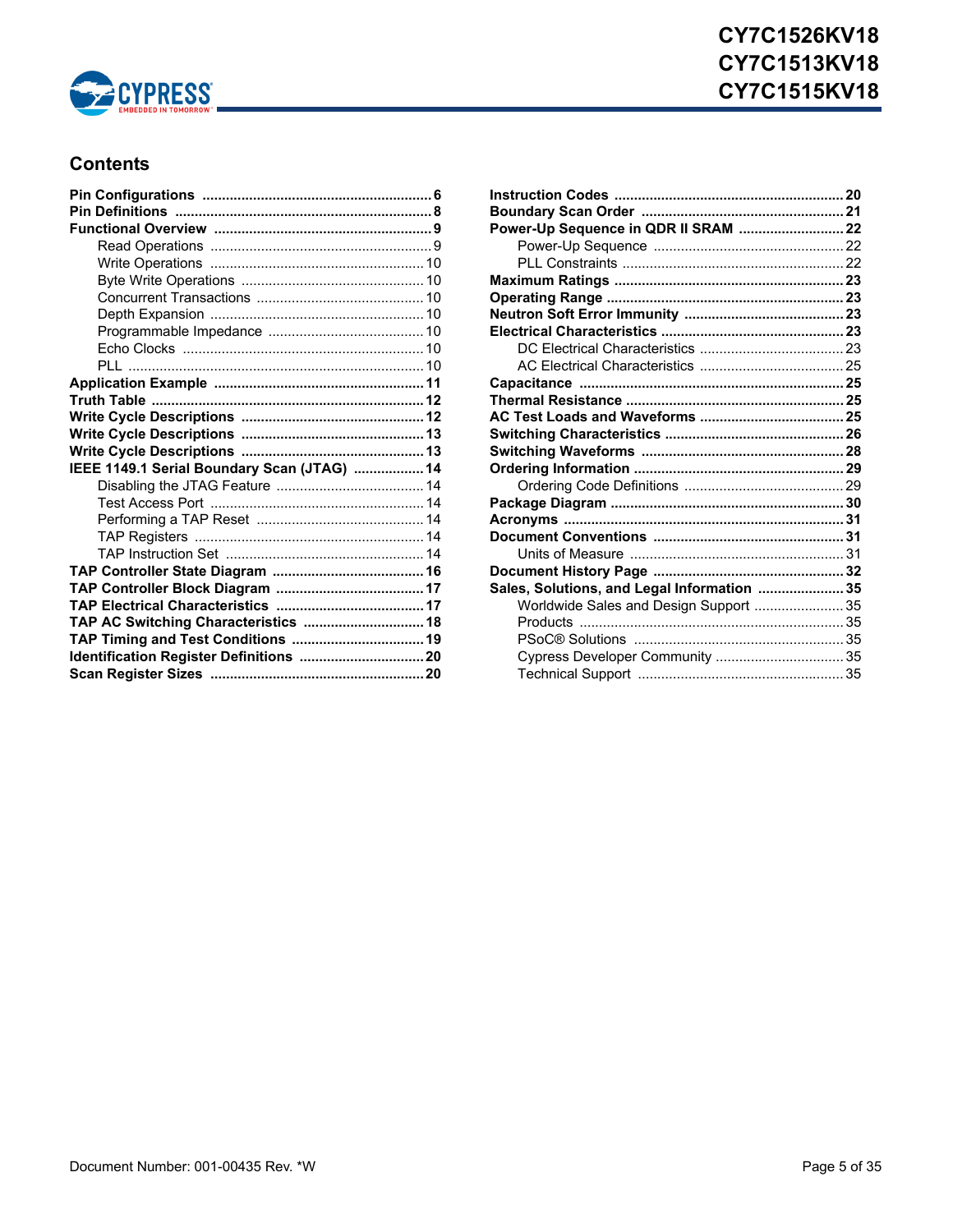

# <span id="page-5-0"></span>**Pin Configurations**

The pin configurations for CY7C1526KV18, CY7C1513KV18, and CY7C1515KV18 follow. [[1\]](#page-5-1)

|              | CY7C1526KV18 (8M × 9) |                |                  |                  |                |                           |                      |                  |                  |                  |                |
|--------------|-----------------------|----------------|------------------|------------------|----------------|---------------------------|----------------------|------------------|------------------|------------------|----------------|
|              | 1                     | $\overline{2}$ | 3                | 4                | 5              | 6                         | $\overline{7}$       | 8                | 9                | 10               | 11             |
| $\mathsf{A}$ | $\overline{CQ}$       | A              | A                | <b>WPS</b>       | NC             | $\overline{\mathsf{K}}$   | <b>NC/144M</b>       | RPS              | A                | A                | CQ             |
| B            | NC.                   | NC.            | <b>NC</b>        | A                | <b>NC/288M</b> | K                         | $\overline{BWS}_{0}$ | A                | NC.              | NC.              | Q4             |
| C            | NC                    | <b>NC</b>      | <b>NC</b>        | $V_{SS}$         | Α              | <b>NC</b>                 | A                    | $V_{SS}$         | NC.              | NC.              | D4             |
| D            | NC                    | D <sub>5</sub> | NC               | $V_{SS}$         | $V_{SS}$       | $V_{SS}$                  | $V_{SS}$             | $V_{SS}$         | NC.              | NC               | NC             |
| Е            | NC                    | <b>NC</b>      | Q5               | $V_{DDQ}$        | $V_{SS}$       | $V_{SS}$                  | $V_{SS}$             | $V_{DDQ}$        | NC               | D <sub>3</sub>   | Q3             |
| F            | NC.                   | NC.            | <b>NC</b>        | $V_{DDQ}$        | $V_{DD}$       | $V_{SS}$                  | $V_{DD}$             | V <sub>DDQ</sub> | NC.              | NC.              | NC.            |
| G            | NC                    | D6             | Q6               | $V_{DDQ}$        | $V_{DD}$       | $V_{SS}$                  | $V_{DD}$             | V <sub>DDQ</sub> | NC               | NC.              | <b>NC</b>      |
| н            | <b>DOFF</b>           | $V_{REF}$      | V <sub>DDQ</sub> | V <sub>DDQ</sub> | $V_{DD}$       | $V_{SS}$                  | $V_{DD}$             | V <sub>DDQ</sub> | V <sub>DDQ</sub> | V <sub>REF</sub> | ZQ             |
| J            | NC.                   | NC.            | <b>NC</b>        | V <sub>DDQ</sub> | $V_{DD}$       | $V_{SS}$                  | $V_{DD}$             | V <sub>DDQ</sub> | NC               | Q2               | D <sub>2</sub> |
| Κ            | NC.                   | <b>NC</b>      | <b>NC</b>        | V <sub>DDQ</sub> | $V_{DD}$       | $V_{SS}$                  | $V_{DD}$             | V <sub>DDQ</sub> | NC               | NC.              | NC.            |
| L            | NC                    | Q7             | D7               | $V_{DDQ}$        | $V_{SS}$       | $V_{SS}$                  | $V_{SS}$             | V <sub>DDQ</sub> | NC               | NC.              | Q1             |
| M            | <b>NC</b>             | <b>NC</b>      | NC               | $V_{SS}$         | $V_{SS}$       | $V_{SS}$                  | $V_{SS}$             | $V_{SS}$         | <b>NC</b>        | <b>NC</b>        | D <sub>1</sub> |
| N            | NC.                   | D8             | NC               | $V_{SS}$         | Α              | Α                         | A                    | $V_{SS}$         | NC               | NC.              | NC             |
| P            | NC                    | NC.            | Q8               | A                | A              | C                         | A                    | A                | NC.              | D <sub>0</sub>   | Q <sub>0</sub> |
| R            | TDO                   | <b>TCK</b>     | A                | Α                | Α              | $\overline{\overline{C}}$ | Α                    | A                | Α                | <b>TMS</b>       | TDI            |

# **Figure 1. 165-ball FBGA (13 × 15 × 1.4 mm) pinout**

#### **CY7C1513KV18 (4M × 18)**

|              | 1               | $\overline{2}$   | 3                | 4                | 5                  | 6                         | $\overline{7}$  | 8                | 9                | 10               | 11             |
|--------------|-----------------|------------------|------------------|------------------|--------------------|---------------------------|-----------------|------------------|------------------|------------------|----------------|
| $\mathsf{A}$ | $\overline{CQ}$ | <b>NC/144M</b>   | A                | <b>WPS</b>       | $\overline{BWS}_1$ | $\overline{\mathsf{K}}$   | <b>NC/288M</b>  | RPS              | A                | A                | CQ             |
| B            | <b>NC</b>       | Q9               | D9               | A                | <b>NC</b>          | K                         | $BWS_0$         | A                | <b>NC</b>        | <b>NC</b>        | Q8             |
| $\mathbf c$  | NC.             | NC               | D <sub>10</sub>  | $V_{SS}$         | A                  | NC                        | A               | $V_{SS}$         | NC.              | Q7               | D <sub>8</sub> |
| D            | NC              | D11              | Q10              | $V_{SS}$         | $V_{SS}$           | $V_{SS}$                  | $V_{SS}$        | $V_{SS}$         | <b>NC</b>        | NC.              | D7             |
| Е            | NC              | NC               | Q11              | V <sub>DDQ</sub> | $V_{SS}$           | $V_{SS}$                  | $V_{SS}$        | V <sub>DDQ</sub> | NC.              | D6               | Q <sub>6</sub> |
| F            | NC.             | Q12              | D <sub>12</sub>  | V <sub>DDQ</sub> | $V_{DD}$           | $V_{SS}$                  | $V_{DD}$        | V <sub>DDQ</sub> | NC.              | NC.              | Q5             |
| G            | NC              | D <sub>13</sub>  | Q13              | V <sub>DDQ</sub> | $V_{DD}$           | $V_{SS}$                  | V <sub>DD</sub> | V <sub>DDQ</sub> | <b>NC</b>        | NC.              | D <sub>5</sub> |
| н            | <b>DOFF</b>     | V <sub>REF</sub> | V <sub>DDQ</sub> | V <sub>DDQ</sub> | $V_{DD}$           | $V_{SS}$                  | $V_{DD}$        | V <sub>DDQ</sub> | V <sub>DDQ</sub> | V <sub>REF</sub> | ZQ             |
| J            | <b>NC</b>       | NC               | D <sub>14</sub>  | V <sub>DDQ</sub> | $V_{DD}$           | $V_{SS}$                  | $V_{DD}$        | V <sub>DDQ</sub> | <b>NC</b>        | Q4               | D <sub>4</sub> |
| K            | <b>NC</b>       | <b>NC</b>        | Q14              | V <sub>DDQ</sub> | $V_{DD}$           | $V_{SS}$                  | V <sub>DD</sub> | V <sub>DDQ</sub> | <b>NC</b>        | D <sub>3</sub>   | Q3             |
| L            | NC              | Q <sub>15</sub>  | D <sub>15</sub>  | V <sub>DDQ</sub> | $V_{SS}$           | $V_{SS}$                  | $V_{SS}$        | V <sub>DDQ</sub> | NC.              | NC.              | Q2             |
| M            | NC.             | NC.              | D <sub>16</sub>  | $V_{SS}$         | $V_{SS}$           | $V_{SS}$                  | $V_{SS}$        | $V_{SS}$         | <b>NC</b>        | Q <sub>1</sub>   | D <sub>2</sub> |
| N            | <b>NC</b>       | D <sub>17</sub>  | Q16              | $V_{SS}$         | A                  | A                         | A               | $V_{SS}$         | NC               | <b>NC</b>        | D1             |
| P            | NC              | NC               | Q17              | A                | A                  | C                         | A               | A                | <b>NC</b>        | D <sub>0</sub>   | Q <sub>0</sub> |
| $\mathsf{R}$ | TDO             | TCK              | Α                | A                | A                  | $\overline{\overline{C}}$ | A               | A                | A                | <b>TMS</b>       | TDI            |

<span id="page-5-1"></span>**Note** 1. NC/144M and NC/288M are not connected to the die and can be tied to any voltage level.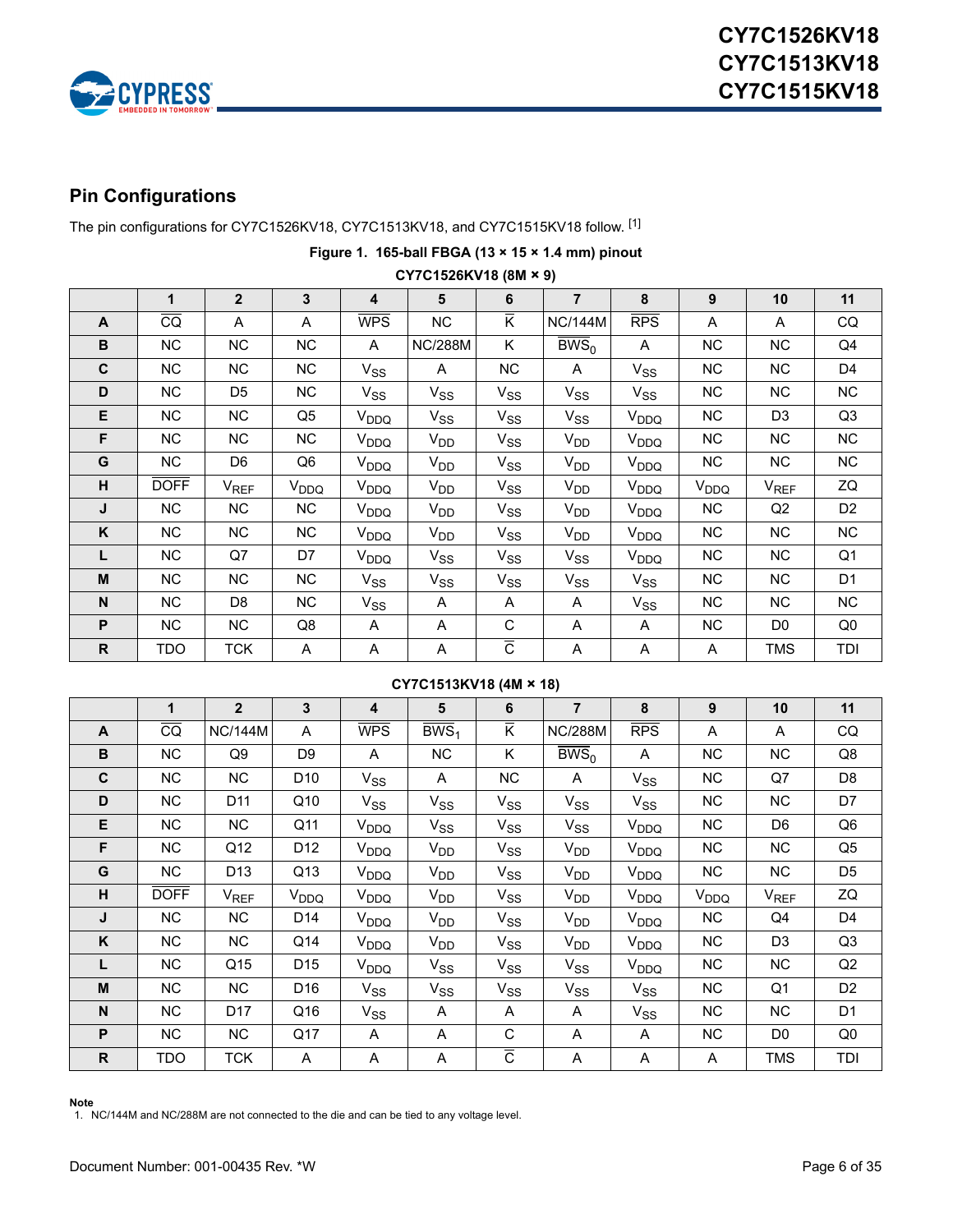

### **Pin Configurations** (continued)

The pin configurations for CY7C1526KV18, CY7C1513KV18, and CY7C1515KV18 follow. [1]

**Figure 1. 165-ball FBGA (13 × 15 × 1.4 mm) pinout**

|              |                 |                  |                  |                         | $UT/UTJ$ 1313NV 10 (ZIVI $\sim$ 30) |                         |                             |                  |                  |                  |                |
|--------------|-----------------|------------------|------------------|-------------------------|-------------------------------------|-------------------------|-----------------------------|------------------|------------------|------------------|----------------|
|              | $\mathbf 1$     | $2^{\circ}$      | 3                | 4                       | $5\phantom{1}$                      | 6                       | $\overline{7}$              | 8                | 9                | 10               | 11             |
| A            | $\overline{CQ}$ | <b>NC/288M</b>   | A                | $\overline{\text{WPS}}$ | $\overline{BWS}_2$                  | $\overline{\mathsf{K}}$ | $\overline{BWS}_1$          | <b>RPS</b>       | A                | <b>NC/144M</b>   | CQ             |
| $\, {\bf B}$ | Q27             | Q18              | D18              | A                       | $\overline{BWS}_3$                  | K.                      | $\overline{\mathrm{BWS}}_0$ | A                | D17              | Q17              | Q8             |
| C            | D <sub>27</sub> | Q28              | D19              | $V_{SS}$                | A                                   | <b>NC</b>               | A                           | $V_{SS}$         | D16              | Q7               | D8             |
| D            | D <sub>28</sub> | D <sub>20</sub>  | Q19              | $V_{SS}$                | $V_{SS}$                            | $V_{SS}$                | $V_{SS}$                    | $V_{SS}$         | Q16              | D <sub>15</sub>  | D7             |
| Е            | Q29             | D <sub>29</sub>  | Q20              | $V_{DDQ}$               | $V_{SS}$                            | $V_{SS}$                | $V_{SS}$                    | V <sub>DDQ</sub> | Q <sub>15</sub>  | D <sub>6</sub>   | Q6             |
| F            | Q30             | Q21              | D21              | V <sub>DDQ</sub>        | $V_{DD}$                            | $V_{SS}$                | $V_{DD}$                    | V <sub>DDQ</sub> | D14              | Q14              | Q5             |
| G            | D30             | D22              | Q22              | V <sub>DDQ</sub>        | $V_{DD}$                            | $V_{SS}$                | $V_{DD}$                    | V <sub>DDQ</sub> | Q13              | D13              | D <sub>5</sub> |
| н            | <b>DOFF</b>     | V <sub>REF</sub> | V <sub>DDQ</sub> | V <sub>DDQ</sub>        | $V_{DD}$                            | $V_{SS}$                | $V_{DD}$                    | V <sub>DDQ</sub> | V <sub>DDQ</sub> | V <sub>REF</sub> | ZQ             |
| J            | D31             | Q <sub>31</sub>  | D <sub>23</sub>  | V <sub>DDQ</sub>        | $V_{DD}$                            | $V_{SS}$                | $V_{DD}$                    | V <sub>DDQ</sub> | D12              | Q4               | D4             |
| Κ            | Q <sub>32</sub> | D32              | Q23              | V <sub>DDQ</sub>        | $V_{DD}$                            | $V_{SS}$                | $V_{DD}$                    | V <sub>DDQ</sub> | Q12              | D <sub>3</sub>   | Q3             |
| L            | Q <sub>33</sub> | Q24              | D <sub>24</sub>  | V <sub>DDQ</sub>        | $V_{SS}$                            | $V_{SS}$                | $V_{SS}$                    | V <sub>DDQ</sub> | D11              | Q11              | Q2             |
| M            | D33             | Q <sub>34</sub>  | D <sub>25</sub>  | $V_{SS}$                | $V_{SS}$                            | $V_{SS}$                | $V_{SS}$                    | $V_{SS}$         | D <sub>10</sub>  | Q <sub>1</sub>   | D <sub>2</sub> |
| N            | D34             | D26              | Q25              | $V_{SS}$                | A                                   | A                       | A                           | $V_{SS}$         | Q10              | D <sub>9</sub>   | D <sub>1</sub> |
| P            | Q35             | D35              | Q26              | A                       | Α                                   | C                       | A                           | A                | Q9               | D <sub>0</sub>   | Q0             |
| $\mathsf{R}$ | TDO             | <b>TCK</b>       | A                | A                       | Α                                   | $\overline{c}$          | Α                           | A                | A                | TMS              | TDI            |

**CY7C1515KV18 (2M × 36)**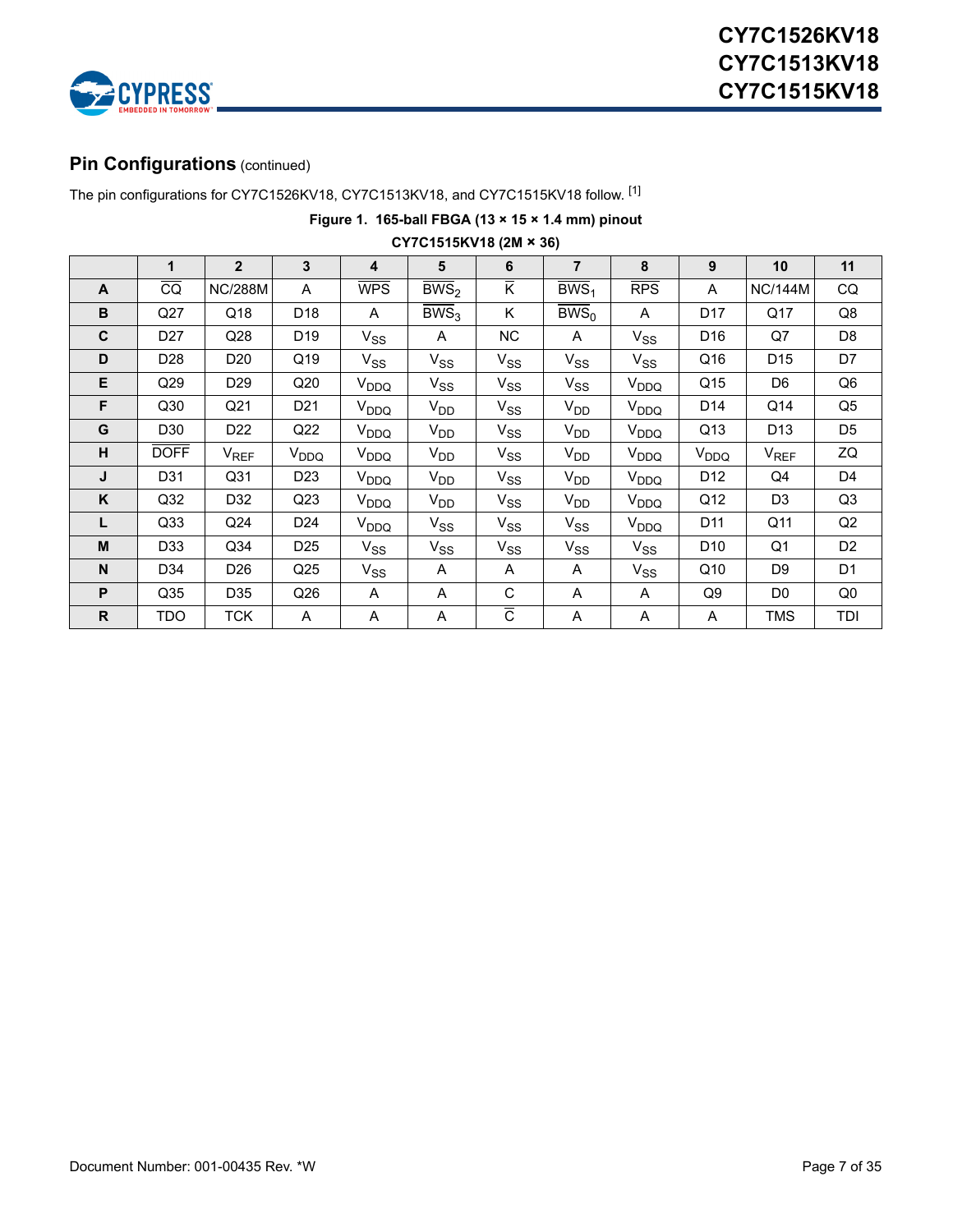

# <span id="page-7-0"></span>**Pin Definitions**

| <b>Pin Name</b>                                      | I/O                     | <b>Pin Description</b>                                                                                                                                                                                                                                                                                                                                                                                                                                                                                                                                                                                                                                                                                                                                                                                                                              |
|------------------------------------------------------|-------------------------|-----------------------------------------------------------------------------------------------------------------------------------------------------------------------------------------------------------------------------------------------------------------------------------------------------------------------------------------------------------------------------------------------------------------------------------------------------------------------------------------------------------------------------------------------------------------------------------------------------------------------------------------------------------------------------------------------------------------------------------------------------------------------------------------------------------------------------------------------------|
| $D_{[x:0]}$                                          | Input-<br>Synchronous   | Data input signals. Sampled on the rising edge of K and $\overline{K}$ clocks when valid write operations are active.<br>CY7C1526KV18 - $D_{[8:0]}$<br>$CY7C1513KV18 - D[17:0]$<br>CY7C1515KV18 - D <sub>[35:0]</sub>                                                                                                                                                                                                                                                                                                                                                                                                                                                                                                                                                                                                                               |
| <b>WPS</b>                                           | Input-<br>Synchronous   | Write port select - Active LOW. Sampled on the rising edge of the K clock. When asserted active, a write<br>operation is initiated. Deasserting deselects the write port. Deselecting the write port ignores $D_{[x:0]}$ .                                                                                                                                                                                                                                                                                                                                                                                                                                                                                                                                                                                                                          |
| $NWS_0$ ,<br>$\overline{\text{NWS}}_1$               | Input-<br>Synchronous   | Nibble write select $0$ , $1$ – Sampled on the rising edge of the K and K clocks when write operations are<br>active. Used to select which nibble is written into the device during the current portion of the write<br>operations. NWS <sub>0</sub> controls $D_{[3:0]}$ and NWS <sub>1</sub> controls $D_{[7:4]}$ .<br>All the Nibble Write Selects are sampled on the same edge as the data. Deselecting a Nibble Write Select<br>ignores the corresponding nibble of data and it is not written into the device.                                                                                                                                                                                                                                                                                                                                |
| $BWS_0$ ,<br>$BWS1$ ,<br>BWS <sub>2</sub><br>$BWS_3$ | Input-<br>Synchronous   | Byte write select 0, 1, 2, and 3 - Active LOW. Sampled on the rising edge of the K and K clocks when<br>write operations are active. Used to select which byte is written into the device during the current portion<br>of the write operations. Bytes not written remain unaltered.<br>CY7C1526KV18 - $\underline{BWS_0}$ controls D <sub>[8:0]</sub><br>CY7C1513KV18 – $\underline{BWS_0}$ controls D <sub>[8:0]</sub> and BWS <sub>1</sub> controls D <sub>[17:9]</sub><br>$CY7C1515KV18 - BWS0$ controls $D_{[8:0]}$ , BWS <sub>1</sub> controls $D_{[17:9]}$ ,<br>BWS <sub>2</sub> controls $D_{126:181}$ and BWS <sub>3</sub> controls $D_{135:271}$<br>All the Byte Write Selects are sampled on the same edge as the data. Deselecting a Byte Write Select<br>ignores the corresponding byte of data and it is not written into the device. |
| A                                                    | Input-<br>Synchronous   | Address inputs. Sampled on the rising edge of the K clock during active read and write operations. These<br>address inputs are multiplexed for both read and write operations. Internally, the device is organized as<br>8M × 9 (4 arrays each of 2M × 9) for CY7C1526KV18, 4M × 18 (4 arrays each of 1M × 18) for<br>CY7C1513KV18 and 2M × 36 (4 arrays each of 512K × 36) for CY7C1515KV18. Therefore, only 21<br>address inputs are needed to access the entire memory array of CY7C1526KV18, 20 address inputs for<br>CY7C1513KV18 and 19 address inputs for CY7C1515KV18. These inputs are ignored when the<br>appropriate port is deselected.                                                                                                                                                                                                 |
| $\mathsf{Q}_{[\mathsf{X}:\mathsf{0}]}$               | Outputs-<br>Synchronous | Data output signals. These pins drive out the requested data when the read operation is active. Valid data<br>is driven out on the rising edge of the C and C clocks during read operations, or K and K when in single<br>clock mode. On deselecting the read port, $Q_{[x:0]}$ are automatically tristated.<br>CY7C1526KV18 - $Q_{[8:0]}$<br>$CY7C1513KV18 - Q[17:0]$<br>CY7C1515KV18 - Q <sub>[35:0]</sub>                                                                                                                                                                                                                                                                                                                                                                                                                                        |
| <b>RPS</b>                                           | Input-<br>Synchronous   | Read port select - Active LOW. Sampled on the rising edge of positive input clock (K). When active, a<br>read operation is initiated. Deasserting deselects the read port. When deselected, the pending access is<br>allowed to complete and the output drivers are automatically tristated following the next rising edge of the<br>C clock. Each read access consists of a burst of four sequential transfers.                                                                                                                                                                                                                                                                                                                                                                                                                                    |
| C                                                    | Input Clock             | Positive input clock for output data. C is used in conjunction with C to clock out the read data from the<br>device. C and C can be used together to deskew the flight times of various devices on the board back to<br>the controller. See Application Example on page 11 for further details.                                                                                                                                                                                                                                                                                                                                                                                                                                                                                                                                                     |
| $\overline{C}$                                       | Input Clock             | Negative input clock for output data. C is used in conjunction with C to clock out the read data from the<br>device. C and C can be used together to deskew the flight times of various devices on the board back to<br>the controller. See Application Example on page 11 for further details.                                                                                                                                                                                                                                                                                                                                                                                                                                                                                                                                                     |
| Κ                                                    | Input Clock             | Positive input clock input. The rising edge of K is used to capture synchronous inputs to the device and<br>to drive out data through Q <sub>[x:0]</sub> when in single clock mode. All accesses are initiated on the rising edge of K.                                                                                                                                                                                                                                                                                                                                                                                                                                                                                                                                                                                                             |
| $\overline{\mathsf{K}}$                              | Input Clock             | Negative input clock input. K is used to capture synchronous inputs being presented to the device and to<br>drive out data through $Q_{[x:0]}$ when in single clock mode.                                                                                                                                                                                                                                                                                                                                                                                                                                                                                                                                                                                                                                                                           |
| CQ                                                   | Echo Clock              | CQ referenced with respect to C. This is a free running clock and is synchronized to the input clock for<br>output data (C) of the QDR II. In the single clock mode, CQ is generated with respect to K. The timings<br>for the echo clocks are shown in the Switching Characteristics on page 26.                                                                                                                                                                                                                                                                                                                                                                                                                                                                                                                                                   |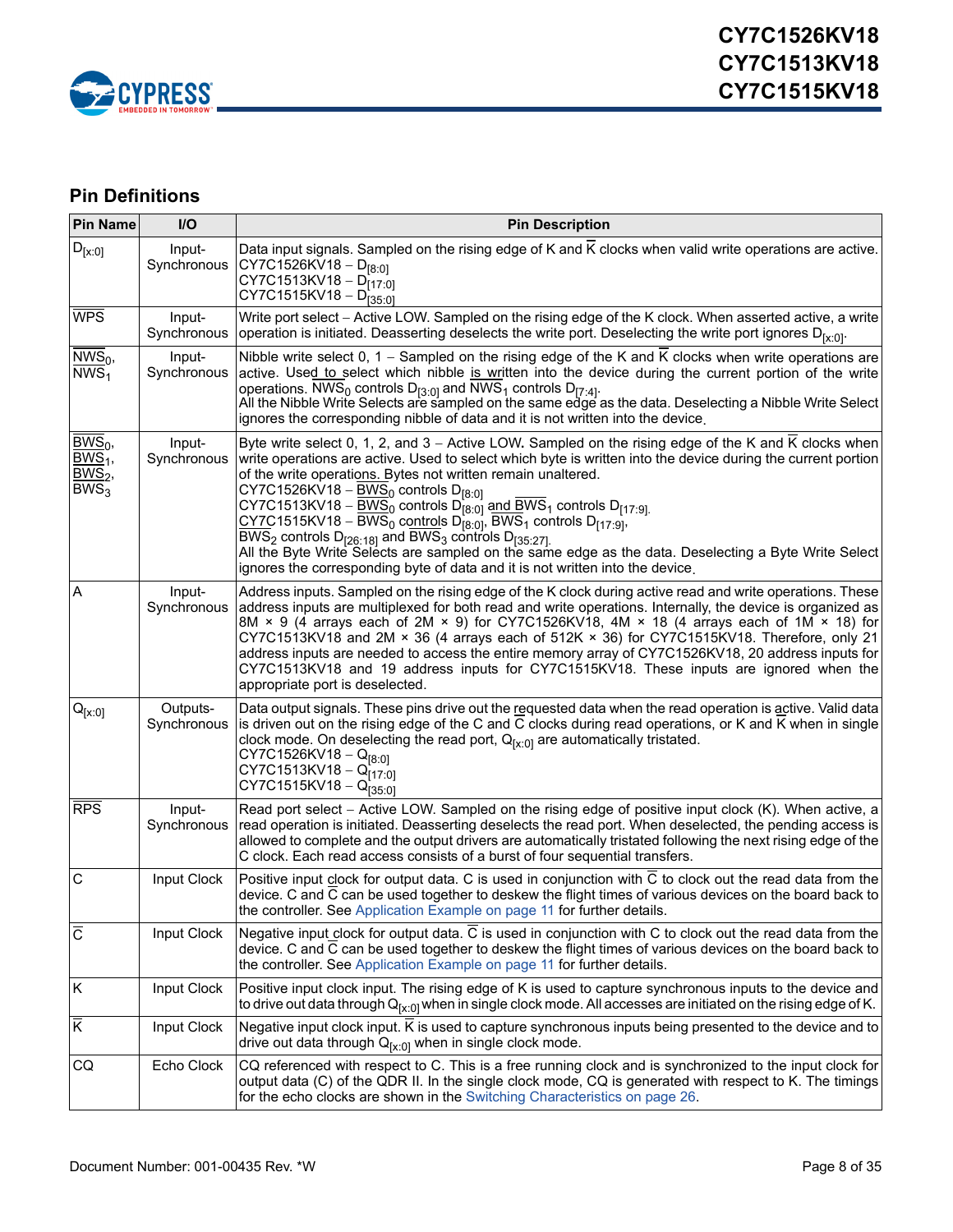

### **Pin Definitions** (continued)

| <b>Pin Name</b>             | $UO$                | <b>Pin Description</b>                                                                                                                                                                                                                                                                                                                                                                                                                                                 |
|-----------------------------|---------------------|------------------------------------------------------------------------------------------------------------------------------------------------------------------------------------------------------------------------------------------------------------------------------------------------------------------------------------------------------------------------------------------------------------------------------------------------------------------------|
| $\overline{CQ}$             | Echo Clock          | CQ referenced with respect to C. This is a free running clock and is synchronized to the input clock for<br>output data (C) of the QDR II. In the single clock mode, CQ is generated with respect to $\overline{K}$ . The timings<br>for the echo clocks are shown in the Switching Characteristics on page 26.                                                                                                                                                        |
| ZQ                          | Input               | Output impedance matching input. This input is used to tune the device outputs to the system data bus<br>impedance. CQ, CQ, and $Q_{[x:0]}$ output impedance are set to 0.2 × RQ, where RQ is a resistor connected<br>between ZQ and ground. Alternatively, this pin can be connected directly to $V_{DDQ}$ , which enables the<br>minimum impedance mode. This pin cannot be connected directly to GND or left unconnected.                                           |
| <b>DOFF</b>                 | Input               | PLL turn off – Active LOW. Connecting this pin to ground turns off the PLL inside the device. The timings<br>in the PLL turned off operation differs from those listed in this datasheet. For normal operation, this pin is<br>connected to a pull-up through a 10 k $\Omega$ or less pull-up resistor. The device behaves in QDR I mode when<br>the PLL is turned off. In this mode, the device can be operated at a frequency of up to 167 MHz with QDR<br>I timing. |
| <b>TDO</b>                  | Output              | Test data out (TDO) pin for JTAG.                                                                                                                                                                                                                                                                                                                                                                                                                                      |
| <b>TCK</b>                  | Input               | Test clock (TCK) pin for JTAG.                                                                                                                                                                                                                                                                                                                                                                                                                                         |
| TDI                         | Input               | Test data in (TDI) pin for JTAG.                                                                                                                                                                                                                                                                                                                                                                                                                                       |
| <b>TMS</b>                  | Input               | Test mode select (TMS) pin for JTAG.                                                                                                                                                                                                                                                                                                                                                                                                                                   |
| NC                          | N/A                 | Not connected to the die. Can be tied to any voltage level.                                                                                                                                                                                                                                                                                                                                                                                                            |
| <b>NC/144M</b>              | N/A                 | Not connected to the die. Can be tied to any voltage level.                                                                                                                                                                                                                                                                                                                                                                                                            |
| <b>NC/288M</b>              | N/A                 | Not connected to the die. Can be tied to any voltage level.                                                                                                                                                                                                                                                                                                                                                                                                            |
| $\mathsf{V}_{\mathsf{REF}}$ | Input-<br>Reference | Reference voltage input. Static input used to set the reference level for HSTL inputs, outputs, and AC<br>measurement points.                                                                                                                                                                                                                                                                                                                                          |
| V <sub>DD</sub>             | Power Supply        | Power supply inputs to the core of the device.                                                                                                                                                                                                                                                                                                                                                                                                                         |
| $\mathsf{V}_{\mathsf{SS}}$  | Ground              | Ground for the device.                                                                                                                                                                                                                                                                                                                                                                                                                                                 |
| V <sub>DDQ</sub>            |                     | Power Supply   Power supply inputs for the outputs of the device.                                                                                                                                                                                                                                                                                                                                                                                                      |

# <span id="page-8-0"></span>**Functional Overview**

The CY7C1526KV18, CY7C1513KV18, CY7C1515KV18 are synchronous pipelined burst SRAMs with a read port and a write port. The read port is dedicated to read operations and the write port is dedicated to write operations. Data flows into the SRAM through the write port and flows out through the read port. These devices multiplex the address inputs to minimize the number of address pins required. By having separate read and write ports, the QDR II completely eliminates the need to turn around the data bus and avoids any possible data contention, thereby simplifying system design. Each access consists of four 9-bit data transfers in the case of CY7C1526KV18, four 18-bit data transfers in the case of CY7C1513KV18, and four 36-bit data transfers in the case of CY7C1515KV18 in two clock cycles.

This device operates with a read latency of one and half cycles when DOFF pin is tied HIGH. When DOFF pin is set LOW or connected to  $V_{SS}$  then device behaves in QDR I mode with a read latency of one clock cycle.

Accesses for both ports are initiated on the positive input clock (K). All synchronous input timing is referenced from the rising edge of the input clocks (K and K) and all output timing is referenced to the output clocks (C and C, or K and K when in single clock mode).

All synchronous data inputs (D $_{[x:0]}$ ) pass through input registers controlled by the input clocks (K and K). All synchronous data outputs  $(Q_{[x:0]})$  pass through output registers controlled by the rising edge of the output clocks (C and  $\overline{C}$ , or K and  $\overline{K}$  when in single clock mode).

All synchronous control (RPS,  $\overline{WPS}$ ,  $\overline{BWS}_{[x:0]}$ ) inputs pass through input registers controlled by the rising edge of the input clocks (K and K).

CY7C1513KV18 is described in the following sections. The same basic descriptions apply to CY7C1526KV18 and CY7C1515KV18.

#### <span id="page-8-1"></span>**Read Operations**

The CY7C1513KV18 is organized internally as four arrays of 1M × 18. Accesses are completed in a burst of four sequential 18-bit data words. Read operations are initiated by asserting RPS active at the rising edge of the positive input clock (K). The address presented to the address inputs is stored in the read address register. Following the next K clock rise, the corresponding lowest order 18-bit word of data is driven onto the  $Q_{[17:0]}$  using  $\overline{C}$  as the output timing reference. On the subsequent rising edge of C, the next 18-bit data word is driven onto the  $Q_{[17:0]}$ . This process continues until all four 18-bit data words are driven out onto  $Q<sub>[17:0]</sub>$ . The requested data is valid 0.45 ns from the rising edge of the output clock (C or  $\overline{C}$ , or K or K when in single clock mode). To maintain the internal logic, each read access must be enabled to complete. Each read access consists of four 18-bit data words and takes two clock cycles to complete. Therefore, read accesses to the device cannot be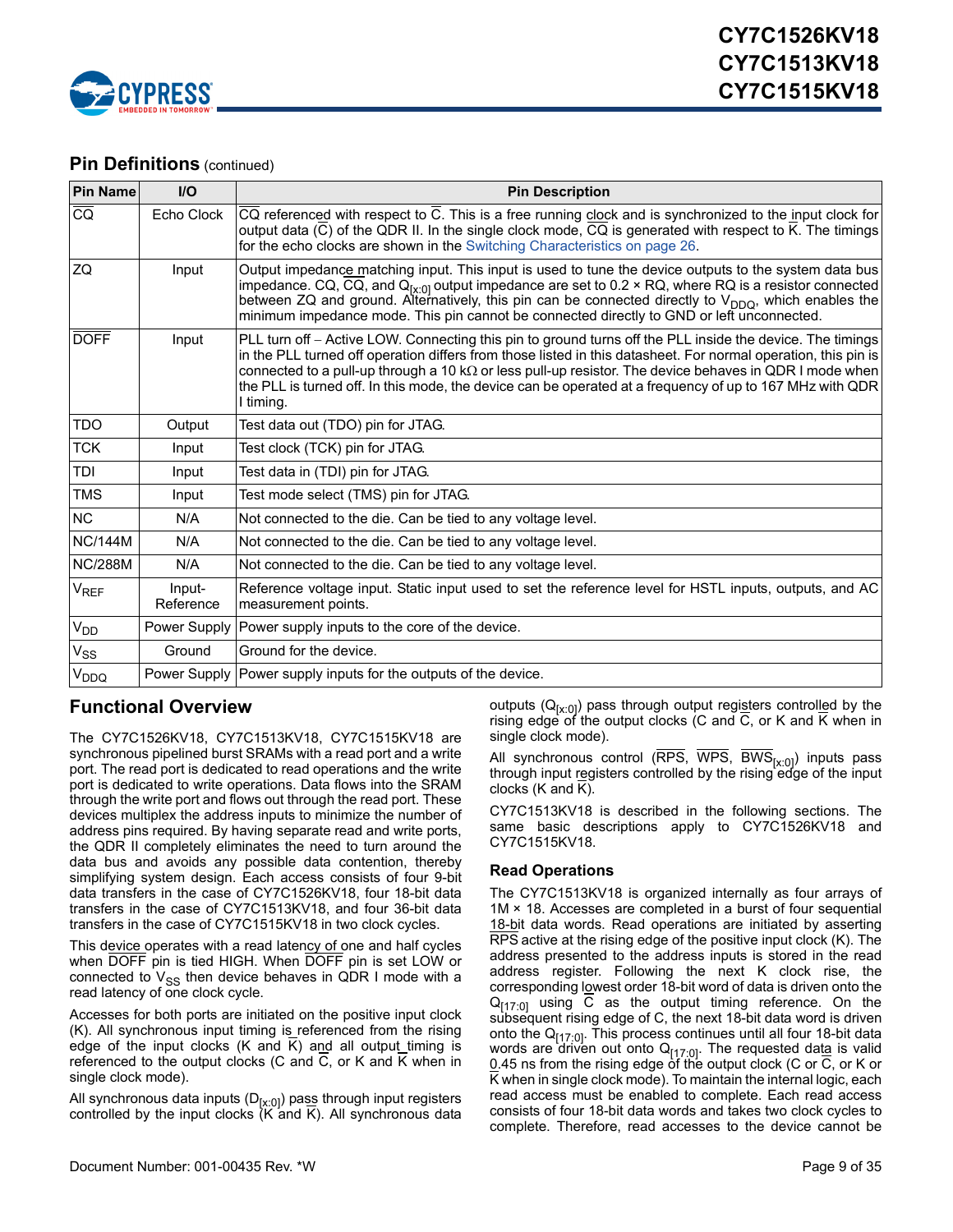

initiated on two consecutive K clock rises. The internal logic of the device ignores the second read request. Read accesses can be initiated on every other K clock rise. Doing so pipelines the data flow such that data is transferred out of the device on every rising edge of the output clocks (C and C, or K and K when in single clock mode).

When the read port is deselected, the CY7C1513KV18 first completes the pending read transactions. Synchronous internal circuitry automatically tristates the outputs following the next rising edge of the positive output clock (C). This enables a seamless transition between devices without the insertion of wait states in a depth expanded memory.

#### <span id="page-9-0"></span>**Write Operations**

Write operations are initiated by asserting WPS active at the rising edge of the positive input clock (K). On the following K clock rise the data presented to  $D_{[17:0]}$  is latched and stored into the lower 18-bit write data register, provided BWS $_{[1:0]}$  are both asserted active. On the subsequent rising edge of the negative input clock (K) the information presented to  $D_{[17:0]}$  is also stored into the write data register, provided BWS[1:0] are both asserted active. This process continues for one more cycle until four 18-bit words (a total of 72 bits) of data are stored in the SRAM. The 72 bits of data are then written into the memory array at the specified location. Therefore, write accesses to the device cannot be initiated on two consecutive K clock rises. The internal logic of the device ignores the second write request. Write accesses can be initiated on every other rising edge of the positive input clock (K). Doing so pipelines the data flow such that 18 bits of data can be transferred into the device on every rising edge of the input clocks (K and K).

When deselected, the write port ignores all inputs after the pending write operations are completed.

#### <span id="page-9-1"></span>**Byte Write Operations**

Byte write operations are supported by the CY7C1513KV18. A write operation is initiated as described in the [Write Operations](#page-9-0) section. The bytes that are written are determined by  $BWS<sub>0</sub>$  and BWS<sub>1</sub>, which are sampled with each set of 18-bit data words. Asserting the appropriate Byte Write Select input during the data portion of a write latches the data being presented and writes it into the device. Deasserting the Byte Write Select input during the data portion of a write enables the data stored in the device for that byte to remain unaltered. This feature is used to simplify read, modify, or write operations to a byte write operation.

#### <span id="page-9-2"></span>**Concurrent Transactions**

The read and write ports on the CY7C1513KV18 operate independently of one another. As each port latches the address inputs on different clock edges, the user can read or write to any location, regardless of the transaction on the other port. If the ports access the same location when a read follows a write in successive clock cycles, the SRAM delivers the most recent information associated with the specified address location. This includes forwarding data from a write cycle that was initiated on the previous K clock rise.

Read access and write access must be scheduled such that one transaction is initiated on any clock cycle. If both ports are selected on the same K clock rise, the arbitration depends on the previous state of the SRAM. If both ports are deselected, the read port takes priority. If a read was initiated on the previous cycle, the write port takes priority (as read operations cannot be initiated on consecutive cycles). If a write was initiated on the previous cycle, the read port takes priority (as write operations cannot be initiated on consecutive cycles). Therefore, asserting both port selects active from a deselected state results in alternating read or write operations being initiated, with the first access being a read.

#### <span id="page-9-3"></span>**Depth Expansion**

The CY7C1513KV18 has a port select input for each port. This enables for easy depth expansion. Both port selects are sampled on the rising edge of the positive input clock only (K). Each port select input can deselect the specified port. Deselecting a port does not affect the other port. All pending transactions (read and write) are completed before the device is deselected.

#### <span id="page-9-4"></span>**Programmable Impedance**

An external resistor, RQ, must be connected between the ZQ pin on the SRAM and  $V_{SS}$  to allow the SRAM to adjust its output driver impedance. The value of RQ must be 5X the value of the intended line impedance driven by the SRAM, the allowable range of RQ to guarantee impedance matching with a tolerance of ±15% is between 175  $\Omega$  and 350  $\Omega$ , with V<sub>DDQ</sub> = 1.5 V. The output impedance is adjusted every 1024 cycles upon power up to account for drifts in supply voltage and temperature.

#### <span id="page-9-5"></span>**Echo Clocks**

Echo clocks are provided on the QDR II to simplify data capture on high speed systems. Two echo clocks are generated by the QDR II. CQ is referenced with respect to C and CQ is referenced with respect to C. These are free running clocks and are synchronized to the output clock of the QDR II. In the single clock mode, CQ is generated with respect to K and CQ is generated with respect to K. The timing for the echo clocks is shown in the [Switching Characteristics on page 26](#page-25-0).

#### <span id="page-9-6"></span>**PLL**

These chips use a PLL that is designed to function between 120 MHz and the specified maximum clock frequency. During power up, when the DOFF is tied HIGH, the PLL is locked after 20  $\mu$ s of stable clock. The PLL can also be reset by slowing or stopping the input clocks K and K for a minimum of 30 ns. However, it is not necessary to reset the PLL to lock to the desired frequency. The PLL automatically locks 20  $\mu$ s after a stable clock is presented. The PLL may be disabled by applying ground to the DOFF pin. When the PLL is turned off, the device behaves in QDR I mode (with one cycle latency and a longer access time).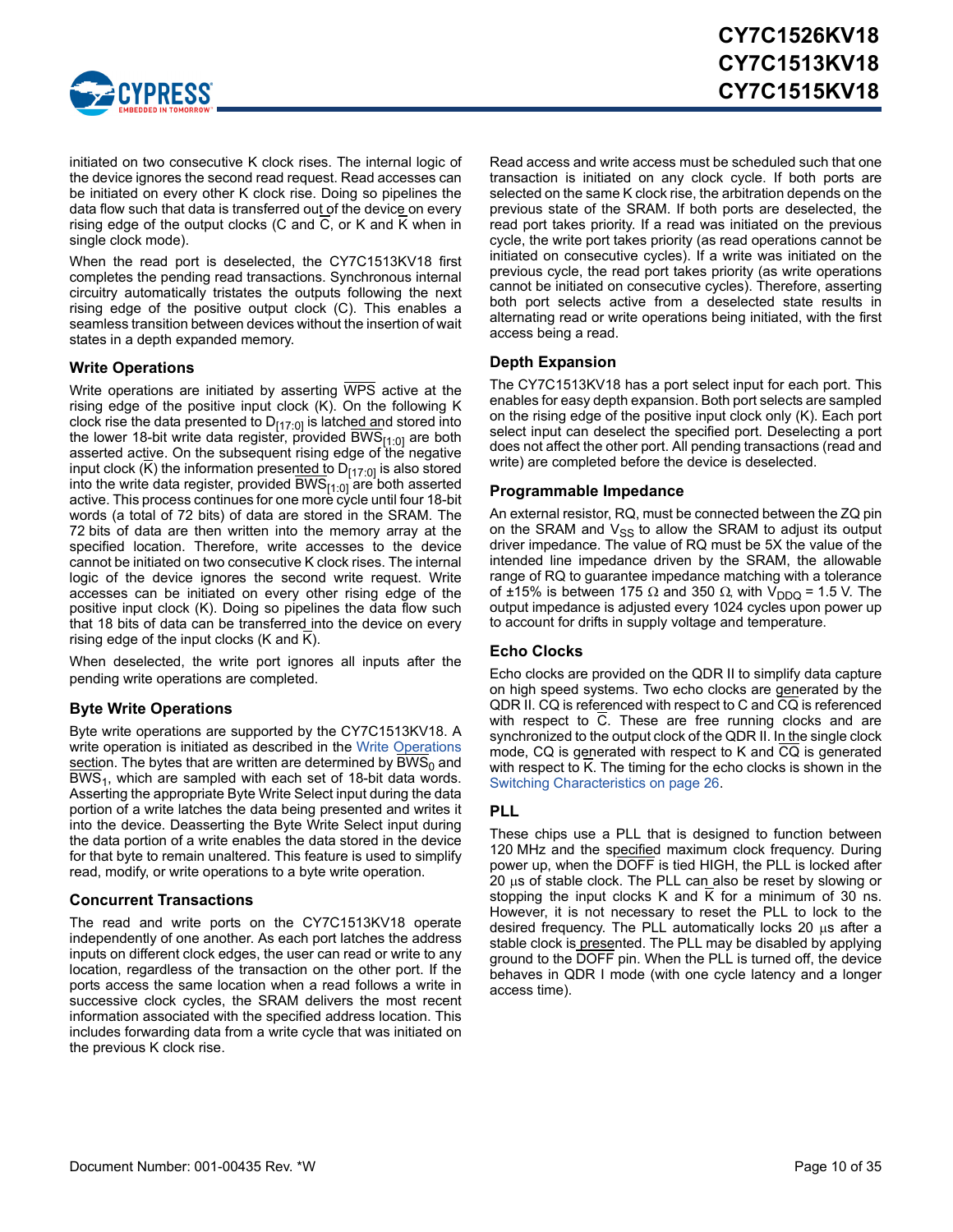

# <span id="page-10-0"></span>**Application Example**

<span id="page-10-1"></span>[Figure 2](#page-10-1) shows four QDR II used in an application.



**Figure 2. Application Example**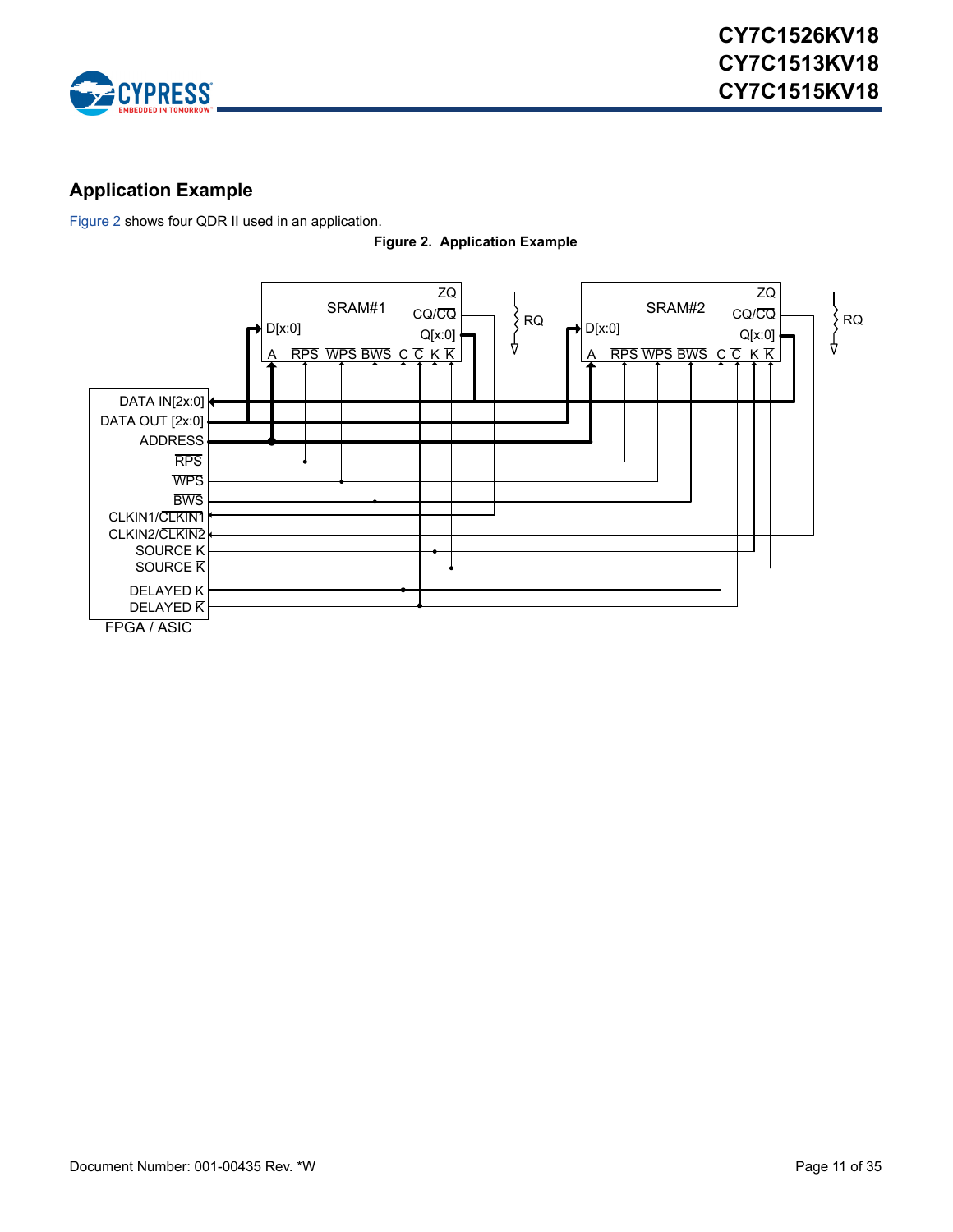

### <span id="page-11-0"></span>**Truth Table**

The truth table for CY7C1526KV18, CY7C1513KV18, and CY7C1515KV18 follows. [\[2](#page-11-2), [3](#page-11-3), [4](#page-11-4), [5](#page-11-5), [6](#page-11-6), [7](#page-11-7)]

| <b>Operation</b>                                                                                                                                 | K       |           | <b>RPS WPS</b> | <b>DQ</b>               | <b>DQ</b>                                                                                                                                                         | DQ                      | <b>DQ</b>               |
|--------------------------------------------------------------------------------------------------------------------------------------------------|---------|-----------|----------------|-------------------------|-------------------------------------------------------------------------------------------------------------------------------------------------------------------|-------------------------|-------------------------|
| Write cycle:<br>Load address on the rising<br>edge of K; input write data<br>Ion two consecutive K and<br>K rising edges.                        | $L-H$   | $H^{[8]}$ | $L^{[9]}$      |                         | $ D(A)$ at K(t + 1) $\uparrow$ $ D(A + 1)$ at $\overline{K}(t + 1)$ $\uparrow$ $ D(A + 2)$ at K(t + 2) $\uparrow$ $ D(A + 3)$ at $\overline{K}(t + 2)$ $\uparrow$ |                         |                         |
| Read cycle:<br>Load address on the rising<br>ledge of K; wait one and a<br>half cycle; read data on<br>Itwo consecutive C and C<br>rising edges. | L-H     | $L^{[9]}$ | X              |                         | $ Q(A)$ at $\overline{C}(t + 1)\uparrow$ $ Q(A + 1)$ at $C(t + 2)\uparrow$ $ Q(A + 2)$ at $\overline{C}(t + 2)\uparrow$ $ Q(A + 3)$ at $C(t + 3)\uparrow$         |                         |                         |
| NOP: No operation                                                                                                                                | $L-H$   | H.        | H              | $D = X$<br>$Q = High-Z$ | $D = X$<br>$Q = High-Z$                                                                                                                                           | $D = X$<br>$Q = High-Z$ | $D = X$<br>$Q = High-Z$ |
| Standby: Clock stopped                                                                                                                           | Stopped | X         | X              | <b>Previous State</b>   | <b>Previous State</b>                                                                                                                                             | <b>Previous State</b>   | <b>Previous State</b>   |

# <span id="page-11-1"></span>**Write Cycle Descriptions**

The write cycle description table for CY7C1513KV18 follows. [[2,](#page-11-2) [10\]](#page-11-10)

| $BWS_0/$<br>$NWS_0$ | $BWS_1/$<br>NWS <sub>1</sub> | K     | K                        | <b>Comments</b>                                                                                                                                                                 |
|---------------------|------------------------------|-------|--------------------------|---------------------------------------------------------------------------------------------------------------------------------------------------------------------------------|
| L                   | L                            | $L-H$ | —                        | During the data portion of a write sequence:<br>CY7C1513KV18 – both bytes ( $D_{[17:0]}$ ) are written into the device.                                                         |
| L                   | L                            |       |                          | $L-H$ During the data portion of a write sequence:<br>CY7C1513KV18 – both bytes ( $D_{[17:0]}$ ) are written into the device.                                                   |
| ┗                   | H                            | L-H   |                          | During the data portion of a write sequence:<br>CY7C1513KV18 – only the lower byte ( $D_{[8:0]}$ ) is written into the device, $D_{[17:9]}$ remains unaltered.                  |
| L                   | н                            |       |                          | L-H During the data portion of a write sequence:<br>CY7C1513KV18 – only the lower byte (D <sub>[8:0]</sub> ) is written into the device, D <sub>[17:9]</sub> remains unaltered. |
| н                   | L                            | L-H   | $\overline{\phantom{0}}$ | During the data portion of a write sequence:<br>CY7C1513KV18 – only the upper byte ( $D_{[17.9]}$ ) is written into the device, $D_{[8.0]}$ remains unaltered.                  |
| н                   | L                            |       |                          | L-H During the data portion of a write sequence:<br>CY7C1513KV18 – only the upper byte ( $D_{[17.9]}$ ) is written into the device, $D_{[8.0]}$ remains unaltered.              |
| н                   | H                            | L-H   | —                        | No data is written into the devices during this portion of a write operation.                                                                                                   |
| н                   | н                            |       |                          | $L-H$ No data is written into the devices during this portion of a write operation.                                                                                             |

#### **Notes**

- 
- <span id="page-11-5"></span><span id="page-11-4"></span><span id="page-11-3"></span>

<span id="page-11-2"></span>2. X = "Don't Care," H = Logic HIGH, L = Logic LOW, ↑represents rising edge.<br>3. Device powers up deselected with the outputs in a tristate condition.<br>4. "A" represents address location latched by the devices when tr 5. "t" represents the cycle at which a read/write operation is started. t + 1, t + 2, and t + 3 are the first, second and third clock cycles respectively succeeding the "t" clock cycle.

<span id="page-11-7"></span><span id="page-11-6"></span>6. Data inputs are registered at K and K rising edges. Data outputs are delivered on C and C rising edges, except when in single clock mode.<br>7. Ensure that when the clock is stopped K = K and C = C = HIGH. This is not es symmetrically.

<span id="page-11-8"></span>8. If this signal was LOW to initiate the previous cycle, this signal becomes a "Don't Care" for this operation.

<span id="page-11-9"></span>9. This signal was HIGH on previous K clock rise. Initiating consecutive read or write operations on consecutive K clock rises is not permitted. The device ignores the second read or write request.

<span id="page-11-10"></span>10. Is based on a write cycle that was initiated in accordance with the [Truth Table.](#page-11-0) NWS<sub>0</sub>, NWS<sub>1</sub>, BWS<sub>0</sub>, BWS<sub>2</sub>, and BWS<sub>3</sub> can be altered on different portions of a write cycle, as long as the setup and hold requirem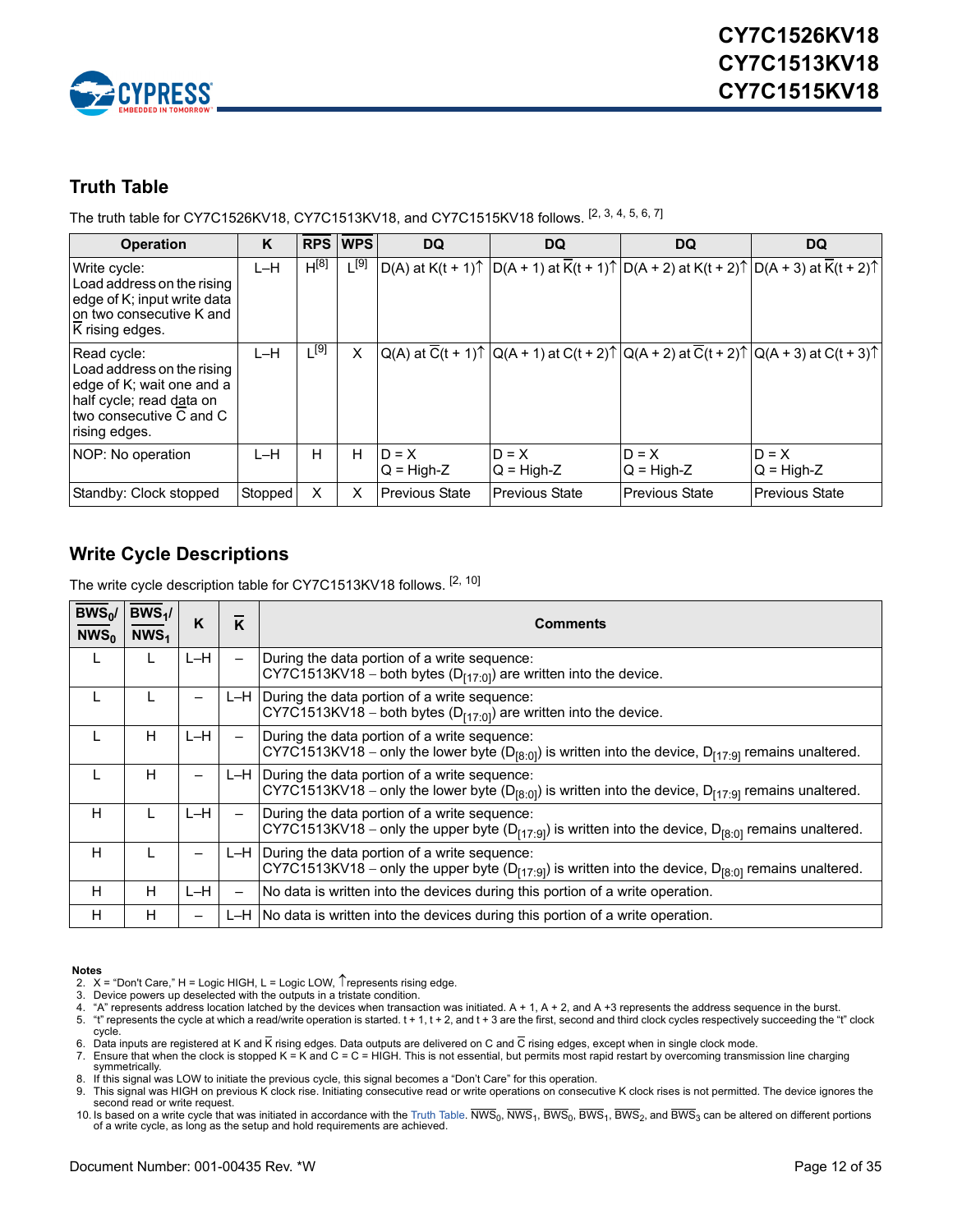

# <span id="page-12-0"></span>**Write Cycle Descriptions**

The write cycle description table for CY7C1526KV18 follows. [[11](#page-12-2), [12](#page-12-3)]

| $BWS_0$ | K   |       |                                                                                                        |
|---------|-----|-------|--------------------------------------------------------------------------------------------------------|
|         | L-H |       | During the data portion of a write sequence, the single byte $(D_{R:01})$ is written into the device.  |
|         |     | ∟–H⊥  | During the data portion of a write sequence, the single byte $(D_{[8:0]})$ is written into the device. |
| н       | L-H |       | No data is written into the device during this portion of a write operation.                           |
| Н       |     | ∟–H – | No data is written into the device during this portion of a write operation.                           |

# <span id="page-12-1"></span>**Write Cycle Descriptions**

The write cycle description table for CY7C1515KV18 follows. [[11](#page-12-2), [12](#page-12-3)]

| BWS <sub>0</sub> | BWS <sub>1</sub> | BWS <sub>2</sub> | BWS <sub>3</sub> | K                        | K                        | <b>Comments</b>                                                                                                                                                 |
|------------------|------------------|------------------|------------------|--------------------------|--------------------------|-----------------------------------------------------------------------------------------------------------------------------------------------------------------|
| L                | L                | $\mathbf{L}$     | L                | $L-H$                    | $\overline{\phantom{0}}$ | During the data portion of a write sequence, all four bytes ( $D_{[35:0]}$ ) are written into<br>the device.                                                    |
| L                | L                | L                | L                | $\overline{\phantom{0}}$ |                          | L-H During the data portion of a write sequence, all four bytes ( $D_{135:01}$ ) are written into<br>the device.                                                |
| L                | H                | H                | H                | $L-H$                    | $\qquad \qquad -$        | During the data portion of a write sequence, only the lower byte $(D_{[8:0]} )$ is written<br>into the device. $D_{[35:9]}$ remains unaltered.                  |
| L                | H                | H                | H                | $\overline{\phantom{0}}$ |                          | L-H During the data portion of a write sequence, only the lower byte ( $D_{[8:0]}$ ) is written<br>into the device. $D_{[35:9]}$ remains unaltered.             |
| H                | L                | H                | H                | $L-H$                    | $\overline{\phantom{0}}$ | During the data portion of a write sequence, only the byte $(D_{[17:9]})$ is written into<br>the device. $D_{[8:0]}$ and $D_{[35:18]}$ remains unaltered.       |
| H                | L                | H                | H                | -                        | L-H                      | During the data portion of a write sequence, only the byte $(D_{[17:9]})$ is written into<br>the device. $D_{[8:0]}$ and $D_{[35:18]}$ remains unaltered.       |
| H                | H                | L                | H                | $L-H$                    | $\overline{\phantom{0}}$ | During the data portion of a write sequence, only the byte ( $D_{[26:18]}$ ) is written into<br>the device. $D_{[17:0]}$ and $D_{[35:27]}$ remains unaltered.   |
| H                | H                | L                | H                | $\overline{\phantom{0}}$ |                          | L-H During the data portion of a write sequence, only the byte $(D_{[26:18]})$ is written into<br>the device. $D_{[17:0]}$ and $D_{[35:27]}$ remains unaltered. |
| H                | H                | H                | L                | L-H                      | $\overline{\phantom{0}}$ | During the data portion of a write sequence, only the byte ( $D_{[35:27]}$ ) is written into<br>the device. $D_{[26:0]}$ remains unaltered.                     |
| H                | H                | H                | L                | $\qquad \qquad -$        |                          | L-H During the data portion of a write sequence, only the byte ( $D_{[35:27]}$ ) is written into<br>the device. $D_{[26:0]}$ remains unaltered.                 |
| H                | H                | H                | H                | $L-H$                    | $\overline{\phantom{0}}$ | No data is written into the device during this portion of a write operation.                                                                                    |
| H                | H                | H                | H                | $\overline{\phantom{0}}$ |                          | L-H No data is written into the device during this portion of a write operation.                                                                                |

**Notes**

<span id="page-12-2"></span>11.  $X =$  "Don't Care," H = Logic HIGH, L = Logic LOW,  $\hat{\Gamma}$  represents rising edge.

<span id="page-12-3"></span>12. Is based on a write cycle that was initiated in accordance with the [Truth Table on page 12.](#page-11-0) NWS<sub>0</sub>, NWS<sub>1</sub>, BWS<sub>0</sub>, BWS<sub>1</sub>, BWS<sub>2</sub>, and BWS<sub>3</sub> can be altered on different portions of a write cycle, as long as the setup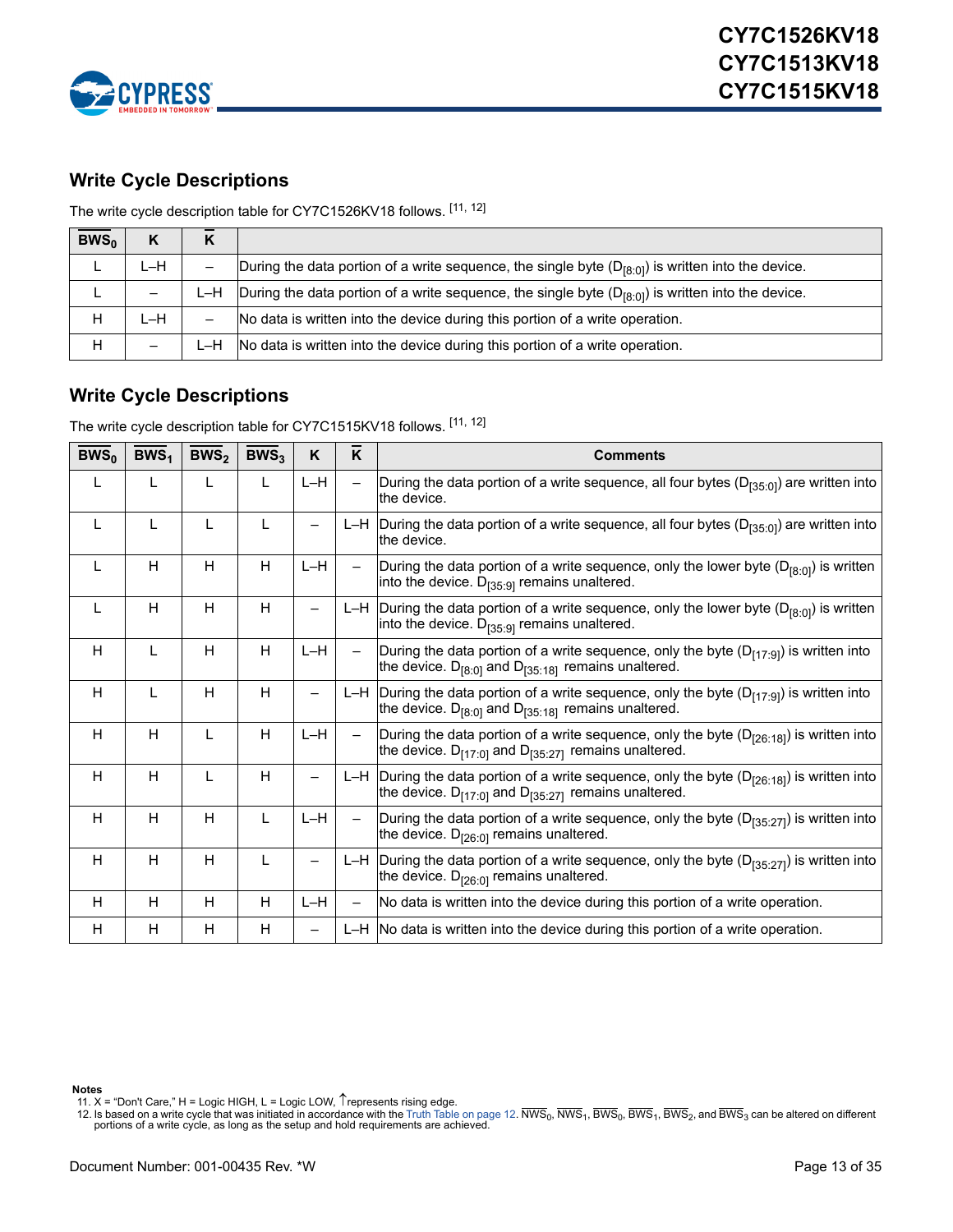

### <span id="page-13-0"></span>**IEEE 1149.1 Serial Boundary Scan (JTAG)**

These SRAMs incorporate a serial boundary scan Test Access Port (TAP) in the FBGA package. This part is fully compliant with IEEE Standard #1149.1-2001. The TAP operates using JEDEC standard 1.8 V I/O logic levels.

#### <span id="page-13-1"></span>**Disabling the JTAG Feature**

It is possible to operate the SRAM without using the JTAG feature. To disable the TAP controller, TCK must be tied LOW  $(V_{SS})$  to prevent clocking of the device. TDI and TMS are internally pulled up and may be unconnected. They may alternatively be connected to  $V_{DD}$  through a pull-up resistor. TDO must be left unconnected. Upon power-up, the device comes up in a reset state, which does not interfere with the operation of the device.

#### <span id="page-13-2"></span>**Test Access Port**

#### *Test Clock*

The test clock is used only with the TAP controller. All inputs are captured on the rising edge of TCK. All outputs are driven from the falling edge of TCK.

#### *Test Mode Select (TMS)*

The TMS input is used to give commands to the TAP controller and is sampled on the rising edge of TCK. This pin may be left unconnected if the TAP is not used. The pin is pulled up internally, resulting in a logic HIGH level.

#### *Test Data In (TDI)*

The TDI pin is used to serially input information into the registers and can be connected to the input of any of the registers. The register between TDI and TDO is chosen by the instruction that is loaded into the TAP instruction register. For information about loading the instruction register, see the [TAP Controller State](#page-15-0) [Diagram on page 16.](#page-15-0) TDI is internally pulled up and can be unconnected if the TAP is unused in an application. TDI is connected to the most significant bit (MSB) on any register.

#### *Test Data Out (TDO)*

The TDO output pin is used to serially clock data out from the registers. The output is active, depending upon the current state of the TAP state machine (see [Instruction Codes on page 20](#page-19-2)). The output changes on the falling edge of TCK. TDO is connected to the least significant bit (LSB) of any register.

#### <span id="page-13-3"></span>**Performing a TAP Reset**

A Reset is performed by forcing TMS HIGH  $(V_{DD})$  for five rising edges of TCK. This Reset does not affect the operation of the SRAM and can be performed when the SRAM is operating. At power up, the TAP is reset internally to ensure that TDO comes up in a high Z state.

#### <span id="page-13-4"></span>**TAP Registers**

Registers are connected between the TDI and TDO pins to scan the data in and out of the SRAM test circuitry. Only one register can be selected at a time through the instruction registers. Data is serially loaded into the TDI pin on the rising edge of TCK. Data is output on the TDO pin on the falling edge of TCK.

#### *Instruction Register*

Three-bit instructions are serially loaded into the instruction register. This register is loaded when it is placed between the TDI and TDO pins, as shown in [TAP Controller Block Diagram on](#page-16-0) [page 17](#page-16-0). Upon power-up, the instruction register is loaded with the IDCODE instruction. It is also loaded with the IDCODE instruction if the controller is placed in a reset state, as described in the previous section.

When the TAP controller is in the Capture-IR state, the two least significant bits are loaded with a binary "01" pattern to allow for fault isolation of the board level serial test path.

#### *Bypass Register*

To save time when serially shifting data through registers, it is sometimes advantageous to skip certain chips. The bypass register is a single-bit register that is placed between TDI and TDO pins. This enables shifting of data through the SRAM with minimal delay. The bypass register is set LOW  $(V_{SS})$  when the BYPASS instruction is executed.

#### *Boundary Scan Register*

The boundary scan register is connected to all of the input and output pins on the SRAM. Several No Connect (NC) pins are also included in the scan register to reserve pins for higher density devices.

The boundary scan register is loaded with the contents of the RAM input and output ring when the TAP controller is in the Capture-DR state and is then placed between the TDI and TDO pins when the controller is moved to the Shift-DR state. The EXTEST, SAMPLE/PRELOAD, and SAMPLE Z instructions are used to capture the contents of the input and output ring.

The [Boundary Scan Order on page 21](#page-20-0) shows the order in which the bits are connected. Each bit corresponds to one of the bumps on the SRAM package. The MSB of the register is connected to TDI, and the LSB is connected to TDO.

#### *Identification (ID) Register*

The ID register is loaded with a vendor-specific, 32-bit code during the Capture-DR state when the IDCODE command is loaded in the instruction register. The IDCODE is hardwired into the SRAM and can be shifted out when the TAP controller is in the Shift-DR state. The ID register has a vendor code and other information described in [Identification Register Definitions on](#page-19-0) [page 20](#page-19-0).

#### <span id="page-13-5"></span>**TAP Instruction Set**

Eight different instructions are possible with the three-bit instruction register. All combinations are listed in [Instruction](#page-19-2) [Codes on page 20](#page-19-2). Three of these instructions are listed as RESERVED and must not be used. The other five instructions are described in this section in detail.

Instructions are loaded into the TAP controller during the Shift-IR state when the instruction register is placed between TDI and TDO. During this state, instructions are shifted through the instruction register through the TDI and TDO pins. To execute the instruction after it is shifted in, the TAP controller must be moved into the Update-IR state.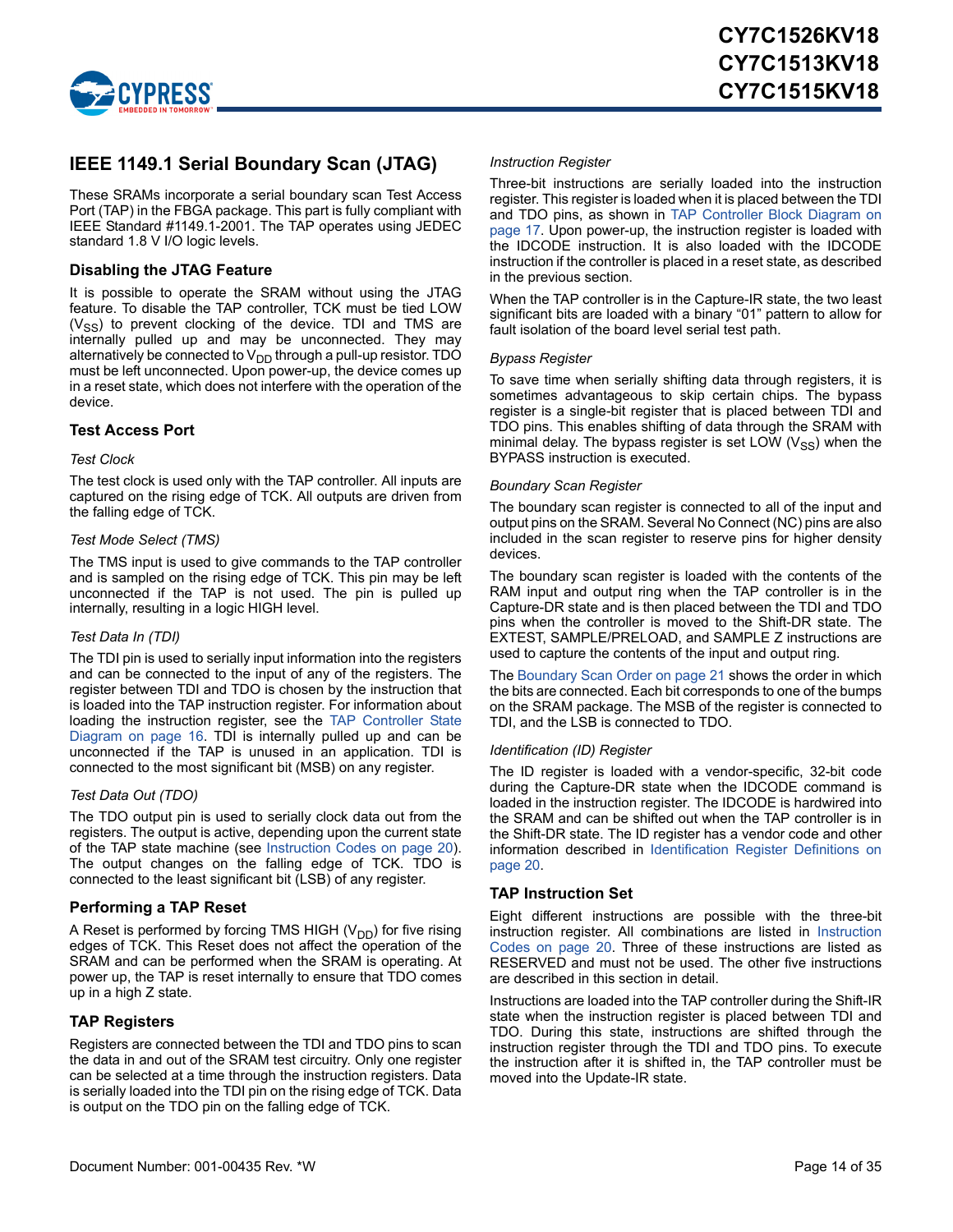

#### *IDCODE*

The IDCODE instruction loads a vendor-specific, 32-bit code into the instruction register. It also places the instruction register between the TDI and TDO pins and shifts the IDCODE out of the device when the TAP controller enters the Shift-DR state. The IDCODE instruction is loaded into the instruction register at power up or whenever the TAP controller is supplied a Test-Logic-Reset state.

#### *SAMPLE Z*

The SAMPLE Z instruction connects the boundary scan register between the TDI and TDO pins when the TAP controller is in a Shift-DR state. The SAMPLE Z command puts the output bus into a High Z state until the next command is supplied during the Update IR state.

#### *SAMPLE/PRELOAD*

SAMPLE/PRELOAD is a 1149.1 mandatory instruction. When the SAMPLE/PRELOAD instructions are loaded into the instruction register and the TAP controller is in the Capture-DR state, a snapshot of data on the input and output pins is captured in the boundary scan register.

The TAP controller clock can only operate at a frequency up to 20 MHz, while the SRAM clock operates more than an order of magnitude faster. Because there is a large difference in the clock frequencies, it is possible that during the Capture-DR state, an input or output undergoes a transition. The TAP may then try to capture a signal while in transition (metastable state). This does not harm the device, but there is no guarantee as to the value that is captured. Repeatable results may not be possible.

To guarantee that the boundary scan register captures the correct value of a signal, the SRAM signal must be stabilized long enough to meet the TAP controller's capture setup plus hold times ( $t_{CS}$  and  $t_{CH}$ ). The SRAM clock input might not be captured correctly if there is no way in a design to stop (or slow) the clock during a SAMPLE/PRELOAD instruction. If this is an issue, it is still possible to capture all other signals and simply ignore the value of the CK and CK captured in the boundary scan register.

After the data is captured, it is possible to shift out the data by putting the TAP into the Shift-DR state. This places the boundary scan register between the TDI and TDO pins.

PRELOAD places an initial data pattern at the latched parallel outputs of the boundary scan register cells before the selection of another boundary scan test operation.

The shifting of data for the SAMPLE and PRELOAD phases can occur concurrently when required, that is, while the data captured is shifted out, the preloaded data can be shifted in.

#### *BYPASS*

When the BYPASS instruction is loaded in the instruction register and the TAP is placed in a Shift-DR state, the bypass register is placed between the TDI and TDO pins. The advantage of the BYPASS instruction is that it shortens the boundary scan path when multiple devices are connected together on a board.

#### *EXTEST*

The EXTEST instruction drives the preloaded data out through the system output pins. This instruction also connects the boundary scan register for serial access between the TDI and TDO in the Shift-DR controller state.

#### *EXTEST OUTPUT BUS TRISTATE*

IEEE Standard 1149.1 mandates that the TAP controller be able to put the output bus into a tristate mode.

The boundary scan register has a special bit located at bit #108. When this scan cell, called the "extest output bus tristate," is latched into the preload register during the Update-DR state in the TAP controller, it directly controls the state of the output (Q-bus) pins, when the EXTEST is entered as the current instruction. When HIGH, it enables the output buffers to drive the output bus. When LOW, this bit places the output bus into a HI-Z condition.

This bit is set by entering the SAMPLE/PRELOAD or EXTEST command, and then shifting the desired bit into that cell, during the Shift-DR state. During Update-DR, the value loaded into that shift-register cell latches into the preload register. When the EXTEST instruction is entered, this bit directly controls the output Q-bus pins. Note that this bit is preset HIGH to enable the output when the device is powered up, and also when the TAP controller is in the Test-Logic-Reset state.

#### *Reserved*

These instructions are not implemented but are reserved for future use. Do not use these instructions.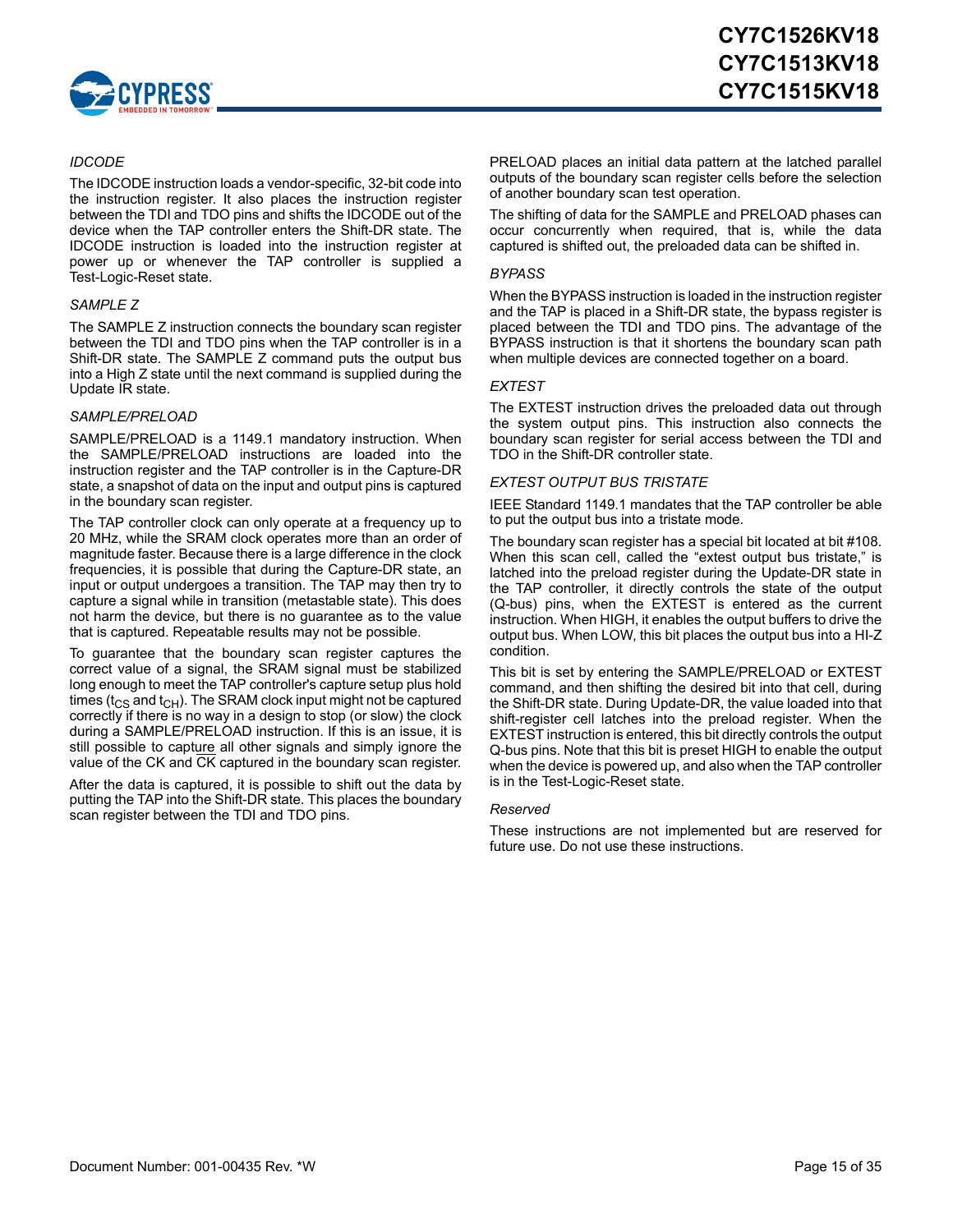

# <span id="page-15-0"></span>**TAP Controller State Diagram**

The state diagram for the TAP controller follows. [[13\]](#page-15-1)

<span id="page-15-1"></span>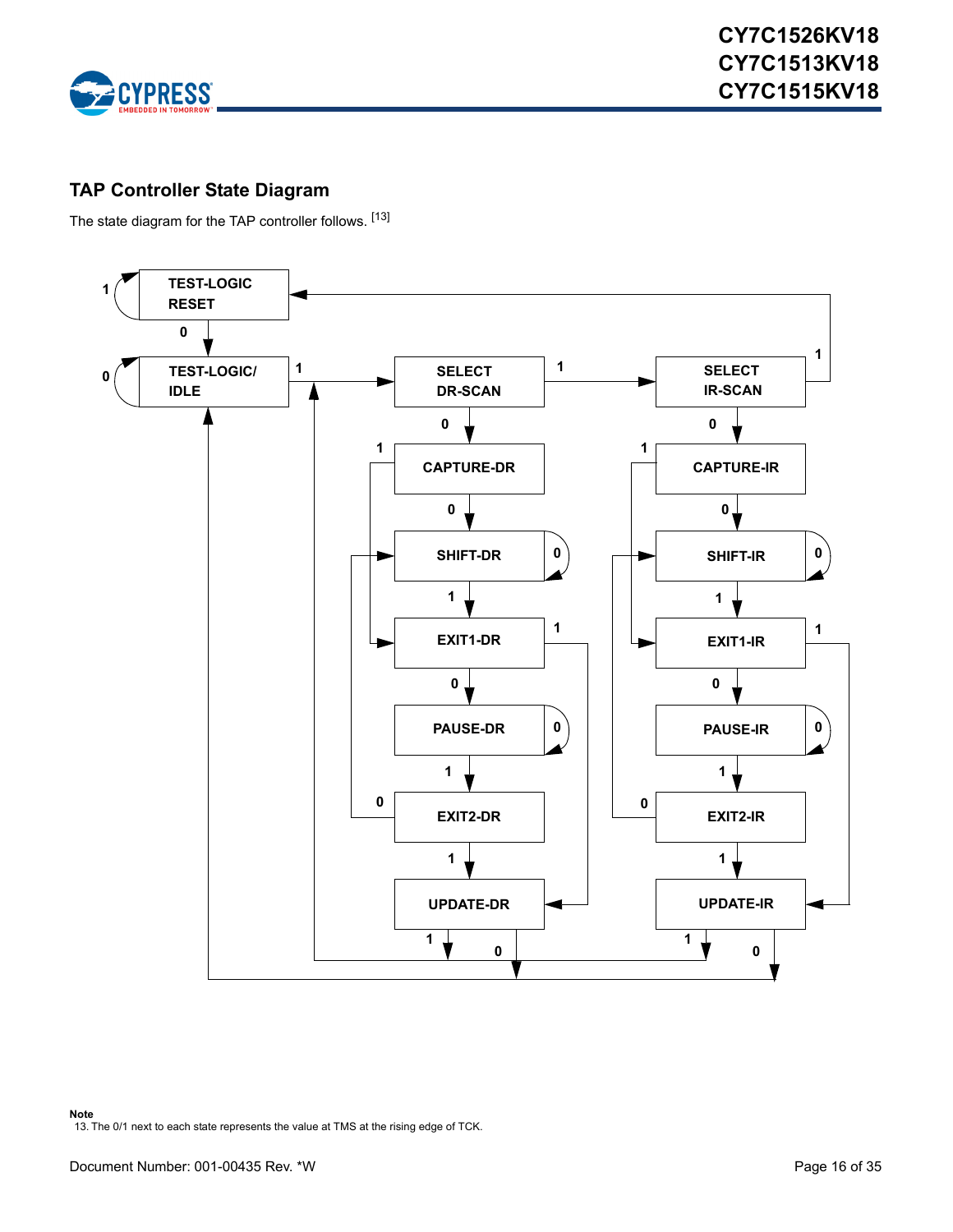

# <span id="page-16-0"></span>**TAP Controller Block Diagram**



# <span id="page-16-1"></span>**TAP Electrical Characteristics**

Over the Operating Range

| <b>Parameter</b> $[14, 15, 16]$ | <b>Description</b>            | <b>Test Conditions</b>   | <b>Min</b>           | <b>Max</b>           | <b>Unit</b>   |
|---------------------------------|-------------------------------|--------------------------|----------------------|----------------------|---------------|
| V <sub>OH1</sub>                | Output HIGH voltage           | $I_{OH} = -2.0$ mA       | 1.4                  |                      | v             |
| V <sub>OH2</sub>                | Output HIGH voltage           | $I_{OH} = -100 \mu A$    | 1.6                  |                      | v             |
| $V_{OL1}$                       | Output LOW voltage            | $I_{OL}$ = 2.0 mA        |                      | 0.4                  | v             |
| V <sub>OL2</sub>                | Output LOW voltage            | $I_{OL}$ = 100 $\mu$ A   |                      | 0.2                  | v             |
| V <sub>IH</sub>                 | Input HIGH voltage            |                          | $0.65 \times V_{DD}$ | $V_{DD}$ + 0.3       | $\mathcal{V}$ |
| $V_{IL}$                        | Input LOW voltage             |                          | $-0.3$               | $0.35 \times V_{DD}$ | $\mathcal{U}$ |
| $I_X$                           | Input and output load current | $GND \le V_1 \le V_{DD}$ | $-5$                 | 5                    | $\mu$ A       |

#### **Notes**

- <span id="page-16-2"></span>14. These characteristics pertain to the TAP inputs (TMS, TCK, TDI, and TDO). Parallel load levels are specified in the [Electrical Characteristics on page 23.](#page-22-3)
- <span id="page-16-3"></span>15. Overshoot: V<sub>IH</sub>(AC) < V<sub>DDQ</sub> + 0.85 V (Pulse width less than t<sub>CYC</sub>/2), Undershoot: V<sub>IL</sub>(AC) > −1.5 V (Pulse width less than t<sub>CYC</sub>/2).<br>16. All voltage referenced to ground.
- <span id="page-16-4"></span>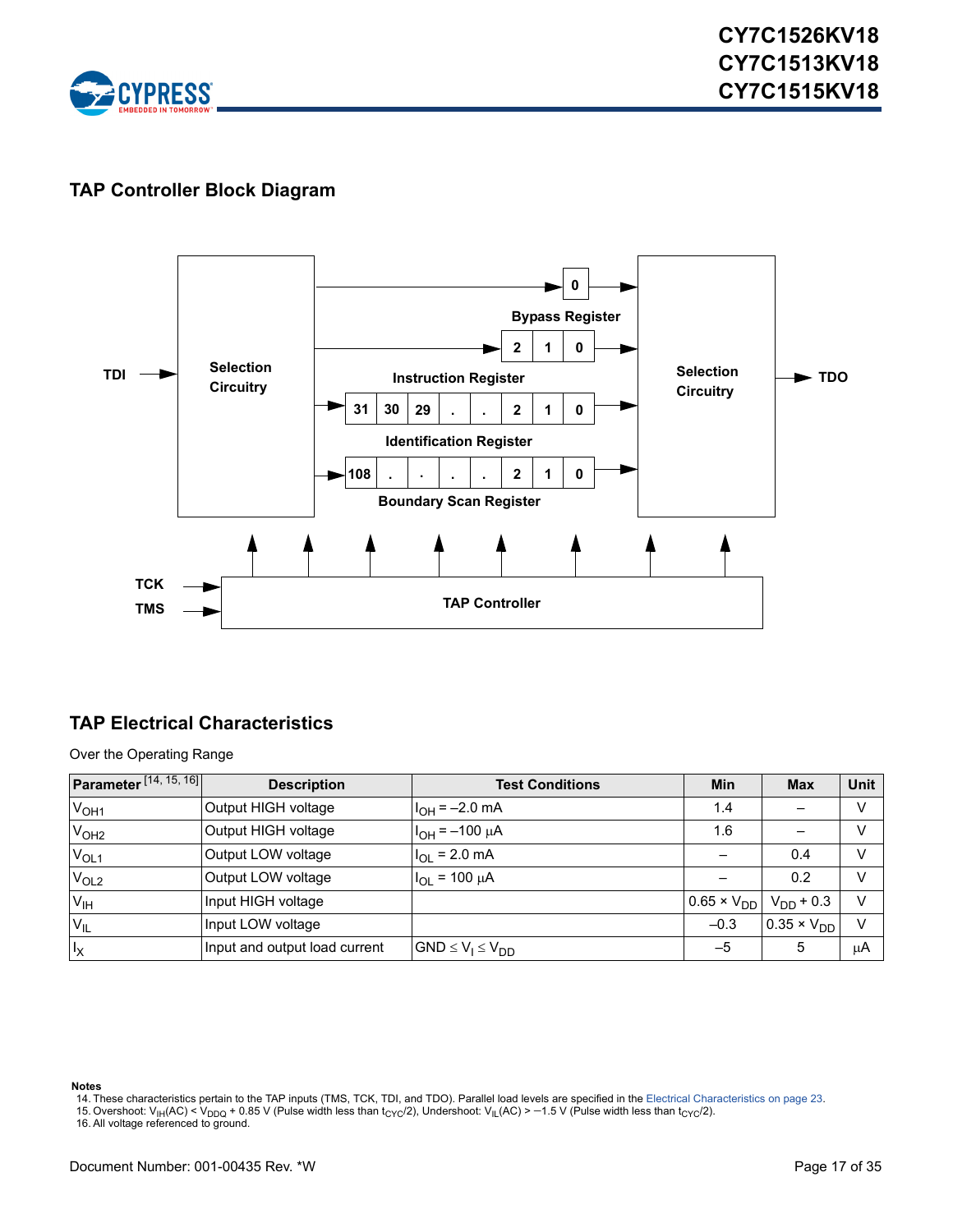

# <span id="page-17-0"></span>**TAP AC Switching Characteristics**

Over the Operating Range

| Parameter <sup>[17, 18]</sup> | <b>Description</b>            |              | <b>Max</b> | Unit       |
|-------------------------------|-------------------------------|--------------|------------|------------|
| t <sub>TCYC</sub>             | TCK clock cycle time          | 50           |            | ns         |
| $t_{\text{TF}}$               | TCK clock frequency           |              | 20         | <b>MHz</b> |
| $t_{TH}$                      | TCK clock HIGH                | 20           |            | ns         |
| $t_{TL}$                      | <b>TCK clock LOW</b>          | 20           |            | ns         |
| <b>Setup Times</b>            |                               |              |            |            |
| <sup>t</sup> TMSS             | TMS setup to TCK clock rise   | 5            |            | ns         |
| t <sub>TDIS</sub>             | TDI setup to TCK clock rise   | 5            |            | ns         |
| $t_{\text{CS}}$               | Capture setup to TCK rise     | 5            |            | ns         |
| <b>Hold Times</b>             |                               |              |            |            |
| <sup>t</sup> TMSH             | TMS hold after TCK clock rise | 5            |            | ns         |
| <sup>t</sup> TDIH             | TDI hold after clock rise     | 5            |            | ns         |
| $t_{CH}$                      | Capture hold after clock rise | 5            |            | ns         |
| <b>Output Times</b>           |                               |              |            |            |
| t <sub>TDOV</sub>             | TCK clock LOW to TDO valid    |              | 10         | ns         |
| <sup>I</sup> TDOX             | TCK clock LOW to TDO invalid  | $\mathbf{0}$ |            | ns         |

**Notes**

<span id="page-17-1"></span>17.  $t_{\text{CS}}$  and  $t_{\text{CH}}$  refer to the setup and hold time requirements of latching data from the boundary scan register.

<span id="page-17-2"></span>18. Test conditions are specified using the load in TAP AC Test Conditions.  $t_R/t_F = 1$  ns.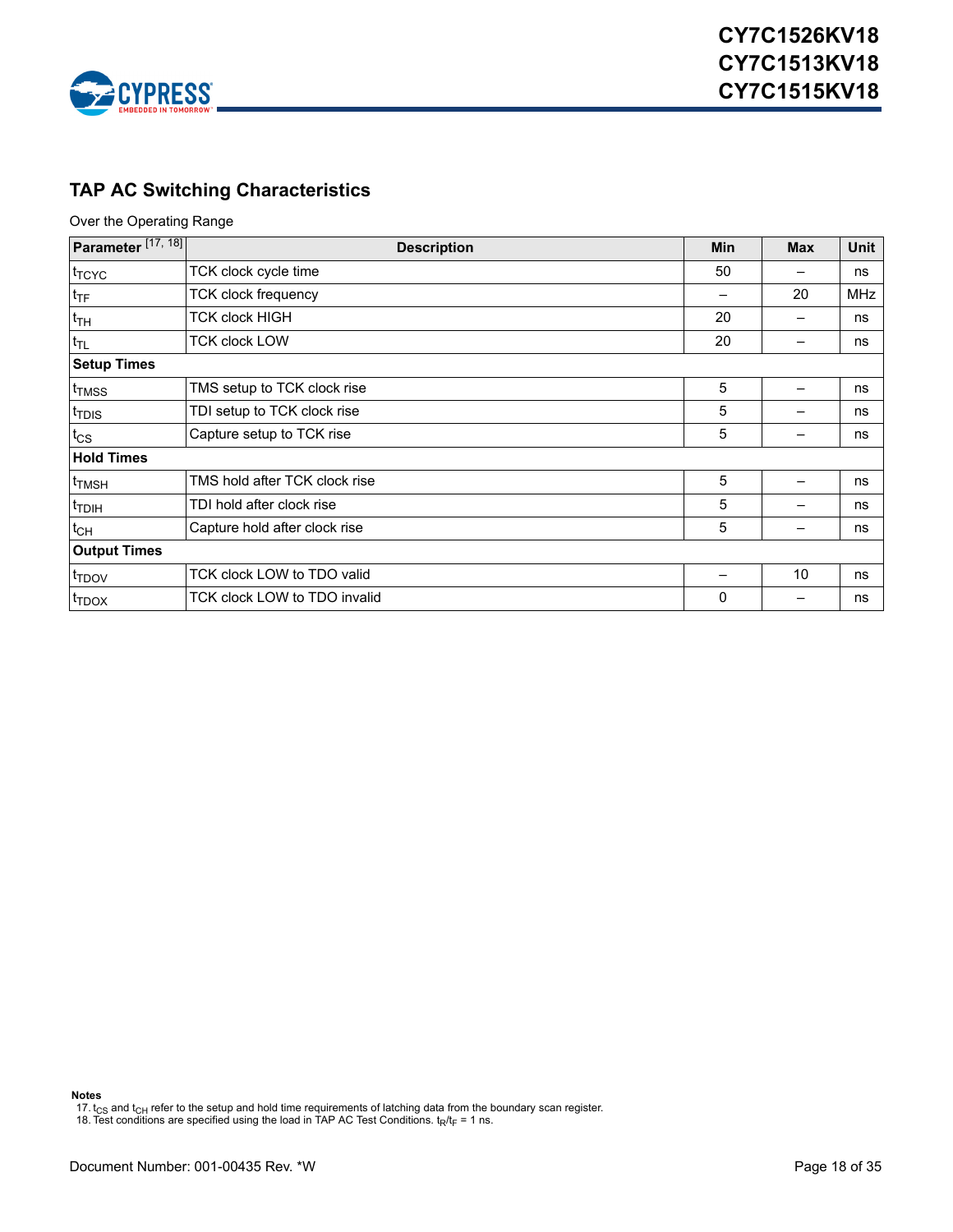

# <span id="page-18-0"></span>**TAP Timing and Test Conditions**

<span id="page-18-1"></span>[Figure 3](#page-18-1) shows the TAP timing and test conditions. [[19\]](#page-18-2)



<span id="page-18-2"></span>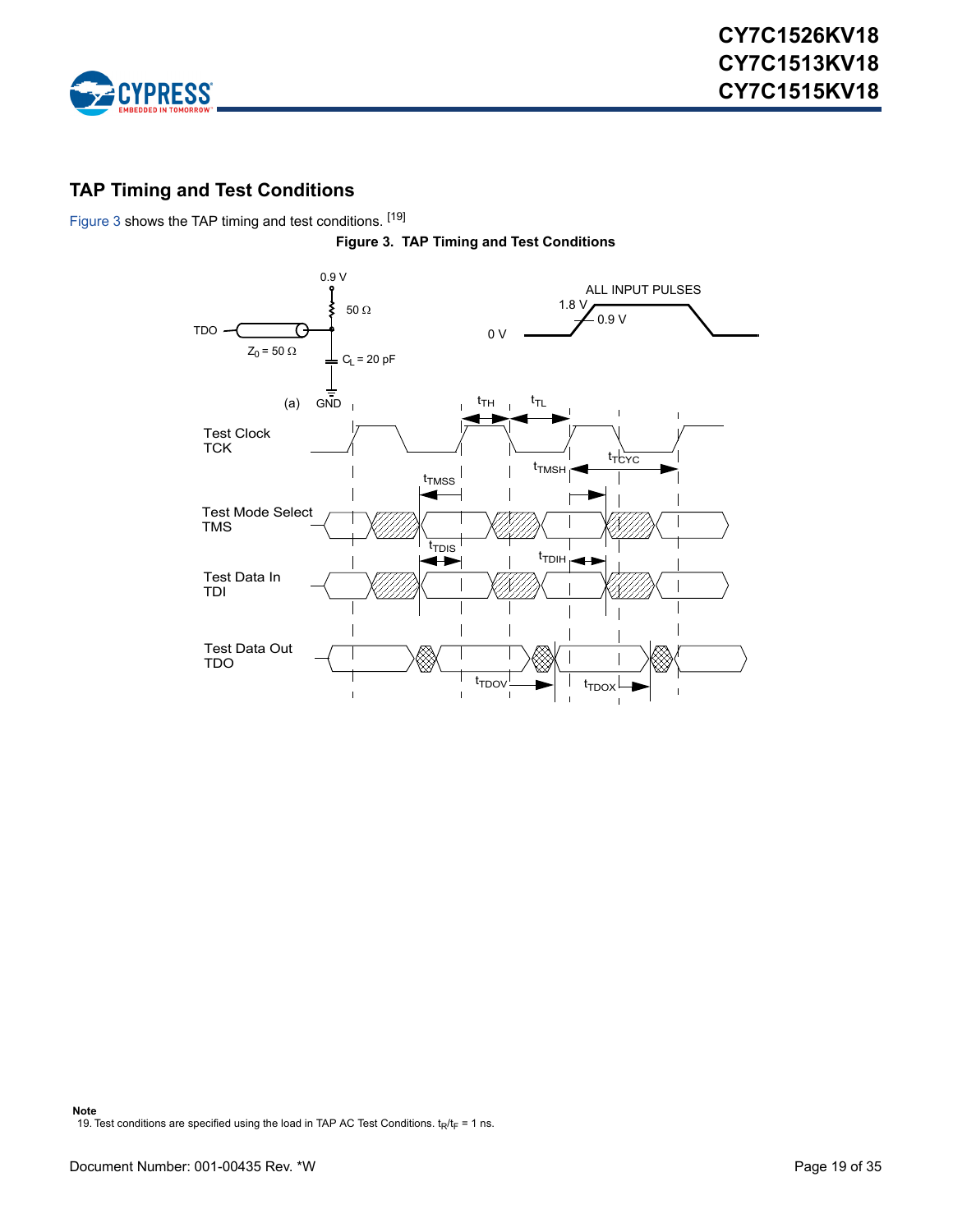

# <span id="page-19-0"></span>**Identification Register Definitions**

| <b>Instruction Field</b>           |                   | <b>Description</b> |                   |                                                   |
|------------------------------------|-------------------|--------------------|-------------------|---------------------------------------------------|
|                                    | CY7C1526KV18      | CY7C1513KV18       | CY7C1515KV18      |                                                   |
| Revision number<br>(31:29)         | 000               | 000                | 000               | Version number.                                   |
| Cypress device ID<br>(28:12)       | 11010011011001100 | 11010011011010100  | 11010011011100100 | Defines the type of<br>SRAM.                      |
| Cypress JEDEC ID<br>(11:1)         | 00000110100       | 00000110100        | 00000110100       | Allows unique identifi-<br>cation of SRAM vendor. |
| <b>ID</b> register<br>presence (0) |                   |                    |                   | Indicates the presence<br>of an ID register.      |

# <span id="page-19-1"></span>**Scan Register Sizes**

| <b>Register Name</b> | <b>Bit Size</b> |
|----------------------|-----------------|
| Instruction          |                 |
| Bypass               |                 |
| <b>ID</b>            | 32              |
| Boundary Scan        | 109             |

#### <span id="page-19-2"></span>**Instruction Codes**

| <b>Instruction</b> | Code | <b>Description</b>                                                                                                                                  |
|--------------------|------|-----------------------------------------------------------------------------------------------------------------------------------------------------|
| <b>IEXTEST</b>     | 000  | Captures the input and output ring contents.                                                                                                        |
| <b>IDCODE</b>      | 001  | Loads the ID register with the vendor ID code and places the register between TDI and TDO.<br>This operation does not affect SRAM operation.        |
| <b>SAMPLE Z</b>    | 010  | Captures the input and output contents. Places the boundary scan register between TDI and<br>TDO. Forces all SRAM output drivers to a High Z state. |
| <b>RESERVED</b>    | 011  | Do Not Use: This instruction is reserved for future use.                                                                                            |
| ISAMPLE/PRELOAD    | 100  | Captures the input and output ring contents. Places the boundary scan register between TDI<br>and TDO. Does not affect the SRAM operation.          |
| <b>RESERVED</b>    | 101  | Do Not Use: This instruction is reserved for future use.                                                                                            |
| <b>RESERVED</b>    | 110  | Do Not Use: This instruction is reserved for future use.                                                                                            |
| <b>BYPASS</b>      | 111  | Places the bypass register between TDI and TDO. This operation does not affect SRAM<br>operation.                                                   |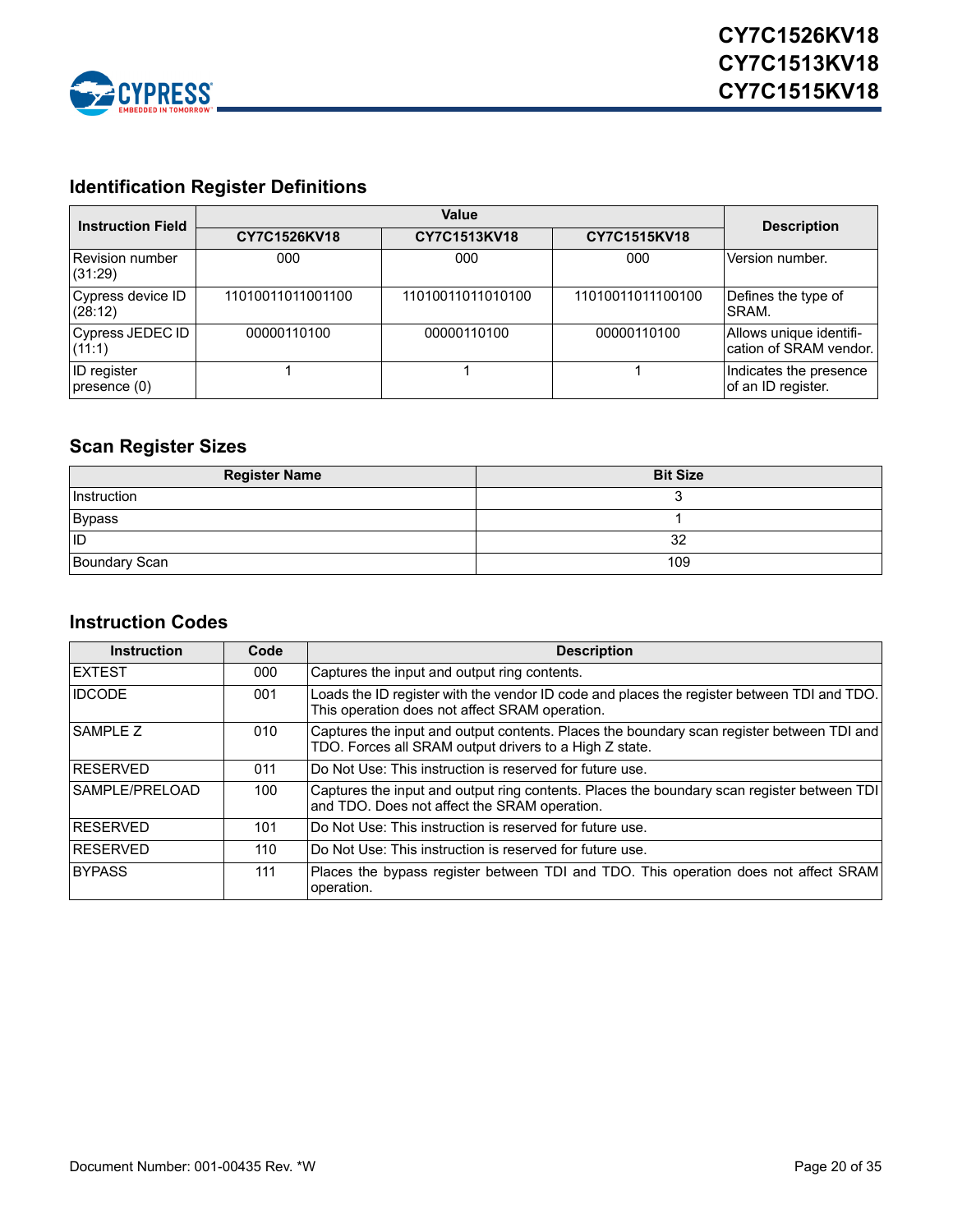

# <span id="page-20-0"></span>**Boundary Scan Order**

| Bit#            | <b>Bump ID</b>  | Bit#            | <b>Bump ID</b> | Bit#            | <b>Bump ID</b> | Bit#            | <b>Bump ID</b>  |
|-----------------|-----------------|-----------------|----------------|-----------------|----------------|-----------------|-----------------|
| $\pmb{0}$       | 6R              | 28              | 10G            | 56              | 6A             | 84              | 1J              |
| $\mathbf 1$     | 6P              | 29              | 9G             | 57              | 5B             | 85              | 2J              |
| $\overline{2}$  | 6N              | 30              | 11F            | 58              | 5A             | 86              | $3\mathsf{K}$   |
| $\overline{3}$  | $\overline{7P}$ | 31              | 11G            | 59              | 4A             | 87              | $\overline{3}J$ |
| $\overline{4}$  | 7N              | $\overline{32}$ | 9F             | 60              | 5C             | 88              | 2K              |
| $\overline{5}$  | 7R              | 33              | <b>10F</b>     | 61              | 4B             | 89              | 1K              |
| $\overline{6}$  | 8R              | $\overline{34}$ | 11E            | 62              | 3A             | 90              | $\overline{2L}$ |
| $\overline{7}$  | 8P              | 35              | 10E            | 63              | 2A             | 91              | 3L              |
| $\bf 8$         | $9{\sf R}$      | $\overline{36}$ | 10D            | 64              | 1A             | 92              | $1M$            |
| $\overline{9}$  | 11P             | $\overline{37}$ | 9E             | 65              | 2B             | 93              | $\overline{1}$  |
| 10              | 10P             | 38              | 10C            | 66              | 3B             | 94              | 3N              |
| 11              | <b>10N</b>      | 39              | 11D            | 67              | 1C             | 95              | $\overline{3M}$ |
| 12              | 9P              | 40              | 9C             | 68              | 1B             | 96              | 1 <sub>N</sub>  |
| $\overline{13}$ | <b>10M</b>      | 41              | 9D             | 69              | 3D             | $\overline{97}$ | 2M              |
| 14              | <b>11N</b>      | 42              | 11B            | $\overline{70}$ | 3C             | 98              | $\overline{3P}$ |
| 15              | <b>9M</b>       | 43              | 11C            | $\overline{71}$ | 1D             | 99              | 2N              |
| 16              | 9N              | 44              | <b>9B</b>      | 72              | 2C             | 100             | 2P              |
| $\overline{17}$ | 11L             | 45              | 10B            | 73              | 3E             | 101             | $\overline{1P}$ |
| 18              | 11M             | 46              | 11A            | 74              | 2D             | 102             | 3R              |
| 19              | 9L              | 47              | 10A            | $\overline{75}$ | 2E             | 103             | 4R              |
| 20              | 10L             | 48              | <b>9A</b>      | 76              | 1E             | 104             | 4P              |
| $\overline{21}$ | 11K             | 49              | 8B             | $\overline{77}$ | 2F             | 105             | 5P              |
| 22              | 10K             | 50              | 7C             | 78              | 3F             | 106             | 5N              |
| $\overline{23}$ | 9J              | 51              | 6C             | 79              | 1G             | 107             | 5R              |
| $\overline{24}$ | 9K              | 52              | 8A             | 80              | 1F             | 108             | Internal        |
| $\overline{25}$ | 10J             | 53              | 7A             | 81              | 3G             |                 |                 |
| $\overline{26}$ | 11J             | 54              | 7B             | 82              | 2G             |                 |                 |
| $\overline{27}$ | 11H             | 55              | 6B             | 83              | 1H             |                 |                 |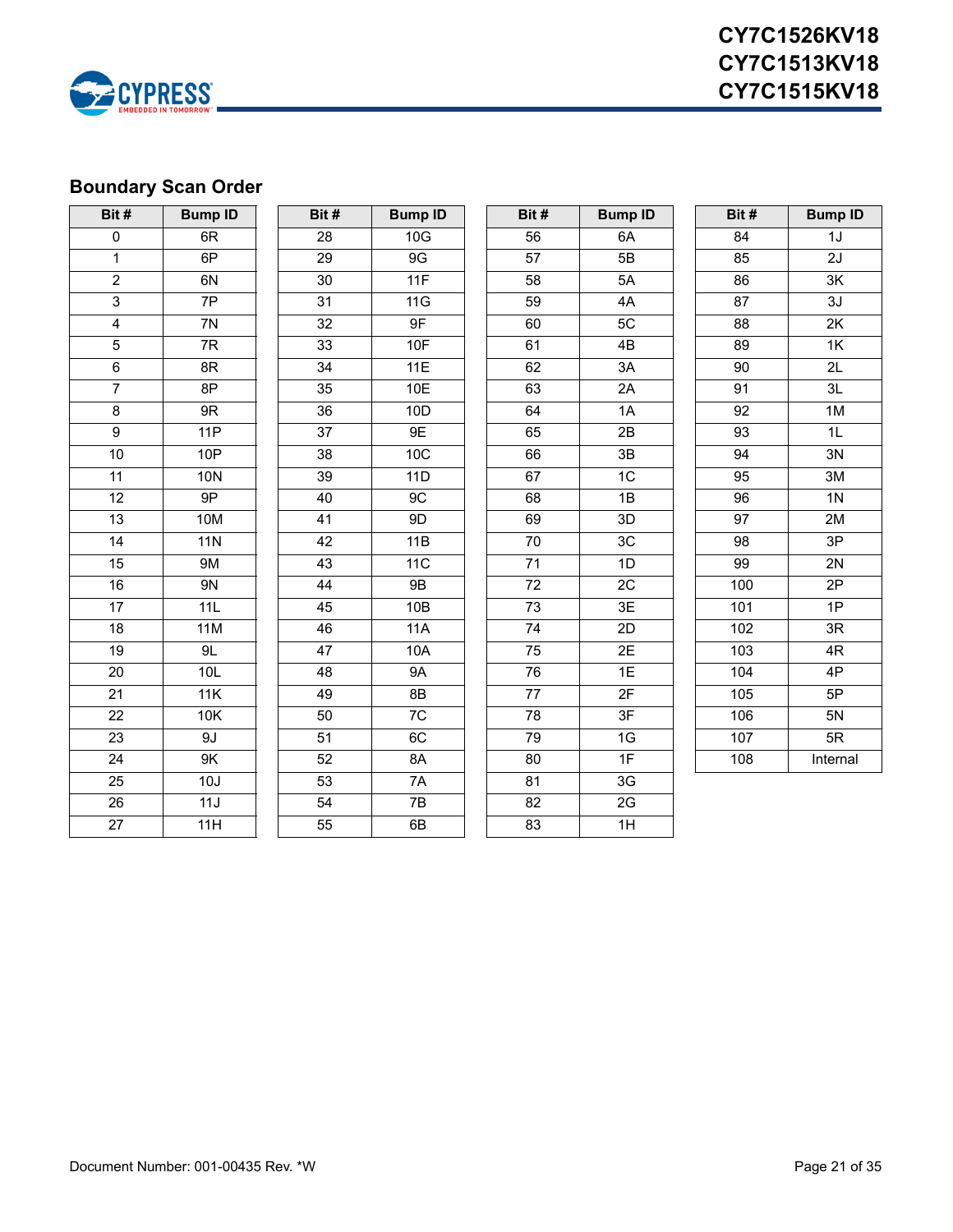

# <span id="page-21-0"></span>**Power-Up Sequence in QDR II SRAM**

QDR II SRAMs must be powered up and initialized in a predefined manner to prevent undefined operations.

#### <span id="page-21-1"></span>**Power-Up Sequence**

- Apply power and drive DOFF either HIGH or LOW (All other inputs can be HIGH or LOW).
	- $\Box$  Apply V<sub>DD</sub> before V<sub>DDQ</sub>.
	- □ Apply V<sub>DDQ</sub> before V<sub>REF</sub> or at the same time as V<sub>REF</sub>. ❐ Drive DOFF HIGH.
- **Provide stable DOFF** (HIGH), power and clock  $(K, \overline{K})$  for 20  $\mu s$ to lock the PLL.

#### <span id="page-21-2"></span>**PLL Constraints**

- PLL uses K clock as its synchronizing input. The input must have low phase jitter, which is specified as  $t_{\text{KC Var}}$ .
- The PLL functions at frequencies down to 120 MHz.
- If the input clock is unstable and the PLL is enabled, then the PLL may lock onto an incorrect frequency, causing unstable SRAM behavior. To avoid this, provide 20  $\mu$ s of stable clock to relock to the desired clock frequency.

<span id="page-21-3"></span>

#### **Figure 4. Power Up Waveforms**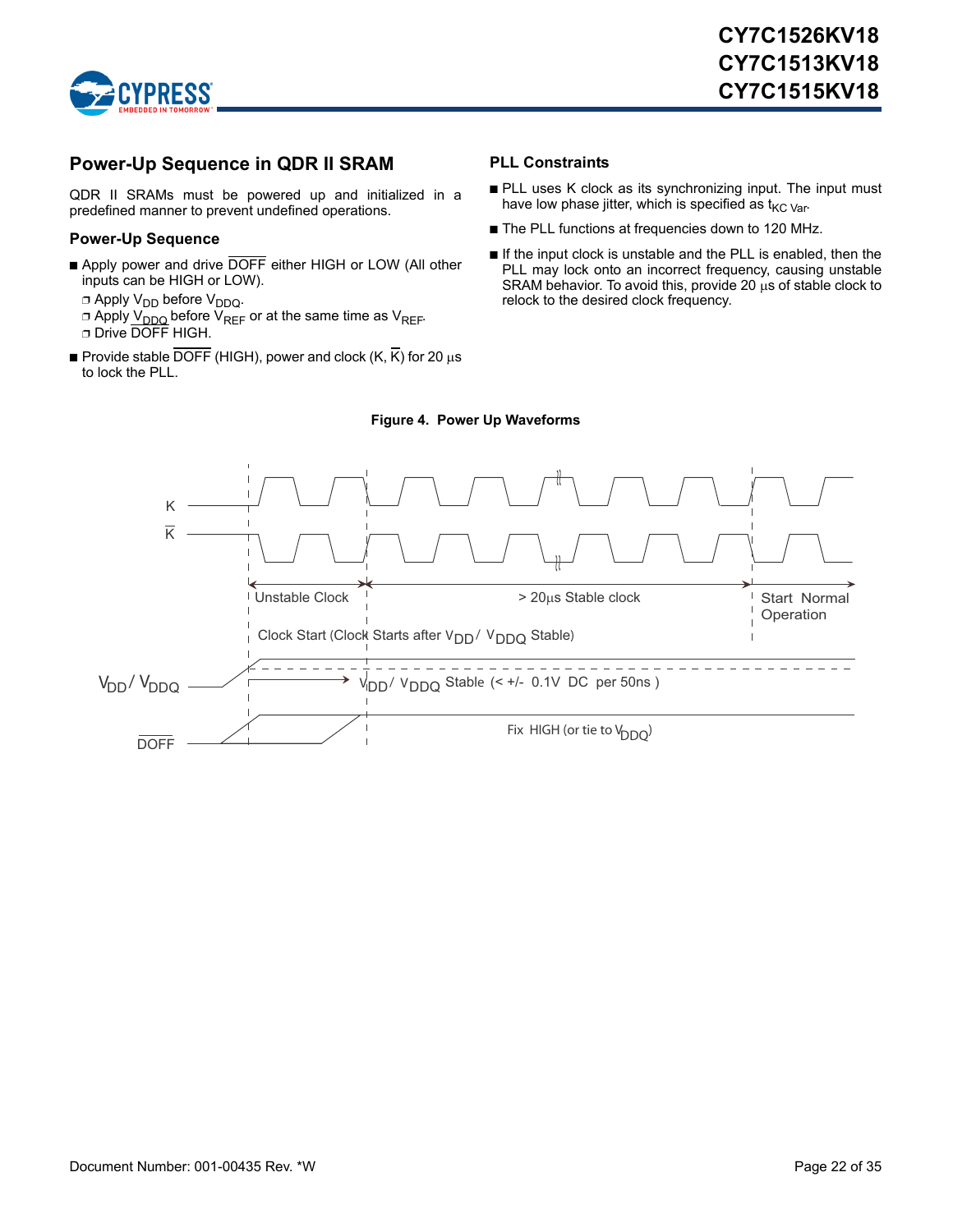

# <span id="page-22-0"></span>**Maximum Ratings**

Exceeding maximum ratings may impair the useful life of the device. These user guidelines are not tested.

| Ambient temperature                                               |
|-------------------------------------------------------------------|
| Supply voltage on $V_{DD}$ Relative to GND -0.5 V to +2.9 V       |
| Supply Voltage on $V_{DDO}$ Relative to GND  -0.5 V to + $V_{DD}$ |
| DC applied to outputs in High Z  -0.5 V to $V_{DDO}$ + 0.3 V      |
|                                                                   |
|                                                                   |
| Static discharge voltage                                          |
|                                                                   |

# <span id="page-22-1"></span>**Operating Range**

| <b>Ambient</b><br>Range<br>Temperature $(T_A)$ |                    | $V_{DD}^{[21]}$ | $V_{DDQ}^{[21]}$ |
|------------------------------------------------|--------------------|-----------------|------------------|
| Commercial                                     | 0 °C to +70 °C     | $1.8 \pm 0.1$ V | 1.4 V to         |
| Industrial                                     | $-40$ °C to +85 °C |                 | V <sub>DD</sub>  |

# <span id="page-22-2"></span>**Neutron Soft Error Immunity**

| <b>Parameter</b> | <b>Description</b>              | <b>Test</b><br><b>Conditions</b> | <b>Typ</b> | $Max^*$ | Unit        |
|------------------|---------------------------------|----------------------------------|------------|---------|-------------|
| <b>LSBU</b>      | Logical<br>single-bit<br>upsets | 25 °C                            | 197        | 216     | FIT/<br>Mb  |
| <b>LMBU</b>      | Logical<br>multi-bit<br>upsets  | 25 °C                            | 0          | 0.01    | FIT/<br>Mb  |
| <b>SEL</b>       | Single-event<br>latch up        | 85 °C                            | 0          | 0.1     | FIT/<br>Dev |

\* *No LMBU or SEL events occurred during testing*; this column represents a<br>statistical <sub>X</sub>°, 95% confidence limit calculation. For more details see Application<br>Note [AN54908](http://www.cypress.com/?rID=38369) "Accelerated Neutron SER Testing and Calculation

# <span id="page-22-3"></span>**Electrical Characteristics**

Over the Operating Range

#### <span id="page-22-4"></span>**DC Electrical Characteristics**

Over the Operating Range

| Parameter <sup>[22]</sup> | <b>Description</b>                      | <b>Test Conditions</b>                    | <b>Min</b>         | <b>Typ</b>               | <b>Max</b>         | <b>Unit</b> |
|---------------------------|-----------------------------------------|-------------------------------------------|--------------------|--------------------------|--------------------|-------------|
| V <sub>DD</sub>           | Power supply voltage                    |                                           | 1.7                | 1.8                      | 1.9                | V           |
| <b>V<sub>DDQ</sub></b>    | I/O supply voltage                      |                                           | 1.4                | 1.5                      | $V_{DD}$           | V           |
| $V_{OH}$                  | Output HIGH voltage <sup>[23]</sup>     |                                           | $V_{DDQ}/2 - 0.12$ |                          | $V_{DDQ}/2 + 0.12$ | $\vee$      |
| $V_{OL}$                  | Output LOW voltage <sup>[24]</sup>      |                                           | $V_{DDQ}/2 - 0.12$ | $\overline{\phantom{0}}$ | $V_{DDO}/2 + 0.12$ | $\vee$      |
| $V_{OH(LOW)}$             | Output HIGH voltage                     | $I_{OH}$ = -0.1 mA, Nominal Impedance     | $V_{DDQ}$ – 0.2    |                          | V <sub>DDQ</sub>   | V           |
| $V_{OL(LOW)}$             | Output LOW voltage                      | $I_{OL}$ = 0.1 mA, Nominal Impedance      | $V_{SS}$           |                          | 0.2                | V           |
| V <sub>IH</sub>           | Input HIGH voltage                      |                                           | $V_{REF}$ + 0.1    | -                        | $V_{DDQ}$ + 0.3    | $\vee$      |
| $V_{IL}$                  | Input LOW voltage                       |                                           | $-0.3$             |                          | $V_{REF}$ – 0.1    | $\vee$      |
| $I_X$                     | Input leakage current                   | $GND \leq V_1 \leq V_{DDQ}$               | $-5$               |                          | 5                  | μA          |
| $I_{OZ}$                  | Output leakage current                  | $GND \le V_1 \le V_{DDQ}$ Output disabled | $-5$               |                          | 5                  | μA          |
| $V_{REF}$                 | Input reference voltage <sup>[25]</sup> | Typical Value = 0.75 V                    | 0.68               | 0.75                     | 0.95               | V           |

<span id="page-22-10"></span>Notes<br>20. Overshoot: V<sub>IH</sub>(AC) < V<sub>DDQ</sub> + 0.85 V (Pulse width less than t<sub>CYC</sub>/2), Undershoot: V<sub>IL</sub>(AC) > -1.5 V (Pulse width less than t<sub>CYC</sub>/2).<br>21. Power up: Assumes a linear ramp from 0 V to V<sub>DD</sub>(min) within 200 ms.

<span id="page-22-5"></span>

<span id="page-22-6"></span>

- <span id="page-22-7"></span>23.Output are impedance controlled.  $I_{\text{OH}}$  = -(V<sub>DDQ</sub>/2)/(RQ/5) for values of 175  $\Omega$   $\leq$  RQ 350  $\Omega$ .
- <span id="page-22-9"></span>
- <span id="page-22-8"></span>24.Output are impedance controlled. I<sub>OL</sub> = (V<sub>DDQ</sub>/2)/(RQ/5) for values of 175 Ω ≤ RQ ≤ 350 Ω.<br>25. V<sub>REF</sub> (min) = 0.68 V or 0.46V<sub>DDQ</sub>, whichever is larger, V<sub>REF</sub> (max) = 0.95 V or 0.54V<sub>DDQ</sub>, whichever is smaller.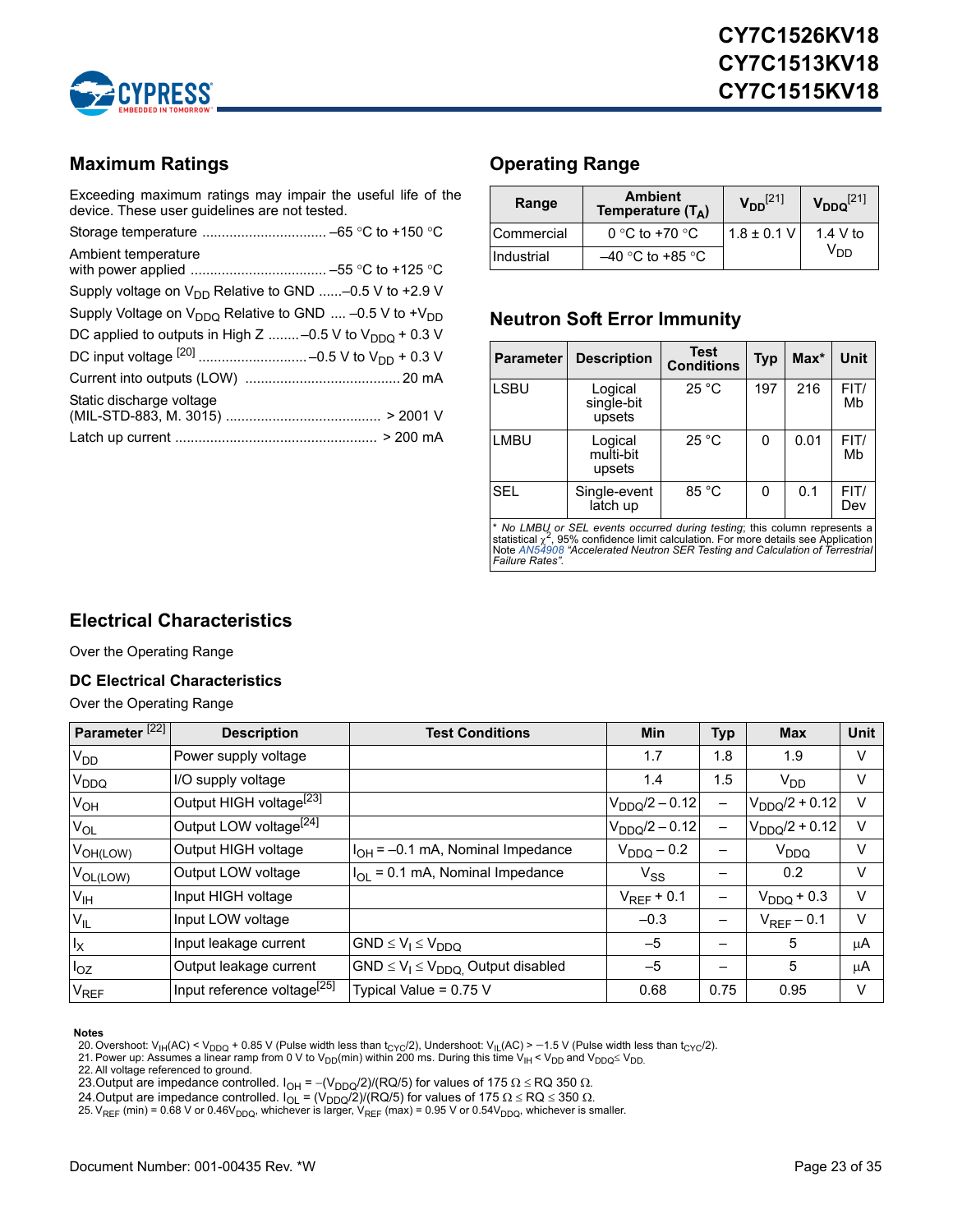

### **Electrical Characteristics** (continued)

Over the Operating Range

#### **DC Electrical Characteristics** (continued)

Over the Operating Range

<span id="page-23-0"></span>

| Parameter <sup>[22]</sup> | <b>Description</b>               | <b>Test Conditions</b>                                                                                                                                          |                |        | Min                      | <b>Typ</b> | <b>Max</b> | Unit |
|---------------------------|----------------------------------|-----------------------------------------------------------------------------------------------------------------------------------------------------------------|----------------|--------|--------------------------|------------|------------|------|
| $I_{DD}$ <sup>[26]</sup>  | V <sub>DD</sub> operating supply |                                                                                                                                                                 | 333 MHz        | (x 9)  | -                        | -          | 600        | mA   |
|                           |                                  | $V_{DD}$ = Max,<br>$I_{OUT}$ = 0 mA,<br>$f = f_{MAX}$ = 1/t <sub>CYC</sub>                                                                                      |                | (x 18) | $\qquad \qquad -$        | —          | 620        |      |
|                           |                                  |                                                                                                                                                                 |                | (x 36) | $\overline{\phantom{0}}$ | —          | 850        |      |
|                           |                                  |                                                                                                                                                                 | 300 MHz        | (x 9)  | -                        | -          | 560        | mA   |
|                           |                                  |                                                                                                                                                                 |                | (x 18) | $\overline{\phantom{0}}$ | —          | 570        |      |
|                           |                                  |                                                                                                                                                                 |                | (x 36) | -                        | —          | 790        |      |
|                           |                                  |                                                                                                                                                                 | 250 MHz        | (x 9)  | —                        | —          | 490        | mA   |
|                           |                                  |                                                                                                                                                                 |                | (x 18) | $\qquad \qquad -$        | -          | 500        |      |
|                           |                                  | (x 36)                                                                                                                                                          | -              | -      | 680                      |            |            |      |
|                           |                                  |                                                                                                                                                                 | 200 MHz        | (x 18) | -                        | —          | 440        | mA   |
| $I_{SB1}$                 | Automatic power down<br>current  | Max V <sub>DD</sub> ,<br>Both Ports Deselected,<br>$V_{IN} \ge V_{IH}$ or $V_{IN} \le V_{IL}$ ,<br>f = f <sub>MAX</sub> = 1/t <sub>CYC</sub> ,<br>Inputs Static | 333 MHz        | (x 9)  | -                        | -          | 290        | mA   |
|                           |                                  |                                                                                                                                                                 |                | (x 18) | $\overline{\phantom{0}}$ | —          | 290        |      |
|                           |                                  |                                                                                                                                                                 |                | (x 36) | $\overline{\phantom{0}}$ | —          | 290        |      |
|                           |                                  |                                                                                                                                                                 | 300 MHz        | (x 9)  | -                        | —          | 280        | mA   |
|                           |                                  |                                                                                                                                                                 |                | (x 18) | $\qquad \qquad -$        | -          | 280        |      |
|                           |                                  |                                                                                                                                                                 |                | (x 36) | -                        | —          | 280        |      |
|                           |                                  |                                                                                                                                                                 | <b>250 MHz</b> | (x 9)  | —                        | -          | 270        | mA   |
|                           |                                  |                                                                                                                                                                 |                | (x 18) | $\qquad \qquad$          | —          | 270        |      |
|                           |                                  |                                                                                                                                                                 |                | (x 36) | $\overline{\phantom{0}}$ | —          | 270        |      |
|                           |                                  |                                                                                                                                                                 | 200 MHz (× 18) |        | -                        |            | 250        | mA   |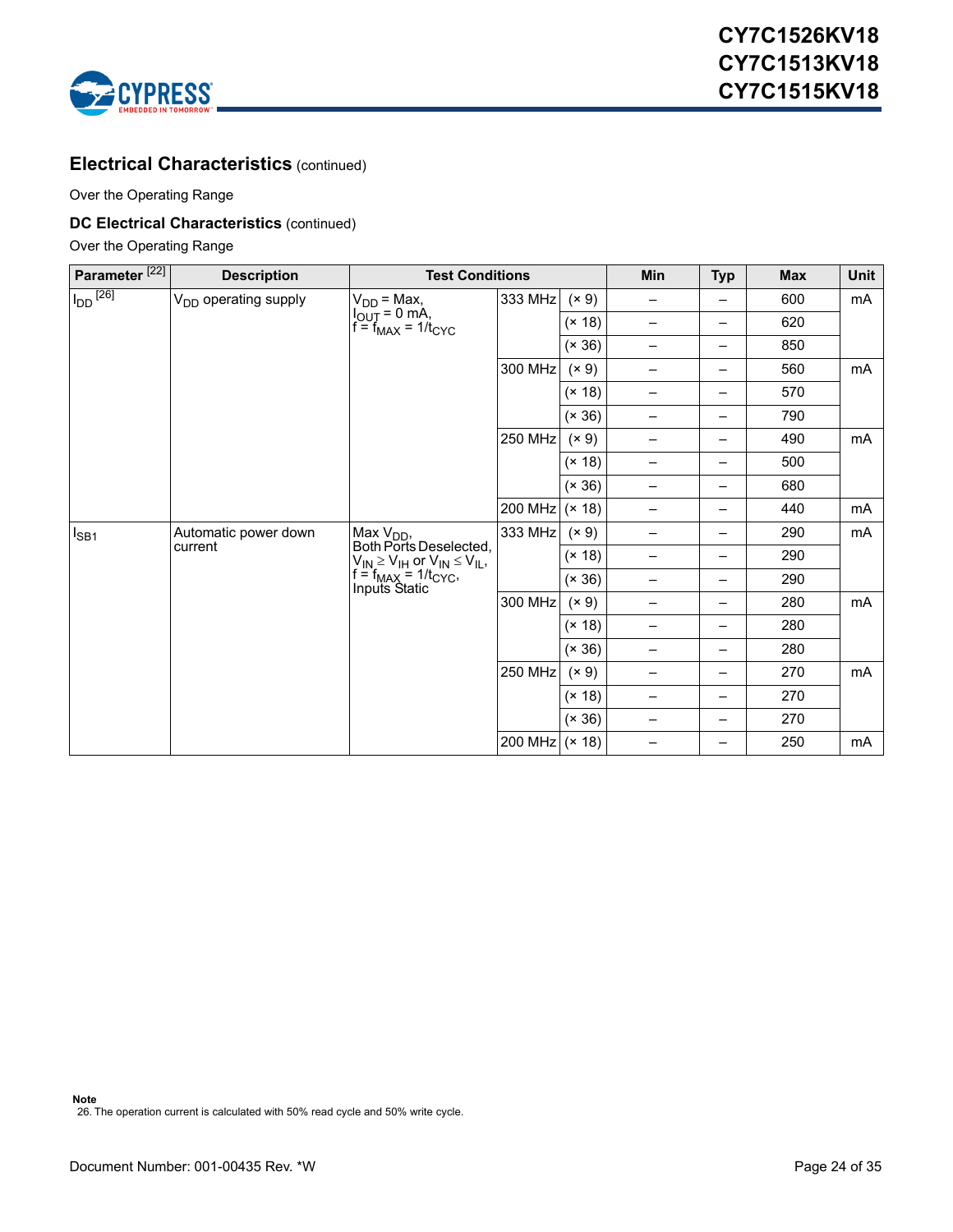

#### <span id="page-24-0"></span>**AC Electrical Characteristics**

Over the Operating Range

| Parameter $\sqrt{271}$ | <b>Description</b> | <b>Test Conditions</b> | Min                        | <b>Typ</b> | <b>Max</b>            | Unit |
|------------------------|--------------------|------------------------|----------------------------|------------|-----------------------|------|
| $V_{\text{IH}}$        | Input HIGH voltage |                        | $+0.2$<br><sup>V</sup> REF |            | $\qquad \qquad$       |      |
| $V_{IL}$               | Input LOW voltage  |                        | $\overline{\phantom{0}}$   | -          | $\rm V_{REF}$ $-$ 0.2 |      |

### <span id="page-24-1"></span>**Capacitance**

| Parameter <sup>[28]</sup> | <b>Description</b> | <b>Test Conditions</b>                                        | <b>Max</b> | Unit |
|---------------------------|--------------------|---------------------------------------------------------------|------------|------|
| $C_{\text{IN}}$           | Input capacitance  | $T_A$ = 25 °C, f = 1 MHz, $V_{DD}$ = 1.8 V, $V_{DDQ}$ = 1.5 V |            | рF   |
| $c_{\rm o}$               | Output capacitance |                                                               |            | рF   |

### <span id="page-24-2"></span>**Thermal Resistance**

| Parameter <sup>[28]</sup> | <b>Description</b>                        | <b>Test Conditions</b>                                 | 165-ball FBGA<br>Package | Unit          |
|---------------------------|-------------------------------------------|--------------------------------------------------------|--------------------------|---------------|
| $\Theta_{JA}$ (0 m/s)     | Thermal resistance                        | Socketed on a 170 × 220 × 2.35 mm, eight-layer printed | 14.43                    | $\degree$ C/W |
| $\Theta_{JA}$ (1 m/s)     | (junction to ambient)                     | circuit board                                          | 13.40                    | $\degree$ C/W |
| $\Theta_{JA}$ (3 m/s)     |                                           |                                                        | 12.66                    | $\degree$ C/W |
| $\Theta$ JB               | Thermal resistance<br>(junction to board) |                                                        | 11.38                    | $\degree$ C/W |
| $\Theta$ JC               | Thermal resistance<br>(junction to case)  |                                                        | 3.30                     | $\degree$ C/W |

# <span id="page-24-5"></span><span id="page-24-3"></span>**AC Test Loads and Waveforms**





#### **Notes**

- <span id="page-24-4"></span>27. Overshoot: V<sub>IH</sub>(AC) < V<sub>DDQ</sub> + 0.85 V (Pulse width less than t<sub>CYC</sub>/2), Undershoot: V<sub>IL</sub>(AC) > -1.5 V (Pulse width less than t<sub>CYC</sub>/2).
- <span id="page-24-7"></span>
- <span id="page-24-6"></span>28. Tested initially and after any design or process change that may affect these parameters.<br>29. Unless otherwise noted, test conditions are based on signal transition time of 2V/ns, timing reference levels of 0.75 V, Vr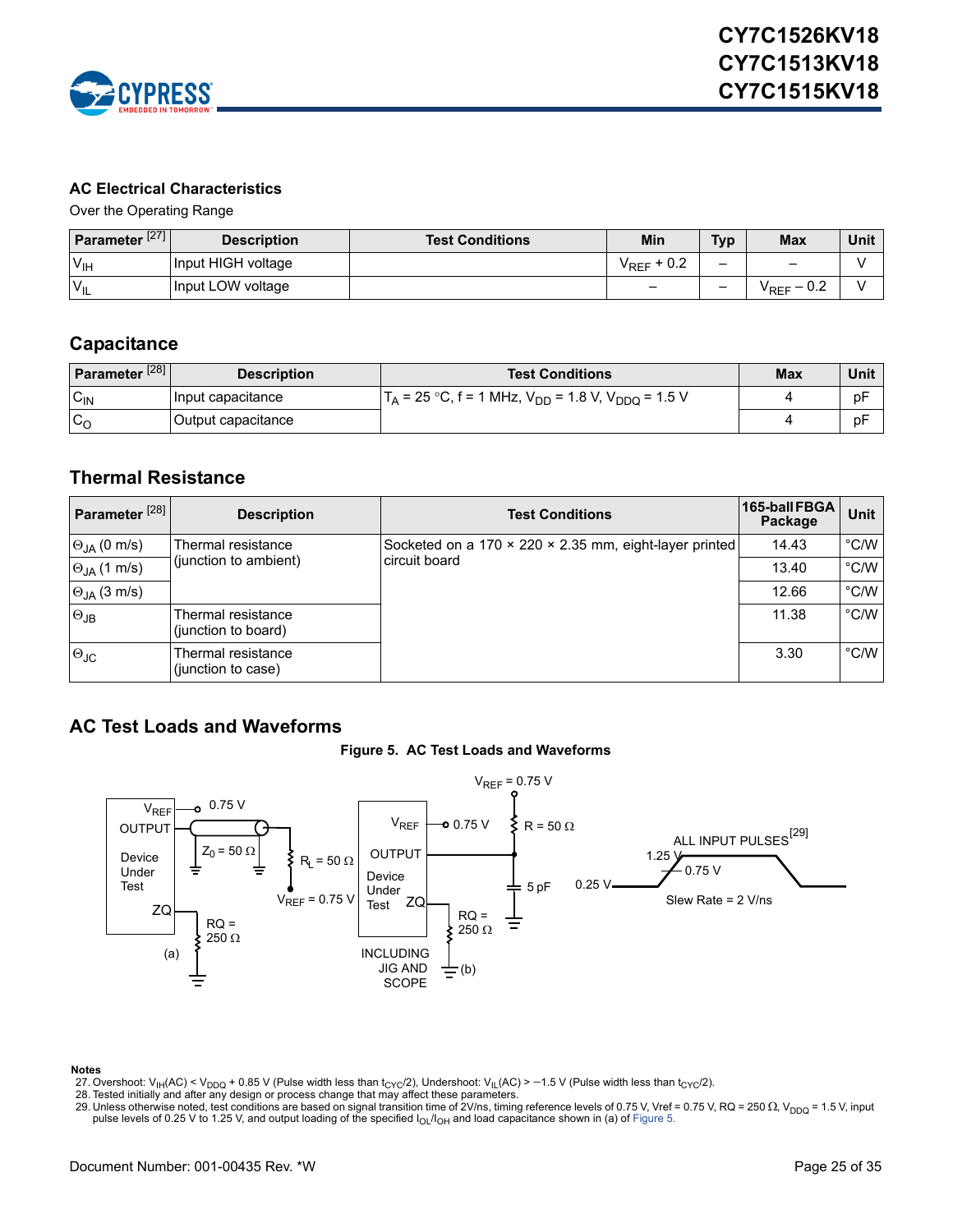

# <span id="page-25-0"></span>**Switching Characteristics**

Over the Operating Range [[30,](#page-25-1) [31\]](#page-25-2)

| <b>Cypress</b>     | <b>Consortium</b>   |                                                                                                                                                  | 333 MHz     |                          | <b>300 MHz</b> |                          | <b>250 MHz</b> |                          | <b>200 MHz</b> |                          |             |
|--------------------|---------------------|--------------------------------------------------------------------------------------------------------------------------------------------------|-------------|--------------------------|----------------|--------------------------|----------------|--------------------------|----------------|--------------------------|-------------|
| <b>Parameter</b>   | <b>Parameter</b>    | <b>Description</b><br>Min                                                                                                                        |             | <b>Max</b>               | Min            | <b>Max</b>               | Min            | <b>Max</b>               | Min            | <b>Max</b>               | <b>Unit</b> |
| t <sub>POWER</sub> |                     | $V_{DD}$ (typical) to the first access $^{[32]}$                                                                                                 | $\mathbf 1$ |                          | 1              |                          | $\mathbf{1}$   |                          | 1              |                          | ms          |
| $t_{CYC}$          | t <sub>KHKH</sub>   | K clock and C clock cycle time                                                                                                                   | 3.0         | 8.4                      | 3.3            | 8.4                      | 4.0            | 8.4                      | 5.0            | 8.4                      | ns          |
| $t_{\mathsf{KH}}$  | t <sub>KHKL</sub>   | Input clock $(K/K; C/C)$ HIGH                                                                                                                    | 1.20        | $\overline{\phantom{0}}$ | 1.32           | $\rightarrow$            | 1.6            | $\overline{\phantom{0}}$ | 2.0            | $\equiv$                 | ns          |
| $t_{KL}$           | t <sub>KLKH</sub>   | Input clock (K/K; C/C) LOW                                                                                                                       | 1.20        | $\overline{\phantom{0}}$ | 1.32           | $\overline{\phantom{0}}$ | 1.6            | $\overline{\phantom{0}}$ | 2.0            | $\overline{a}$           | ns          |
| t <sub>KHKH</sub>  | t <sub>KHKH</sub>   | K clock rise to $\overline{K}$ clock rise and C to $\overline{C}$<br>rise (rising edge to rising edge)                                           |             |                          | 1.49           | —                        | 1.8            | $\overline{\phantom{0}}$ | 2.2            |                          | ns          |
| t <sub>KHCH</sub>  | t <sub>KHCH</sub>   | K/K clock rise to C/C clock rise (rising<br>edge to rising edge)                                                                                 | 0           | 1.30                     | 0              | 1.45                     | $\Omega$       | 1.8                      | $\mathbf 0$    | 2.2                      | ns          |
| <b>Setup Times</b> |                     |                                                                                                                                                  |             |                          |                |                          |                |                          |                |                          |             |
| $t_{SA}$           | t <sub>AVKH</sub>   | Address setup to K clock rise                                                                                                                    | 0.4         |                          | 0.4            | $\overline{\phantom{0}}$ | 0.5            | $\equiv$                 | 0.6            | $\overline{\phantom{0}}$ | ns          |
| $t_{SC}$           | t <sub>ivkH</sub>   | Control setup to K clock rise (RPS,<br>WPS)                                                                                                      | 0.4         |                          | 0.4            |                          | 0.5            |                          | 0.6            |                          | ns          |
| t <sub>SCDDR</sub> | t <sub>IVKH</sub>   | Double data rate control setup to<br>Clock (K/K) rise (BWS <sub>0</sub> , BWS <sub>1</sub> ,<br>$\overline{\mathsf{BWS}}_2$ , BWS <sub>3</sub> ) | 0.3         |                          | 0.3            |                          | 0.35           | $\overline{\phantom{0}}$ | 0.4            |                          | ns          |
| $t_{SD}$           | t <sub>DVKH</sub>   | $D_{[X\cdot 0]}$ setup to clock (K/K) rise                                                                                                       | 0.3         |                          | 0.3            |                          | 0.35           | $\rightarrow$            | 0.4            |                          | ns          |
| <b>Hold Times</b>  |                     |                                                                                                                                                  |             |                          |                |                          |                |                          |                |                          |             |
| $t_{HA}$           | $t_{\text{KHAX}}$   | Address hold after K clock rise                                                                                                                  | 0.4         |                          | 0.4            |                          | 0.5            | $\overline{\phantom{0}}$ | 0.6            |                          | ns          |
| $t_{HC}$           | $t_{\text{KHIX}}$   | Control hold after K clock rise (RPS,<br>WPS)                                                                                                    | 0.4         |                          | 0.4            | —                        | 0.5            | —                        | 0.6            | $\overline{\phantom{0}}$ | ns          |
| t <sub>HCDDR</sub> | $t_{\mathsf{KHIX}}$ | Double data rate control hold after<br>clock (K/K) rise (BWS <sub>0</sub> , BWS <sub>1</sub> ,<br>$BWS_2$ , $BWS_3$ )                            | 0.3         |                          | 0.3            |                          | 0.35           |                          | 0.4            |                          | ns          |
| $t_{HD}$           | $t_{\text{KHDX}}$   | $D_{[X:0]}$ hold after clock (K/K) rise                                                                                                          | 0.3         |                          | 0.3            |                          | 0.35           | -                        | 0.4            |                          | ns          |

**Notes**

<span id="page-25-2"></span>

<span id="page-25-3"></span>32. This part has a voltage regulator internally;  $t_{\mathsf{POWER}}$  is the time that the power must be supplied above  $\mathsf{V}_{\mathsf{DD}}$  minimum initially before a read or write operation is initiated.

<span id="page-25-1"></span><sup>30.</sup> Unless otherwise noted, test conditions are based on signal transition time of 2 V/ns, timing reference levels of 0.75 V, Vref = 0.75 V, RQ = 250  $\Omega$ , V<sub>DDQ</sub> = 1.5 V, input<br>pulse levels of 0.25 V to 1.25 V, and outpu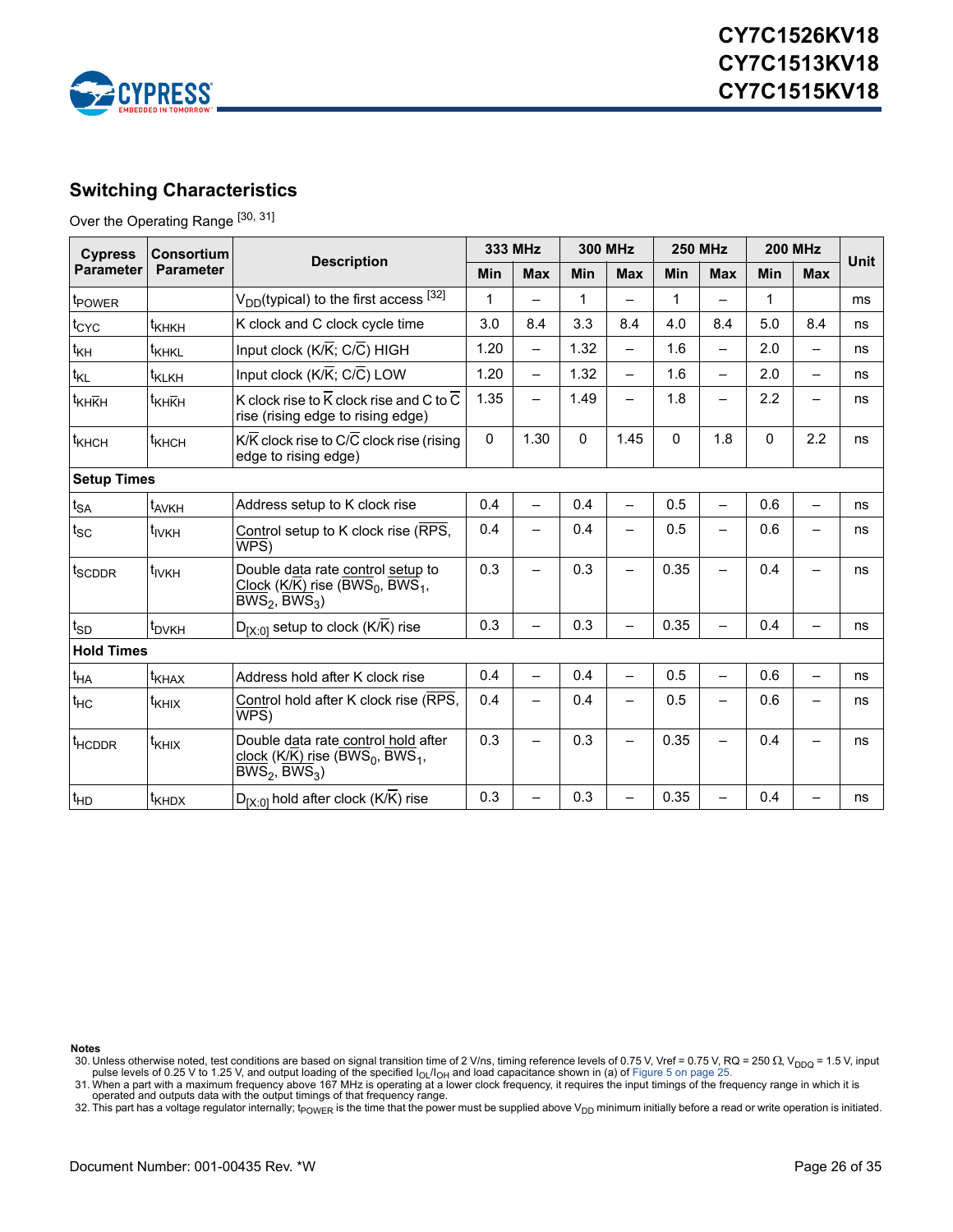

# **Switching Characteristics (continued)**

Over the Operating Range [30, 31]

| <b>Cypress</b>        | Consortium                             |                                                                     | 333 MHz                  |                          | <b>300 MHz</b>           |                          | <b>250 MHz</b>           |                          | <b>200 MHz</b>           |                          | Unit |
|-----------------------|----------------------------------------|---------------------------------------------------------------------|--------------------------|--------------------------|--------------------------|--------------------------|--------------------------|--------------------------|--------------------------|--------------------------|------|
| <b>Parameter</b>      | <b>Description</b><br><b>Parameter</b> |                                                                     | Min                      | <b>Max</b>               | Min                      | <b>Max</b>               | Min                      | <b>Max</b>               | <b>Min</b>               | <b>Max</b>               |      |
| <b>Output Times</b>   |                                        |                                                                     |                          |                          |                          |                          |                          |                          |                          |                          |      |
| $t_{\rm CO}$          | t <sub>CHQV</sub>                      | C/C clock rise (or K/K in single clock<br>mode) to data valid       | $\overline{\phantom{0}}$ | 0.45                     | —                        | 0.45                     | —                        | 0.45                     | $\overline{\phantom{0}}$ | 0.45                     | ns   |
| $t_{\text{DOH}}$      | t <sub>CHQX</sub>                      | Data output hold after output C/C<br>clock rise (Active to Active)  | $-0.45$                  |                          | $-0.45$                  |                          | $-0.45$                  | $\overline{\phantom{0}}$ | $-0.45$                  |                          | ns   |
| $t_{CCQO}$            | t <sub>CHCQV</sub>                     | C/C clock rise to echo clock valid                                  | $\overline{\phantom{0}}$ | 0.45                     | $\qquad \qquad$          | 0.45                     | —                        | 0.45                     | $\equiv$                 | 0.45                     | ns   |
| t <sub>CQOH</sub>     | t <sub>CHCQX</sub>                     | Echo clock hold after C/C clock rise                                | $-0.45$                  |                          | $-0.45$                  |                          | $-0.45$                  | —                        | $-0.45$                  |                          | ns   |
| $t_{\text{CQD}}$      | t <sub>CQHQV</sub>                     | Echo clock high to data valid                                       |                          | 0.25                     |                          | 0.27                     |                          | 0.30                     |                          | 0.35                     | ns   |
| t <sub>CQDOH</sub>    | <sup>t</sup> CQHQX                     | Echo clock high to data invalid                                     | $-0.25$                  | $\qquad \qquad$          | $-0.27$                  | —                        | $-0.30$                  | -                        | $-0.35$                  | $\overline{\phantom{0}}$ | ns   |
| $t_{\text{CQH}}$      | t <sub>COHCOL</sub>                    | Output clock (CQ/CQ) HIGH [33]                                      | 1.25                     |                          | 1.4                      | $\overline{\phantom{0}}$ | 1.75                     | $\overline{\phantom{0}}$ | 2.25                     | $\overline{\phantom{0}}$ | ns   |
| t <sub>CQH</sub> CQH  | t <sub>CQHCQH</sub>                    | CQ clock rise to CQ clock rise (rising<br>edge to rising edge) [33] | 1.25                     |                          | 1.4                      | —                        | 1.75                     | -                        | 2.25                     | -                        | ns   |
| $t_{CHZ}$             | t <sub>CHQZ</sub>                      | Clock (C/C) Rise to High Z (Active to<br>High Z) $^{[34, 35]}$      | $\qquad \qquad -$        | 0.45                     | —                        | 0.45                     | —                        | 0.45                     | —                        | 0.45                     | ns   |
| $t_{CLZ}$             | t <sub>CHQX1</sub>                     | Clock (C/ $\overline{C}$ ) rise to Low Z [34, 35]                   | $-0.45$                  |                          | $-0.45$                  |                          | $-0.45$                  | $\overline{\phantom{0}}$ | $-0.45$                  |                          | ns   |
| <b>PLL Timing</b>     |                                        |                                                                     |                          |                          |                          |                          |                          |                          |                          |                          |      |
| t <sub>KC</sub> var   | t <sub>KC Var</sub>                    | Clock phase jitter                                                  | $\overline{\phantom{0}}$ | 0.20                     | $\overline{\phantom{0}}$ | 0.20                     | $\overline{\phantom{0}}$ | 0.20                     |                          | 0.20                     | ns   |
| t <sub>KC</sub> lock  | t <sub>KC lock</sub>                   | PLL lock time (K, C)                                                | 20                       | $\overline{\phantom{0}}$ | 20                       | —                        | 20                       | —                        | 20                       | $\overline{\phantom{0}}$ | μS   |
| t <sub>KC</sub> Reset | <sup>I</sup> KC Reset                  | K static to PLL reset                                               | 30                       |                          | 30                       |                          | 30                       | -                        | 30                       |                          | ns   |

**Notes**

<span id="page-26-0"></span><sup>33.</sup> These parameters are extrapolated from the input timing parameters ( $t_{\rm CYC}/2$  - 250 ps, where 250 ps is the internal jitter). These parameters are only guaranteed by design and are not tested in production.

<span id="page-26-1"></span><sup>34.</sup> t<sub>CHZ</sub>, t<sub>CLZ</sub>, are specified with a load capacitance of 5 pF as in (b) of [Figure 5 on page 25.](#page-24-5) Transition is measured ± 100 mV from steady-state voltage.<br>35. At any voltage and temperature t<sub>CHZ</sub> is less than t<sub>CLZ</sub> a

<span id="page-26-2"></span>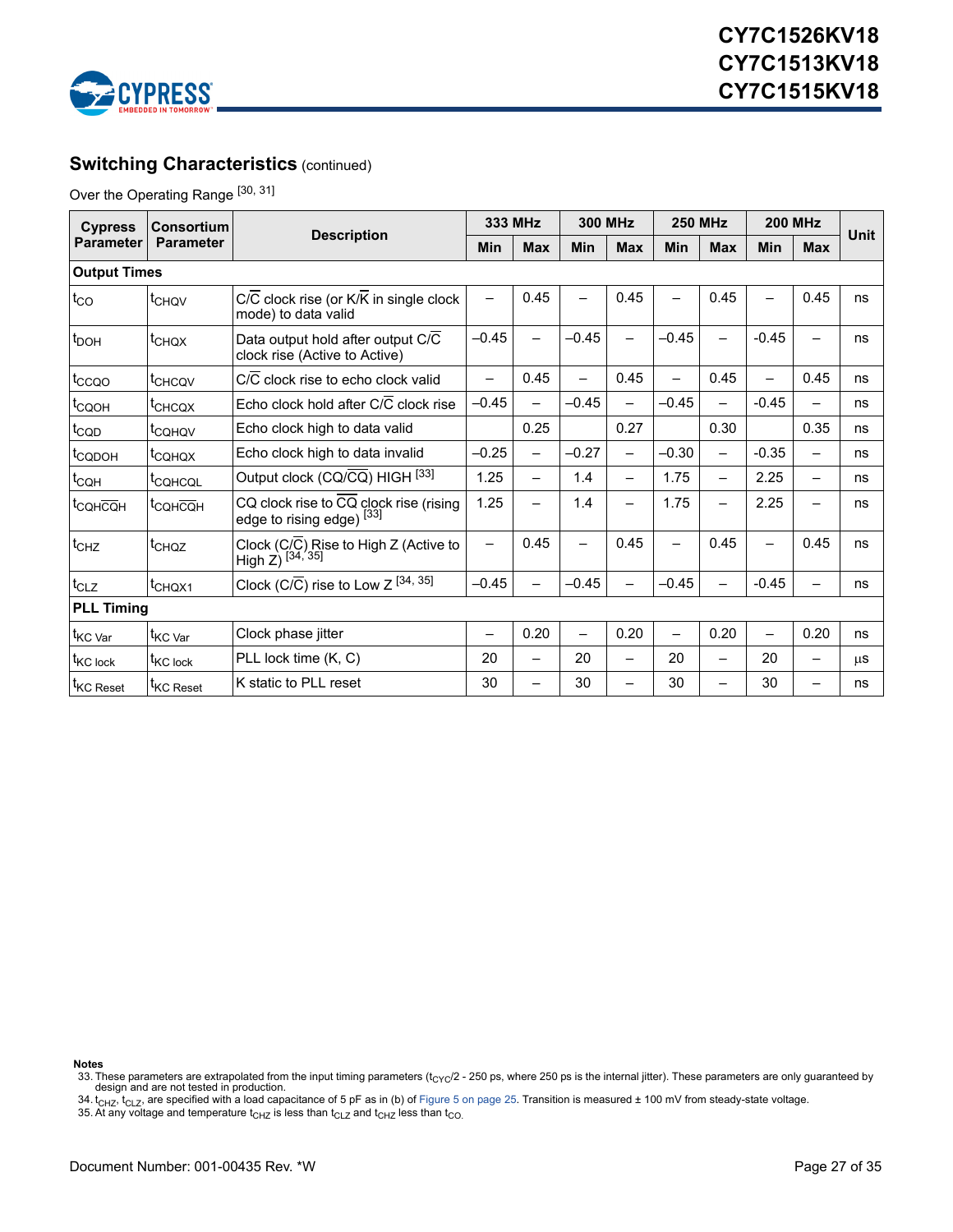

### <span id="page-27-0"></span>**Switching Waveforms**

**Figure 6. Read/Write/Deselect Sequence** [[36,](#page-27-1) [37,](#page-27-2) [38\]](#page-27-3)



#### **Notes**

<span id="page-27-2"></span>37. Outputs are disabled (High Z) one clock cycle after a NOP.

<span id="page-27-1"></span><sup>36.</sup> Q00 refers to output from address A0. Q01 refers to output from the next internal burst address following A0, that is, A0 + 1.

<span id="page-27-3"></span><sup>38.</sup> In this example, if address A2 = A1, then data Q20 = D10, Q21 = D11, Q22 = D12, and Q23 = D13. Write data is forwarded immediately as read results. This note applies to the whole diagram.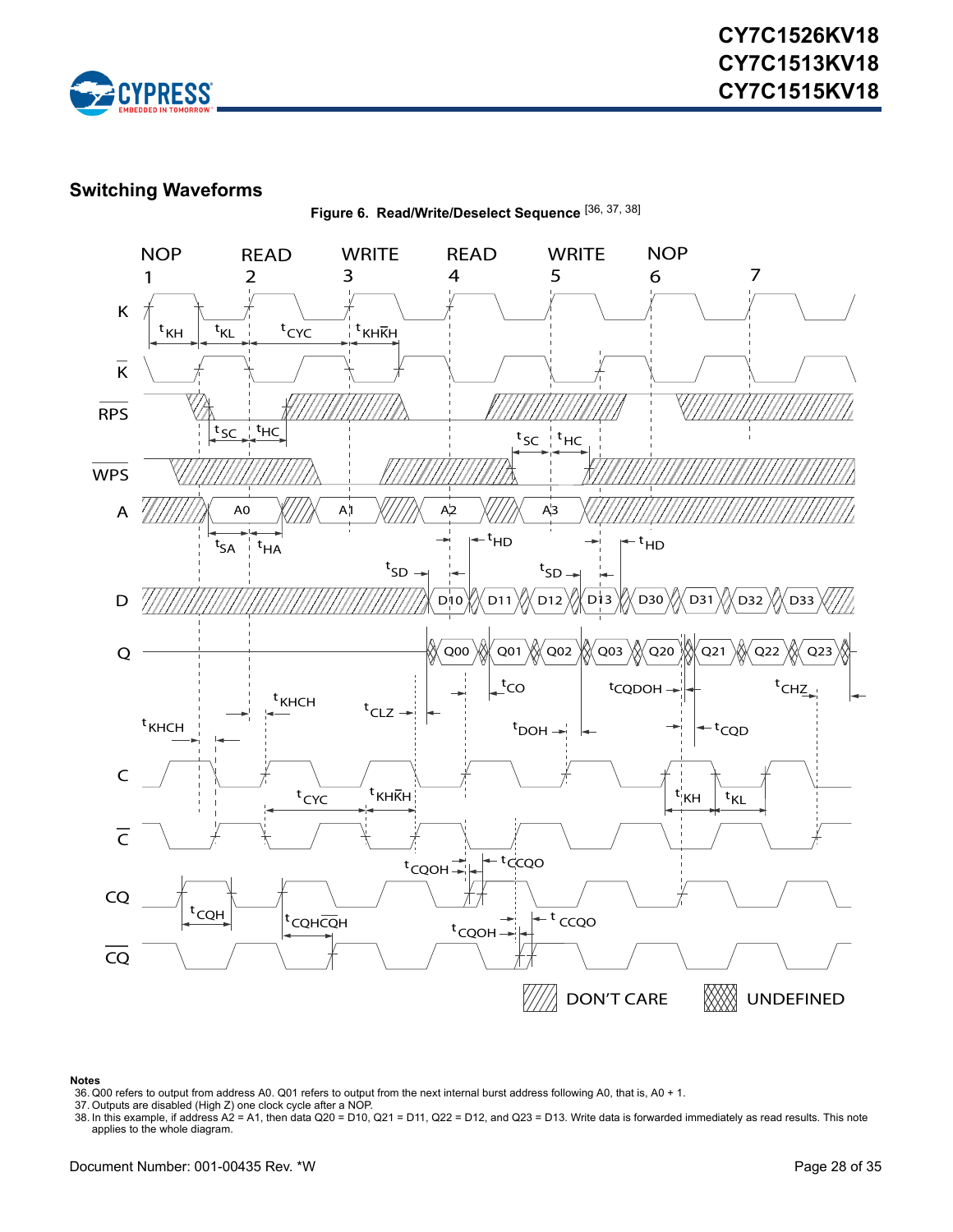

# <span id="page-28-0"></span>**Ordering Information**

Cypress offers other versions of this type of product in many different configurations and features. The following table contains only the list of parts that are currently available. For a complete listing of all options, visit the Cypress website at <www.cypress.com>and refer to the product summary page at <http://www.cypress.com/products> or contact your local sales representative.

Cypress maintains a worldwide network of offices, solution centers, manufacturer's representatives and distributors. To find the office closest to you, visit us a[t http://www.cypress.com/go/datasheet/offices.](http://www.cypress.com/go/datasheet/offices)

#### **Table 1. Ordering Information**

| <b>Speed</b><br>(MHz) | <b>Ordering Code</b> | Package<br><b>Diagram</b> | Package Type                                              | <b>Operating</b><br>Range |
|-----------------------|----------------------|---------------------------|-----------------------------------------------------------|---------------------------|
| 333                   | CY7C1513KV18-333BZXC |                           | 51-85180 165-ball FBGA (13 x 15 x 1.4 mm) Pb-free         | Commercial                |
|                       | CY7C1515KV18-333BZXC |                           |                                                           |                           |
|                       | CY7C1515KV18-333BZXI |                           | 51-85180   165-ball FBGA (13 x 15 x 1.4 mm) Pb-free       | Industrial                |
| 300                   | CY7C1513KV18-300BZC  |                           | 51-85180   165-ball FBGA (13 x 15 x 1.4 mm)               | Commercial                |
|                       | CY7C1515KV18-300BZC  |                           |                                                           |                           |
|                       | CY7C1513KV18-300BZXC |                           | 51-85180 165-ball FBGA (13 x 15 x 1.4 mm) Pb-free         |                           |
|                       | CY7C1515KV18-300BZXC |                           |                                                           |                           |
|                       | CY7C1515KV18-300BZI  |                           | 51-85180   165-ball FBGA (13 $\times$ 15 $\times$ 1.4 mm) | Industrial                |
|                       | CY7C1515KV18-300BZXI |                           | 51-85180 165-ball FBGA (13 x 15 x 1.4 mm) Pb-free         |                           |
| 250                   | CY7C1513KV18-250BZC  |                           | 51-85180   165-ball FBGA (13 $\times$ 15 $\times$ 1.4 mm) | Commercial                |
|                       | CY7C1515KV18-250BZC  |                           |                                                           |                           |
|                       | CY7C1513KV18-250BZXC |                           | 51-85180 165-ball FBGA (13 x 15 x 1.4 mm) Pb-free         |                           |
|                       | CY7C1515KV18-250BZXC |                           |                                                           |                           |
|                       | CY7C1513KV18-250BZI  |                           | 51-85180 165-ball FBGA (13 x 15 x 1.4 mm)                 | Industrial                |
|                       | CY7C1515KV18-250BZI  |                           |                                                           |                           |
|                       | CY7C1513KV18-250BZXI |                           | 51-85180 165-ball FBGA (13 x 15 x 1.4 mm) Pb-free         |                           |
|                       | CY7C1515KV18-250BZXI |                           |                                                           |                           |
| 200                   | CY7C1513KV18-200BZXI |                           | 51-85180   165-ball FBGA (13 x 15 x 1.4 mm) Pb-free       | Industrial                |

#### <span id="page-28-1"></span>**Ordering Code Definitions**

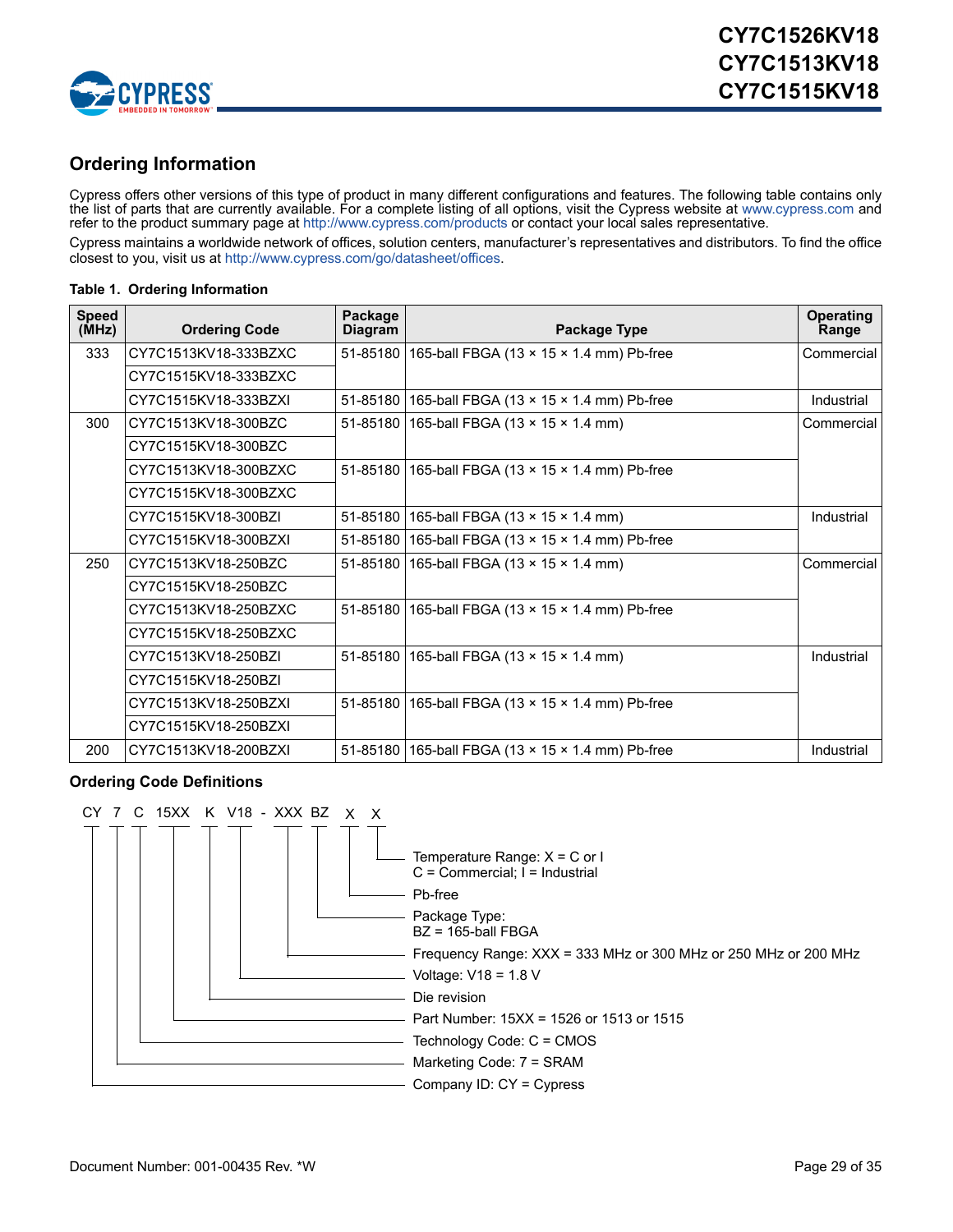

#### <span id="page-29-0"></span>**Package Diagram**

**Figure 7. 165-ball FBGA (13 × 15 × 1.4 mm) BB165D/BW165D (0.5 Ball Diameter) Package Outline, 51-85180**





NOTES :

NUTES<br>
SOLDER PAD TYPE : MON-SOLDER MASK DEFINED (NSMD)<br>
JEDEC REFERENCE : MO-216 / ISSUE E<br>
PACKAGE CODE : BBOAC/BWOAC<br>
PACKAGE WEIGHT : SEE CYPRESS PACKAGE MATERIAL DECLARATION<br>
DATASHEET (PMDD) POSTED ON THE CYPRESS WEB

51-85180 \*G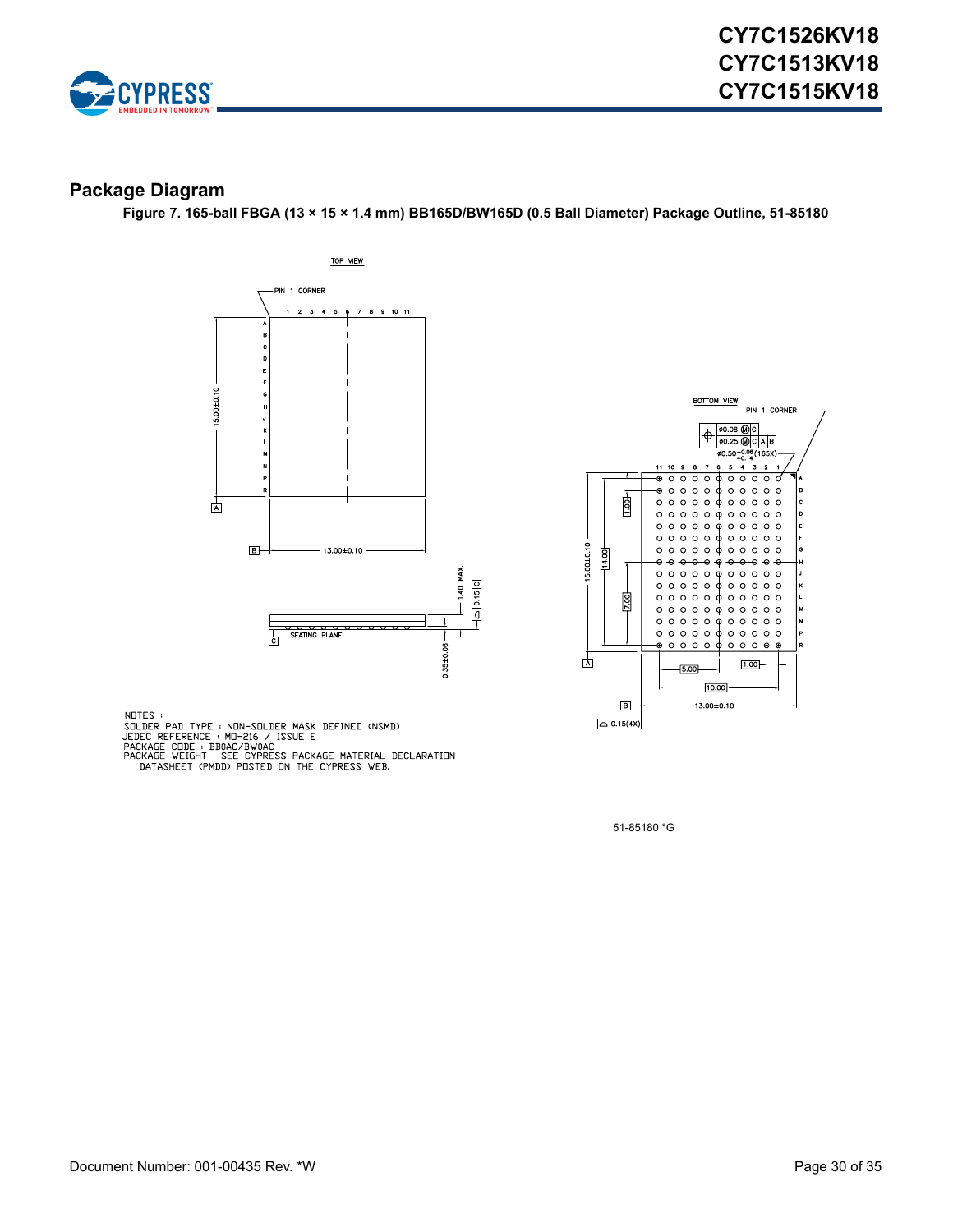

| Acronym     | <b>Description</b>                      |
|-------------|-----------------------------------------|
| <b>BWS</b>  | <b>Byte Write Select</b>                |
| <b>CMOS</b> | Complementary Metal Oxide Semiconductor |
| <b>DDR</b>  | Double Data Rate                        |
| DLL.        | Delay Lock Loop                         |
| <b>FBGA</b> | Fine-Pitch Ball Grid Array              |
| HSTI        | High Speed Transceiver Logic            |
| 1/O         | Input/Output                            |
| PLL         | Phase-Locked Loop                       |
| QDR         | Quad Data Rate                          |
| <b>SEL</b>  | Single Event Latch-up                   |
| <b>SRAM</b> | Static Random Access Memory             |
| <b>TCK</b>  | <b>Test Clock</b>                       |
| TDI         | Test Data In                            |
| TDO         | Test Data Out                           |
| TMS         | Test Mode Select                        |

# <span id="page-30-0"></span>Acronyms **Document Conventions**

#### <span id="page-30-2"></span><span id="page-30-1"></span>**Units of Measure**

| <b>Symbol</b> | <b>Unit of Measure</b>   |  |  |  |  |  |
|---------------|--------------------------|--|--|--|--|--|
| °C            | degree Celsius           |  |  |  |  |  |
| FIT/Dev       | failure in time/device   |  |  |  |  |  |
| FIT/Mb        | failure in time/mega bit |  |  |  |  |  |
| μA            | microampere              |  |  |  |  |  |
| μs            | microsecond              |  |  |  |  |  |
| mA            | milliampere              |  |  |  |  |  |
| ms            | millisecond              |  |  |  |  |  |
| ns            | nanosecond               |  |  |  |  |  |
| Ω             | ohm                      |  |  |  |  |  |
| pF            | picofarad                |  |  |  |  |  |
| $\vee$        | volt                     |  |  |  |  |  |
| W             | watt                     |  |  |  |  |  |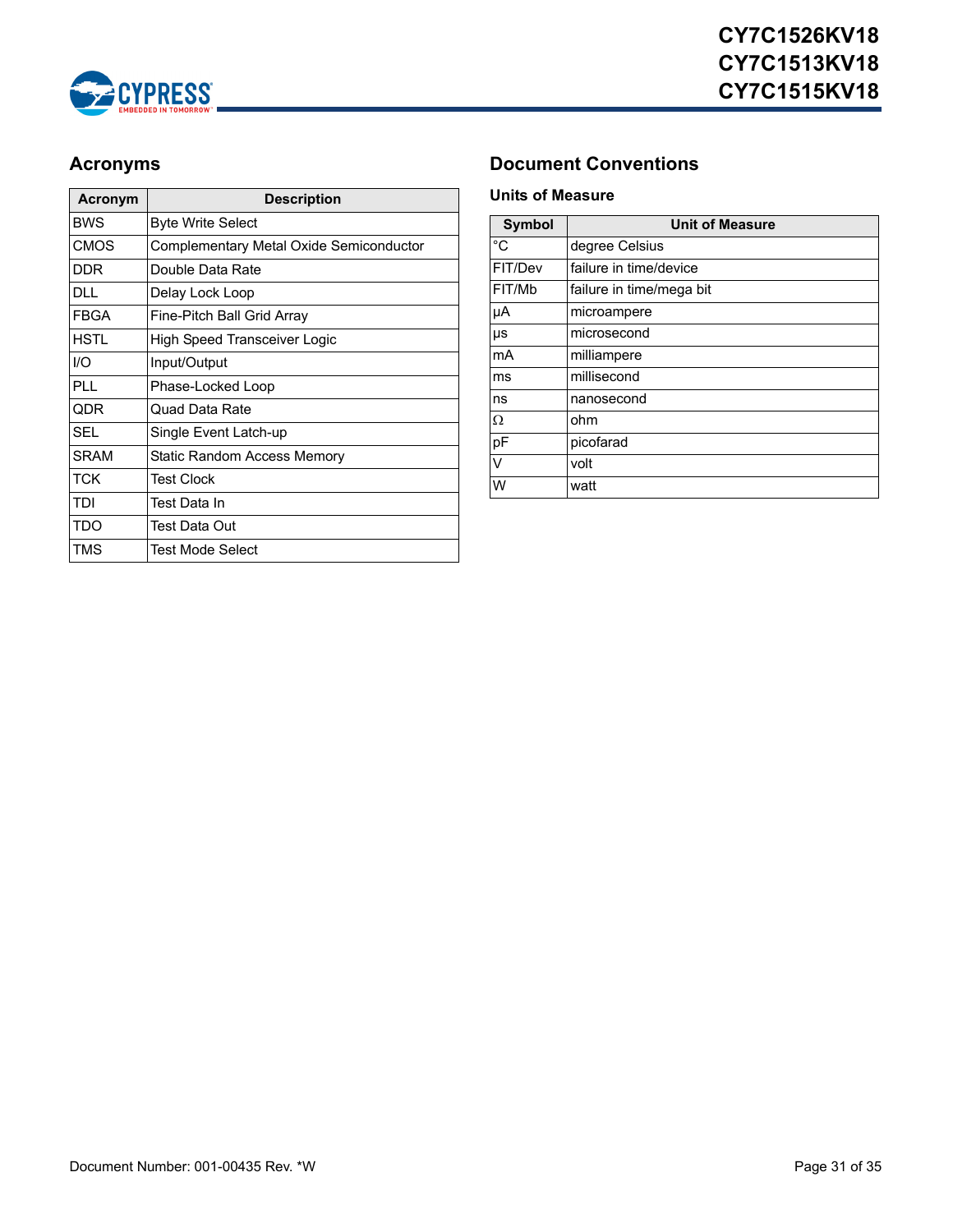

# <span id="page-31-0"></span>**Document History Page**

|               | Document Title: CY7C1526KV18/CY7C1513KV18/CY7C1515KV18, 72-Mbit QDR® II SRAM Four-Word Burst Architecture<br>Document Number: 001-00435 |                       |                                  |                                                                                                                                                                                                                                                                                                                                                                                                                                                                                                                                      |  |  |  |
|---------------|-----------------------------------------------------------------------------------------------------------------------------------------|-----------------------|----------------------------------|--------------------------------------------------------------------------------------------------------------------------------------------------------------------------------------------------------------------------------------------------------------------------------------------------------------------------------------------------------------------------------------------------------------------------------------------------------------------------------------------------------------------------------------|--|--|--|
| Rev.          | ECN No.                                                                                                                                 | Orig. of<br>Change    | <b>Submission</b><br><b>Date</b> | <b>Description of change</b>                                                                                                                                                                                                                                                                                                                                                                                                                                                                                                         |  |  |  |
| $***$         | 374703                                                                                                                                  | <b>SYT</b>            | See ECN                          | New data sheet.                                                                                                                                                                                                                                                                                                                                                                                                                                                                                                                      |  |  |  |
| *A            | 1103823                                                                                                                                 | <b>NXR</b>            | See ECN                          | <b>Updated Electrical Characteristics:</b><br><b>Updated DC Electrical Characteristics:</b><br>Updated values of $I_{DD}$ parameter.<br><b>Updated Ordering Information.</b>                                                                                                                                                                                                                                                                                                                                                         |  |  |  |
| $^\ast\!B$    | 1699083                                                                                                                                 | VKN / AESA            | See ECN                          | Changed status from Advance Information to Preliminary                                                                                                                                                                                                                                                                                                                                                                                                                                                                               |  |  |  |
| ${}^{\star}C$ | 2148307                                                                                                                                 | VKN/AESA              | See ECN                          | <b>Updated Electrical Characteristics:</b><br><b>Updated DC Electrical Characteristics:</b><br>Added Note 26 and referred the same note in $I_{DD}$ parameter.<br><b>Updated Switching Characteristics:</b><br>Updated Note 33 (Corrected typo).<br>Changed minimum value of PLL lock time from 1024 cycles to 20 µs.                                                                                                                                                                                                                |  |  |  |
| *D            | 2606839                                                                                                                                 | VKN/PYRS              | 11/13/08                         | <b>Updated Identification Register Definitions:</b><br>Changed Revision number [31:29] from 001 to 000.<br>Updated Power-Up Sequence in QDR II SRAM:<br>Updated description.<br>Updated Figure 4.<br><b>Updated Maximum Ratings:</b><br>Changed Ambient Temperature with Power Applied from "-10 °C to +85 °C"<br>to "-55 °C to +125 °C".<br><b>Updated Thermal Resistance:</b><br>Included values.<br><b>Updated Package Diagram:</b><br>Changed the package size from $15 \times 17 \times 1.4$ mm to $3 \times 15 \times 1.4$ mm. |  |  |  |
| *E            | 2681899                                                                                                                                 | VKN/PYRS              | 04/01/2009                       | Changed status from Preliminary to Final.<br><b>Updated Ordering Information:</b><br>No change in part numbers.<br>Added note on top of the Ordering Information table.<br>Post to external web.                                                                                                                                                                                                                                                                                                                                     |  |  |  |
| *F            | 2747635                                                                                                                                 | VKN / AESA 08/03/2009 |                                  | Added Neutron Soft Error Immunity.<br><b>Updated Ordering Information:</b><br>Included parts that are available only.<br>Modified the disclaimer for the Ordering information.                                                                                                                                                                                                                                                                                                                                                       |  |  |  |
| *G            | 2767155                                                                                                                                 | VKN / AESA            | 09/23/2009                       | <b>Updated Capacitance:</b><br>Changed Input Capacitance $(C_{\text{IN}})$ from 2 pF to 4 pF.<br>Changed Output Capacitance $(CO)$ from 3 pF to 4 pF.<br><b>Updated Ordering Information:</b><br>Modified Ordering code disclaimer.<br>Included CY7C1513KV18-200BZXI part.                                                                                                                                                                                                                                                           |  |  |  |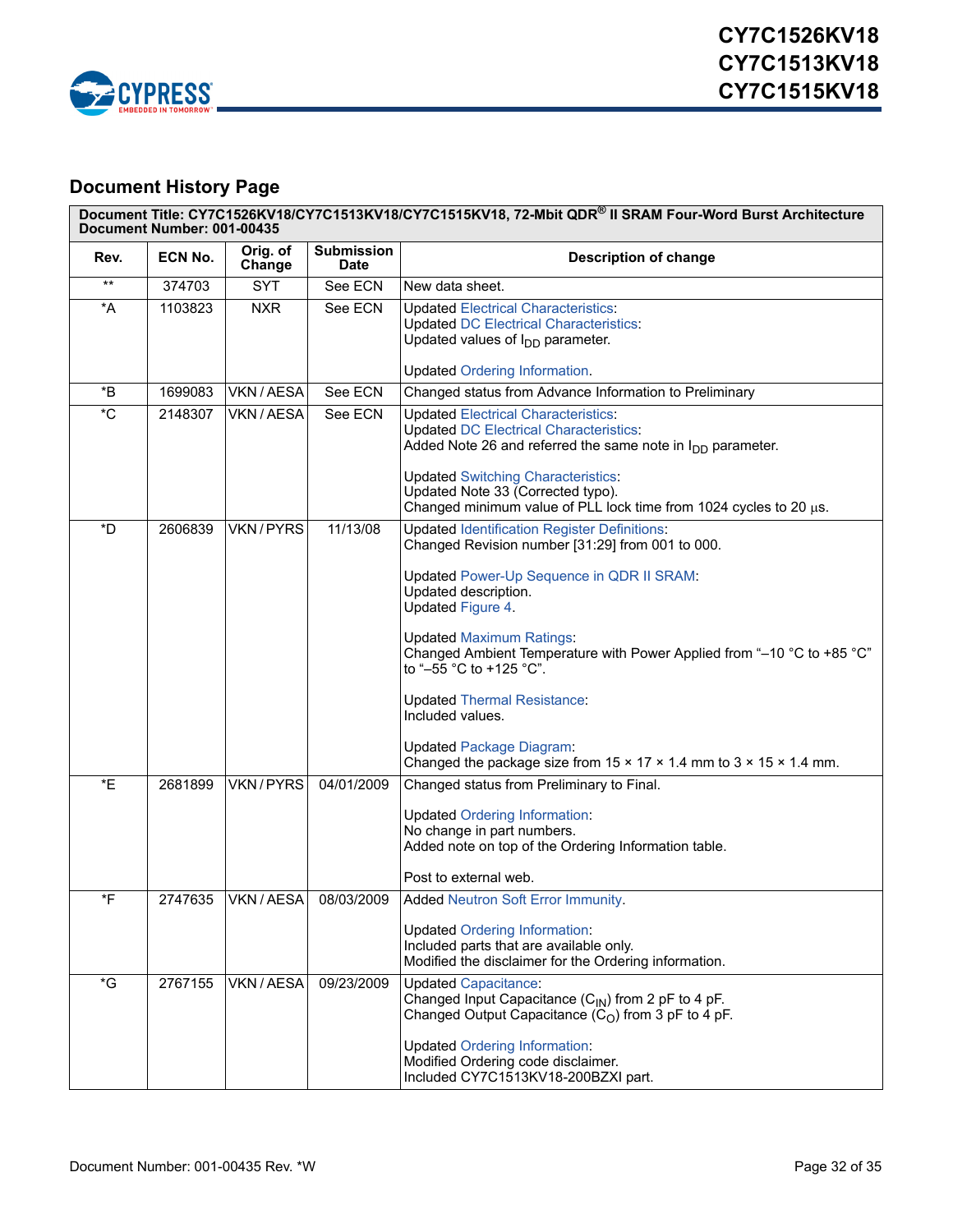

# **Document History Page (continued)**

| Document Title: CY7C1526KV18/CY7C1513KV18/CY7C1515KV18, 72-Mbit QDR® II SRAM Four-Word Burst Architecture<br>Document Number: 001-00435 |                |                    |                                  |                                                                                                                                       |  |  |
|-----------------------------------------------------------------------------------------------------------------------------------------|----------------|--------------------|----------------------------------|---------------------------------------------------------------------------------------------------------------------------------------|--|--|
| Rev.                                                                                                                                    | <b>ECN No.</b> | Orig. of<br>Change | <b>Submission</b><br><b>Date</b> | <b>Description of change</b>                                                                                                          |  |  |
| $*H$                                                                                                                                    | 2797196        | VKN / AESA         | 11/03/09                         | <b>Updated Ordering Information:</b><br>Included CY7C1526KV18-333BZXC/300BZXC part.                                                   |  |  |
|                                                                                                                                         |                |                    |                                  | <b>Updated Package Diagram.</b>                                                                                                       |  |  |
| $^\star\vert$                                                                                                                           | 2870201        | <b>NJY</b>         | 02/01/2010                       | No technical updates.                                                                                                                 |  |  |
| ٌٌل*                                                                                                                                    | 2899815        | <b>NJY</b>         | 03/26/2010                       | <b>Updated Ordering Information:</b><br>Removed inactive parts.<br>Updated Note.                                                      |  |  |
| *K                                                                                                                                      | 2905661        | <b>VKN</b>         | 04/06/2010                       | <b>Updated Ordering Information:</b><br>Removed inactive part CY7C1513KV18-200BZXI.                                                   |  |  |
| *L                                                                                                                                      | 2933906        | <b>VKN</b>         | 06/01/2010                       | <b>Updated Ordering Information:</b><br>Included "CY7C1513KV18-250BZXI" part.                                                         |  |  |
|                                                                                                                                         |                |                    |                                  | Added Acronyms.                                                                                                                       |  |  |
| $*M$                                                                                                                                    | 3037153        | <b>NJY</b>         | 09/23/2010                       | <b>Updated Ordering Information:</b><br>Removed inactive parts.<br><b>Added Ordering Code Definitions.</b>                            |  |  |
|                                                                                                                                         |                |                    |                                  | Added Units of Measure.                                                                                                               |  |  |
| $^{\star}$ N                                                                                                                            | 3216622        | <b>NJY</b>         | 04/05/2011                       | Updated to new template.                                                                                                              |  |  |
| $\mathbf{O}^*$                                                                                                                          | 3410256        | <b>VIDB</b>        | 10/18/2011                       | Updated Ordering Information (Removed prune part number<br>CY7C1515KV18-333BZI).                                                      |  |  |
|                                                                                                                                         |                |                    |                                  | Updated to new template.                                                                                                              |  |  |
| *P                                                                                                                                      | 3492343        | <b>PRIT</b>        | 01/23/2012                       | Removed part number CY7C1511KV18 related information across the<br>document.                                                          |  |  |
|                                                                                                                                         |                |                    |                                  | <b>Updated Package Diagram.</b>                                                                                                       |  |  |
| *Q                                                                                                                                      | 3841412        | YHB / PRIT         | 12/14/2012                       | Updated Ordering Information (Updated part numbers).                                                                                  |  |  |
|                                                                                                                                         |                |                    |                                  | Updated Package Diagram (spec 51-85180 (Changed revision from *E to *F)).                                                             |  |  |
| *R                                                                                                                                      | 4238693        | <b>PRIT</b>        | 01/07/2014                       | Included 200 MHz frequency related information across the document.                                                                   |  |  |
|                                                                                                                                         |                |                    |                                  | Updated Ordering Information (Updated part numbers).                                                                                  |  |  |
|                                                                                                                                         |                |                    |                                  | Updated to new template.                                                                                                              |  |  |
|                                                                                                                                         |                |                    |                                  | Completing Sunset Review.                                                                                                             |  |  |
| $^{\star}\text{S}$                                                                                                                      | 4371693        | <b>PRIT</b>        | 05/06/2014                       | <b>Updated Application Example:</b><br>Updated Figure 2.                                                                              |  |  |
|                                                                                                                                         |                |                    |                                  | <b>Updated Thermal Resistance:</b><br>Updated values of $\Theta_{JA}$ parameter.<br>Included $\Theta_{JB}$ parameter and its details. |  |  |
| $\mathsf{r}$                                                                                                                            | 4569232        | <b>PRIT</b>        | 11/14/2014                       | <b>Updated Functional Description:</b><br>Added "For a complete list of related documentation, click here." at the end.               |  |  |
|                                                                                                                                         |                |                    |                                  | <b>Updated Ordering Information:</b><br>Removed pruned part CY7C1513KV18-300BZI.                                                      |  |  |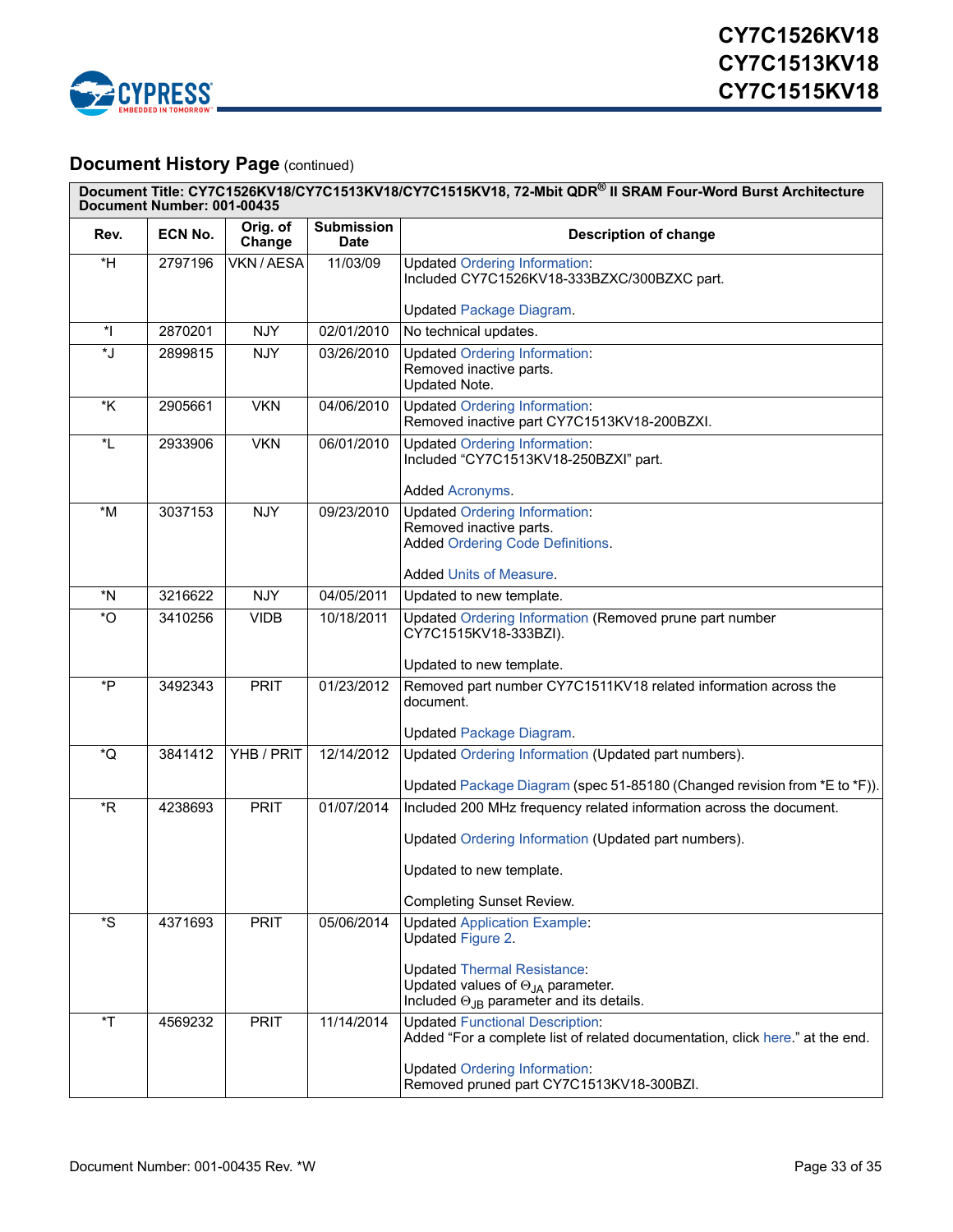

# **Document History Page (continued)**

| Document Title: CY7C1526KV18/CY7C1513KV18/CY7C1515KV18, 72-Mbit QDR® II SRAM Four-Word Burst Architecture<br>Document Number: 001-00435 |         |                    |                           |                                                                                                                                             |  |  |
|-----------------------------------------------------------------------------------------------------------------------------------------|---------|--------------------|---------------------------|---------------------------------------------------------------------------------------------------------------------------------------------|--|--|
| Rev.                                                                                                                                    | ECN No. | Orig. of<br>Change | <b>Submission</b><br>Date | <b>Description of change</b>                                                                                                                |  |  |
| *U                                                                                                                                      | 4634215 | <b>PRIT</b>        | 01/21/2015                | Updated Ordering Information (Updated part numbers).<br><b>Completing Sunset Review.</b>                                                    |  |  |
| *V                                                                                                                                      | 5092777 | <b>PRIT</b>        | 01/19/2016                | <b>Updated Package Diagram:</b><br>spec 51-85180 - Changed revision from *F to *G.<br>Updated to new template.<br>Completing Sunset Review. |  |  |
| *W                                                                                                                                      | 5969952 | AESATMP8           | 11/17/2017                | Updated logo and Copyright.                                                                                                                 |  |  |